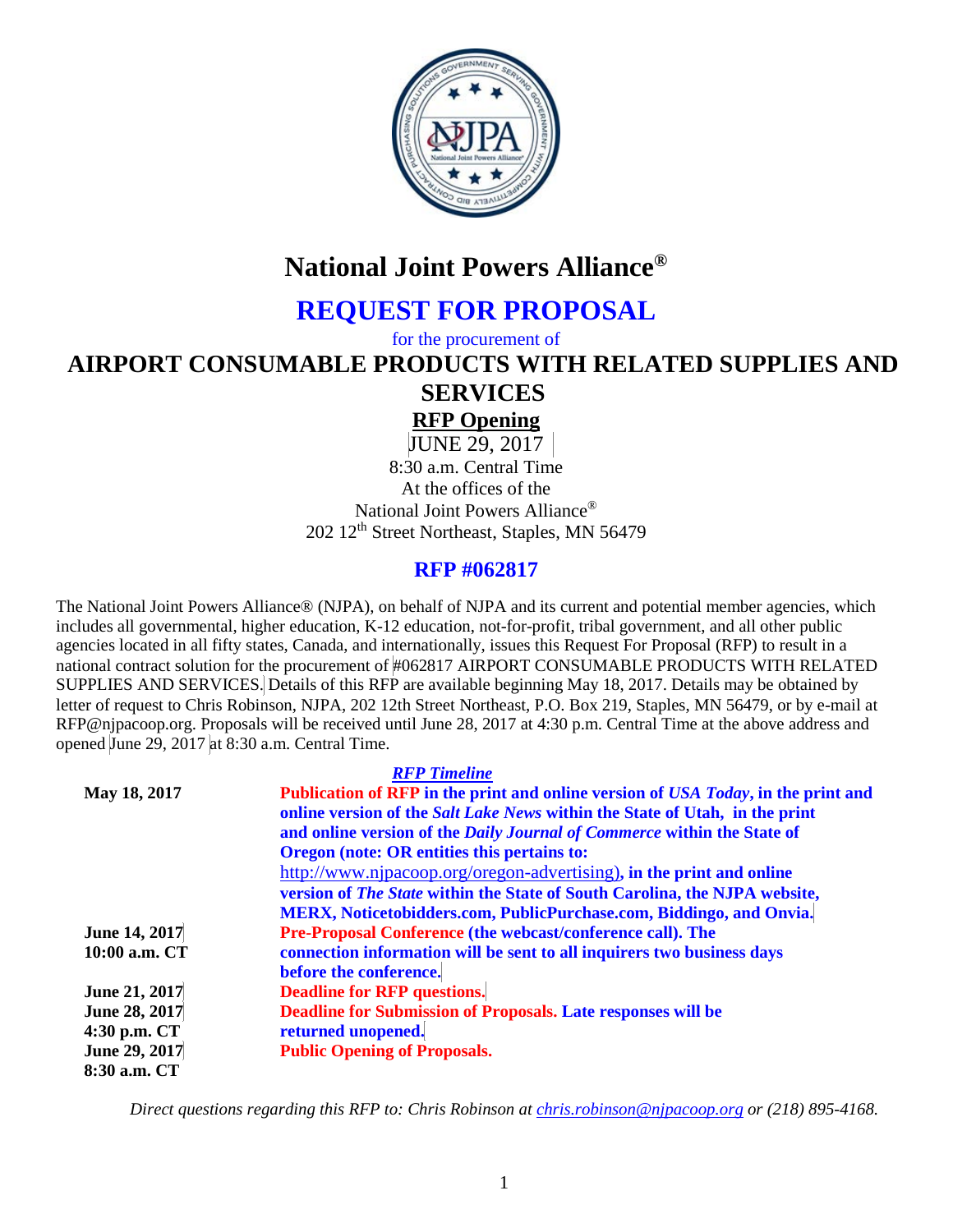## **TABLE OF CONTENTS**

- 1. DEFINITIONS
	- A. Contract
	- B. Proposer
	- C. Sourced Good of Open Market Item
	- D. Vendor
- 2. ADVERTISEMENT OF RFP

# 3. INTRODUCTION

- A. About NJPA
- B. Joint Exercise of Powers Laws
- C. Why Respond to a National Cooperative Procurement Contract
- D. The Intent of This RFP
- E. Scope of This RFP
- F. Expectations for Equipment/Products and Services Being Proposed
- G. Solutions Based Solicitation

# 4. INSTRUCTIONS FOR PREPARING YOUR PROPOSAL

- A. Inquiry Period
- B. Pre-Proposal Conference
- C. Identification of Key Personnel
- D. Proposer's Exceptions to Terms and Conditions
- E. Proposal Format
- F. Questions & Answers About This RFP
- G. Modification or Withdrawal of a Submitted Proposal
- H. Proposal Opening Procedure
- I. NJPA's Rights Reserved

# 5. PRICING

- A. Line-Item Pricing
- B. Percentage Discount From Catalog or **Category**
- C. Cost Plus a Percentage of Cost
- D. Hot List Pricing
- E. Ceiling Price
- F. Volume Price Discounts/ Additional Quantities
- G. Total Cost of Acquisition
- H. Sourced Equipment/Products/ Open Market Items
- I. Price and Product Changes
- J. Payment Terms
- K. Sales Tax
- L. Shipping

# 6. EVALUATION OF PROPOSALS

A. Proposal Evaluation Process

- B. Proposer Responsiveness
- C. Proposal Evaluation Criteria
- D. Other Consideration
- E. Cost Comparison
- F. Marketing Plan
- G. Certificate Of Insurance
- H. Order Process and/or Funds Flow
- I. Administrative Fees
- J. Value Added
- K. Waiver of Formalities

# 7. POST AWARD OPERATING ISSUES

- A. Subsequent Agreements
- B. NJPA Member Sign-up Procedure
- C. Reporting of Sales Activity
- D. Audits
- E. Hub Partner
- F. Trade-Ins
- G. Out of Stock Notification
- H. Termination of a Contract resulting from this RFP

# 8. GENERAL TERMS AND CONDIITONS

- A. Advertising a Contract Resulting From This RFP
- B. Applicable Law
- C. Assignment of Contract
- D. List of Proposers
- E. Captions, Headings, and Illustrations
- F. Data Practices
- G. Entire Agreement
- H. Force Majeure
- I. Gratuities
- J. Hazardous Substances
- K. Licenses
- L. Material Suppliers and Sub-Contractors
- M. Non-Wavier of Rights
- N. Protests of Awards Made
- O. Suspension or Disbarment Status
- P. Affirmative Action and Immigration Status Certification
- Q. Severability
- R. Relationship of Parties
- 9. FORMS

# 10. PRE-SUBMISSION CHECKLIST

- 11. PRICE & PRODUCT CHANGE REQUEST FORM
- 12. APPENDIX A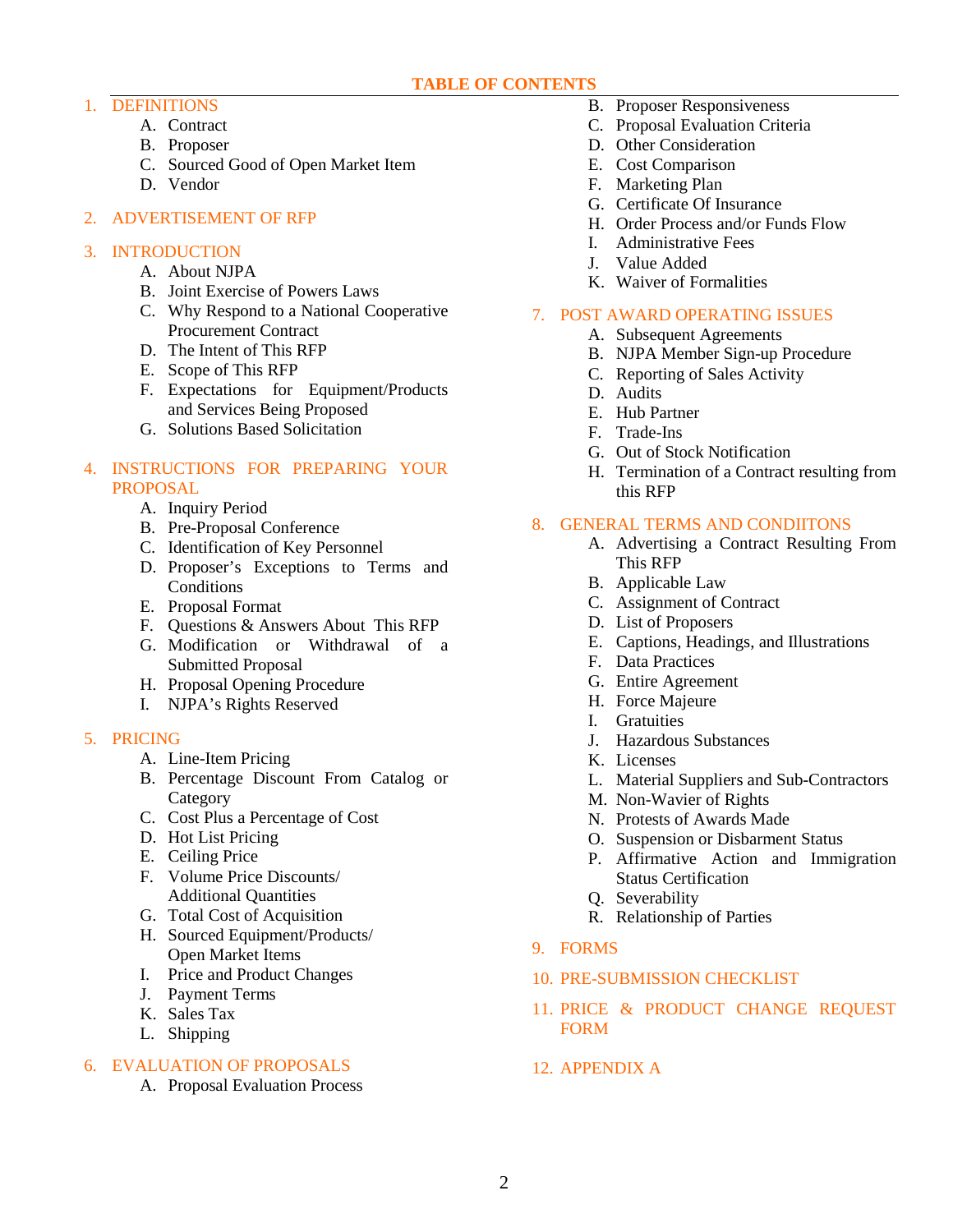#### **1 DEFINITIONS**

#### A. CONTRACT

Contract means this RFP, current pricing information, fully executed Forms C, D, F, & P from the Proposer's response pursuant to this RFP, and a fully executed Form E ("Acceptance and Award") with final terms and conditions. Form E will be executed after a formal award and will provide final clarification of terms and conditions of the award.

## B. PROPOSER

A Proposer is a company, person, or entity delivering a timely response to this RFP. This RFP may also use the terms "respondent" or "proposed Vendor," which is interchangeable with Proposer as the context allows.

#### C. SOURCED GOOD or OPEN MARKET ITEM

A Sourced Good or Open Market Item is a product within the RFP's scope 1) that is not currently available under the Vendor's NJPA contract, 2) that a member wants to buy under contract from an awarded Vendor, and 3) that is generally deemed incidental to the total transaction or purchase of contract items.

#### D. VENDOR

A Proposer whose response has been awarded a contract pursuant to this RFP.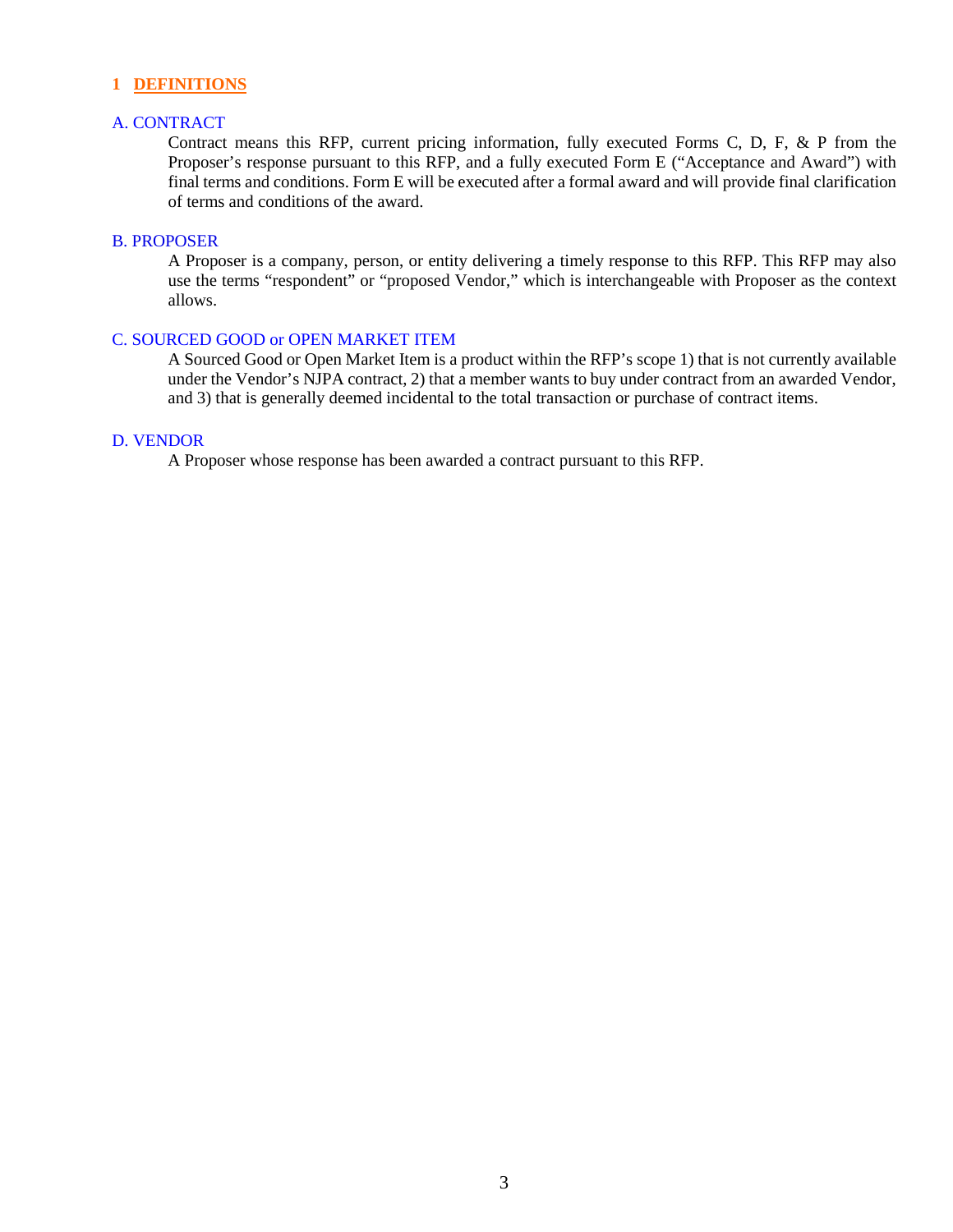## **2 ADVERTISEMENT OF RFP**

**2.1** NJPA advertises this solicitation: 1) in the hard copy print and online editions of the USA Today; 2) once each in Oregon's Daily Journal of Commerce, South Carolina's The State and Utah's Salt Lake Tribune; 3) on NJPA's website; and 4) on other third-party websites deemed appropriate by NJPA. Other third-party advertisers may include Onvia, PublicPurchase.com, MERX, and Biddingo.

**2.2** NJPA also notifies and provides solicitation documentation to each state-level procurement departments for possible re-posting of the solicitation within their systems and at their option for future use and to meet specific state requirements.

# **3 INTRODUCTION**

#### A. ABOUT NJPA

**3.1** The National Joint Powers Alliance<sup>®</sup> (NJPA) is a public agency serving as a national municipal contracting agency established under the Service Cooperative statute by Minnesota Legislative Statute §123A.21 with the authority to develop and offer, among other services, cooperative procurement services to its membership. Eligible membership and participation includes states, cities, counties, all government agencies, both public and non-public educational agencies, colleges, universities and non-profit organizations.

**3.2** Under the authority of Minnesota state laws and enabling legislation, NJPA facilitates a competitive solicitation and contracting process on behalf of the needs of itself and the needs of current and potential member agencies nationally. This process results in national procurement contracts with various Vendors of products/equipment and services which NJPA Member agencies desire to procure. These procurement contracts are created in compliance with applicable Minnesota Municipal Contracting Laws. A complete listing of NJPA cooperative procurement contracts can be found at [www.njpacoop.org.](http://www.njpacoop.org/)

**3.3** NJPA is a public agency governed by publicly elected officials that serve as the NJPA Board of Directors. NJPA's Board of Directors oversees and authorizes the calls for all new proposals and holds those resulting Contracts for the benefit of its own and its Members use.

**3.4** NJPA currently serves over 50,000 member agencies nationally. Both membership and utilization of NJPA contracts continue to expand, due in part to the increasing acceptance of Cooperative Purchasing throughout the government and education communities nationally.

#### B. JOINT EXERCISE OF POWERS LAWS

**3.5** NJPA cooperatively shares those contracts with its Members nationwide through various Joint Exercise of Powers Laws or Cooperative Purchasing Statutes established in Minnesota, other states and Canadian provinces. The Minnesota Joint Exercise of Powers Law is Minnesota Statute §471.59 which states "Two or more governmental units…may jointly or cooperatively exercise any power common to the contracting parties…" This Minnesota Statute allows NJPA to serve Member agencies located in all other states. Municipal agencies nationally can participate in cooperative purchasing activities under their own state law. These laws can be found on our website at [http://www.njpacoop.org/national-cooperative-contract](http://www.njpacoop.org/national-cooperative-contract-solutions/legal-authority/)[solutions/legal-authority/.](http://www.njpacoop.org/national-cooperative-contract-solutions/legal-authority/)

#### C. WHY RESPOND TO A NATIONAL COOPERATIVE PROCUREMENT CONTRACT

**3.6** National Cooperative Procurement Contracts create value for Municipal and Public Agencies, as well as for Vendors of products/equipment and services in a variety of ways: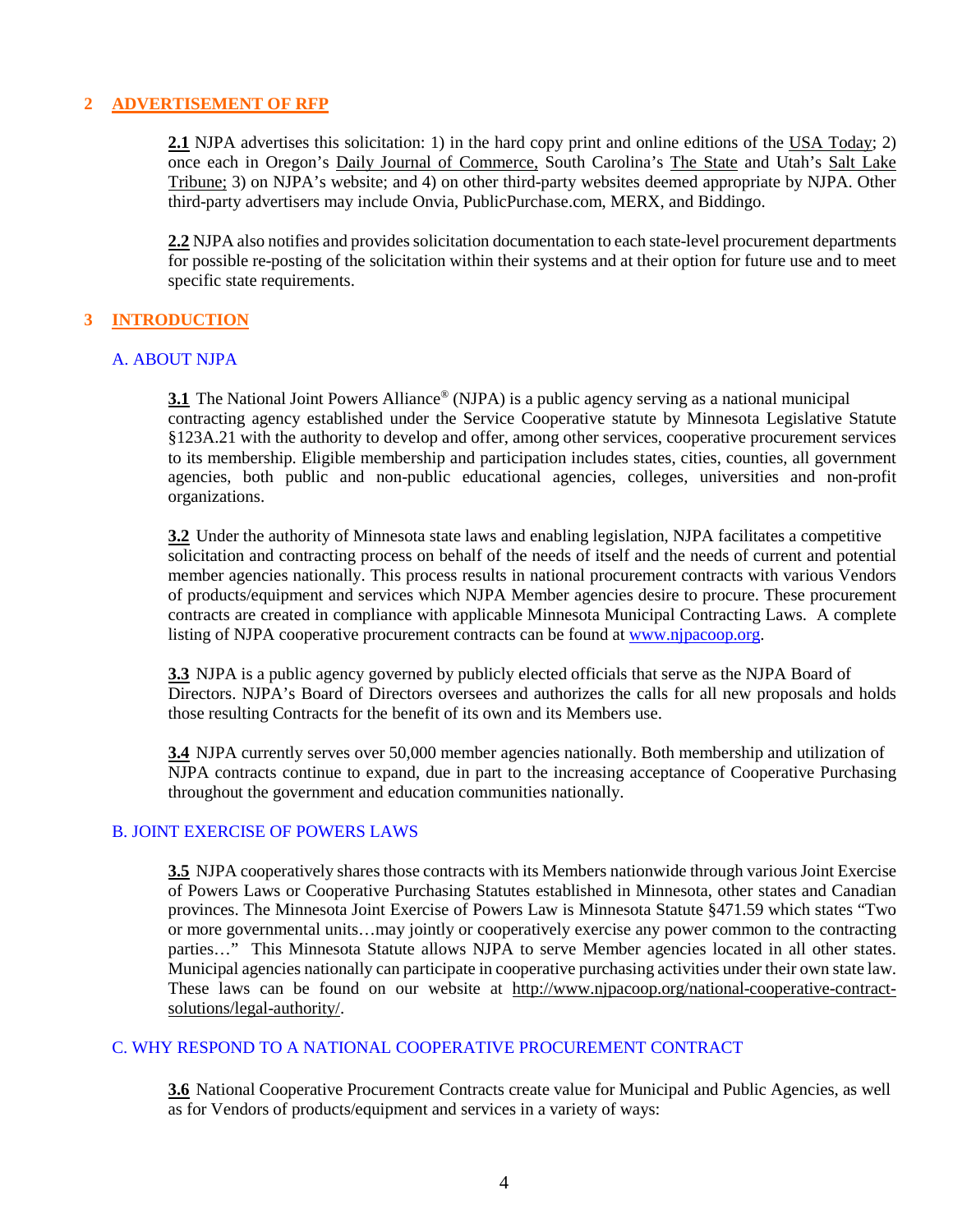**3.6.1** National cooperative contracts potentially save time and effort for municipal and public agencies, who otherwise would have to solicit vendor responses to individual RFPs, resulting in individual contracts, to meet the procurement needs of their respective agencies. Considerable time and effort is also potentially saved by the Vendors who would have had to otherwise respond to each of those individual RFPs. A single, nationally advertised RFP, resulting in a single, national cooperative contract can potentially replace thousands of individual RFPs for the same equipment/products/services that might have been otherwise advertised by individual NJPA member agencies.

**3.6.2** NJPA contracts offer our Members nationally leveraged volume purchasing discounts. Our contract terms and conditions offer the opportunity for Vendors to recognize individual member procurement volume commitment through additional volume based contract discounts.

**3.7** State laws that permit or encourage cooperative purchasing contracts do so with the belief that cooperative efficiencies will result in lower prices, better overall value, and considerable time savings.

**3.8** The collective purchasing power of thousands of NJPA Member agencies nationwide offers the opportunity for volume pricing discounts. Although no sales or sales volume is guaranteed by an NJPA Contract resulting from this RFP, substantial volume is anticipated and volume pricing is requested and justified.

**3.9** NJPA and its Members desire the best value for their procurement dollar as well as a competitive price. Vendors have the opportunity to display and highlight value-added attributes of their company, equipment/products and services without constraints of a typical individual proposal process.

#### D. THE INTENT OF THIS RFP

**3.10**. **National contract awarded by NJPA:** NJPA seeks the most responsive and responsible Vendor relationship(s) to reflect the best interests of NJPA and its Member agencies. Through a competitive proposal and evaluation process, the NJPA Proposal Evaluation Committee recommends vendors for a national contract awarded by the action of the NJPA Chief Procurement Officer. NJPA's primary intent is to establish and provide a national cooperative procurement contract that offer opportunities for NJPA and our current and potential Member agencies throughout the United States and Canada to procure quality product/equipment and services as desired and needed. The contracts will be marketed nationally through a cooperative effort between the awarded vendor(s) and NJPA. Contracts are expected to offer price levels reflective of the potential and collective volume of NJPA and the nationally established NJPA membership base.

**3.11** Beyond our primary intent, NJPA further desires to:

- **3.11.1** Award a four-year contract with a fifth-year contract option resulting from this RFP. Any fifth-year extension is exercised at NJPA's discretion and results from NJPA's contracting needs or from Member requests; this extension is not intended merely to accommodate an awarded Vendor's request. If NJPA grants a fifth-year extension, it may also terminate the contract (or cause it to expire) within the fifth year if the extended contract is replaced by a resolicited or newly solicited contract. In exigent circumstances, NJPA may petition NJPA's Board of Directors to extend the contract term beyond five years. This rarely used procedure should be employed only to avoid a gap in contract coverage while a replacement contract is being solicited;
- **3.11.2** Offer and apply any applicable technological advances throughout the term of a contract resulting from this RFP;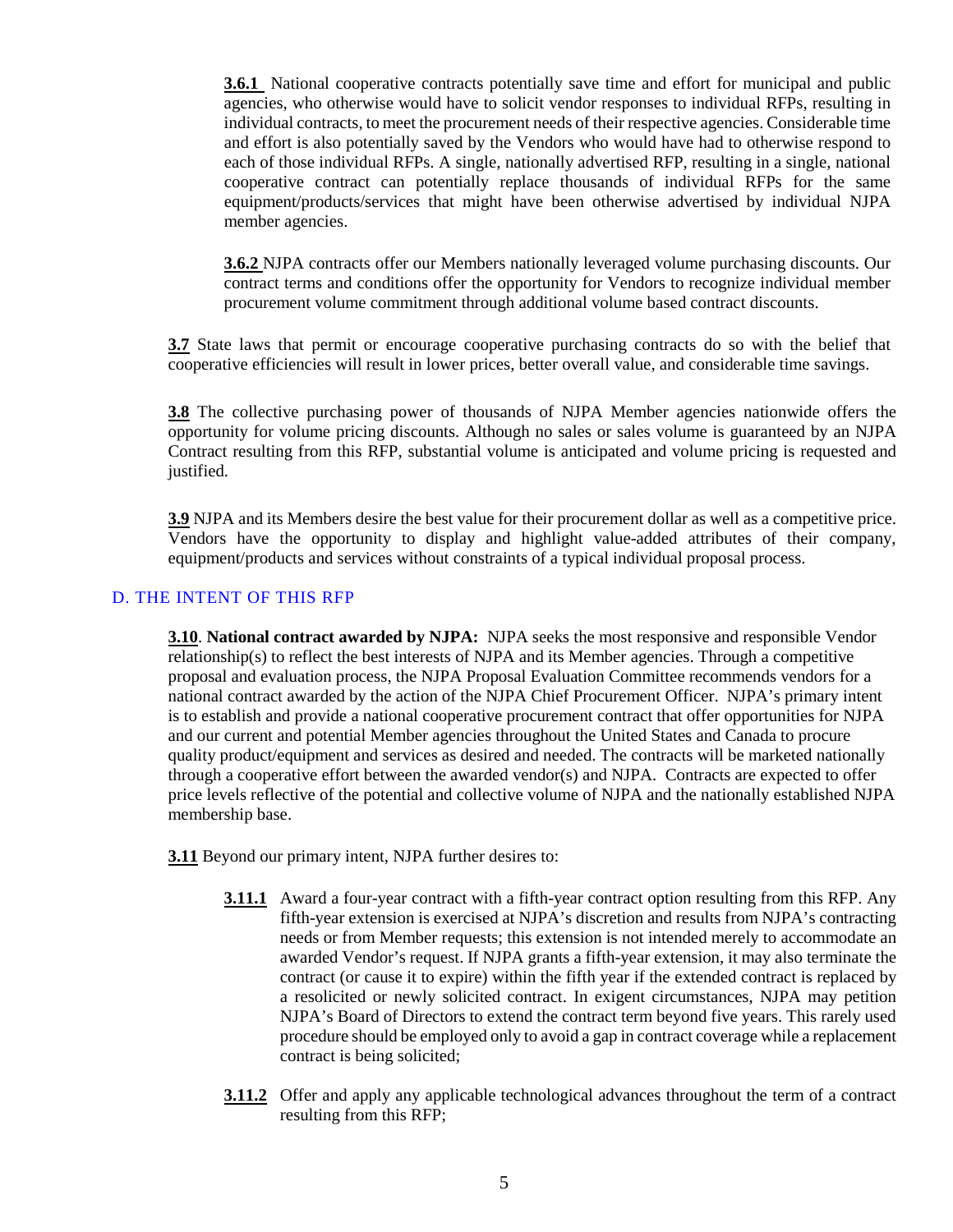- **3.11.3** Deliver "Value Added" aspects of the company, equipment/products and services as defined in the "Proposer's Response";
- **3.11.4** Deliver a wide spectrum of solutions to meet the needs and requirements of NJPA and NJPA Member agencies; and
- **3.11.5** Award an exclusive contract to the most responsive and responsible vendor when it is deemed to be in the best interest of NJPA and the NJPA Member agencies.

**3.12 Exclusive or Multiple Awards**: Based on the scope of this RFP and on the responses received, NJPA may award either an exclusive contract or multiple contracts. In some circumstances, a single national supplier may best meet the needs of NJPA Members; in other situations, multiple vendors may be in the best interests of NJPA and the NJPA Members and preferred by NJPA to provide the widest array of solutions to meet the member agency's needs. NJPA retains sole discretion to determine which approach is in the best interests of NJPA Member agencies.

**3.13 Non-Manufacturer Awards:** NJPA reserves the right to make an award under this RFP to a nonmanufacturer or dealer/distributor if such action is in the best interests of NJPA and its Members.

**3.14 Manufacturer as a Proposer:** If the Proposer is a manufacturer or wholesale distributor, the response received will be evaluated on the basis of a response made in conjunction with that manufacturer's authorized dealer network. Unless stated otherwise, a manufacturer or wholesale distributor Proposer is assumed to have a documented relationship with their dealer network where that dealer network is informed of, and authorized to accept, purchase orders pursuant to any Contract resulting from this RFP on behalf of the manufacturer or wholesale distributor Proposer. Any such dealer will be considered a sub-contractor of the Proposer/Vendor. The relationship between the manufacturer and wholesale distributor Proposer and its dealer network may be proposed at the time of the submission if that fact is properly identified.

**3.15 Dealer/Reseller as a Proposer:** If the Proposer is a dealer or reseller of the products and/or services being proposed, the response will be evaluated based on the Proposer's authorization to provide those products and services from their manufacturer. When requested by NJPA, Proposers must document their authority to offer those products and/or services.

#### E. SCOPE OF THIS RFP

**3.16 Scope:** The scope of this RFP is to award a contract to a qualifying vendor defined as a manufacturer, provider, or dealer/distributor, established as a Proposer, and deemed responsive and responsible through our open and competitive proposal process. Vendors will be awarded contracts based on the proposal and responders demonstrated ability to meet the expectations of the RFP and demonstrate the overall highest valued solutions which meet and/or exceed the current and future needs and requirements of NJPA and its Member agencies nationally within the scope of AIRPORT CONSUMABLE PRODUCTS WITH RELATED SUPPLIES AND SERVICES.

#### **3.17 Additional Scope Definitions:**

#### **3.17.1 This solicitation should be read to include, but not to be limited to:**

**3.17.1.1** Products, supplies, materials, and related services, for the primary purpose of airport and airfield repair, maintenance, and related activities. The principal offerings from a Proposer shall include FAA-compliant items. A Proposer's offerings may include a complementary offering of non-FAA compliant products and supplies.

**3.17.2** Respondents must fit within one or more of the following four subcategories (A through D) in order to be considered within the scope of this RFP: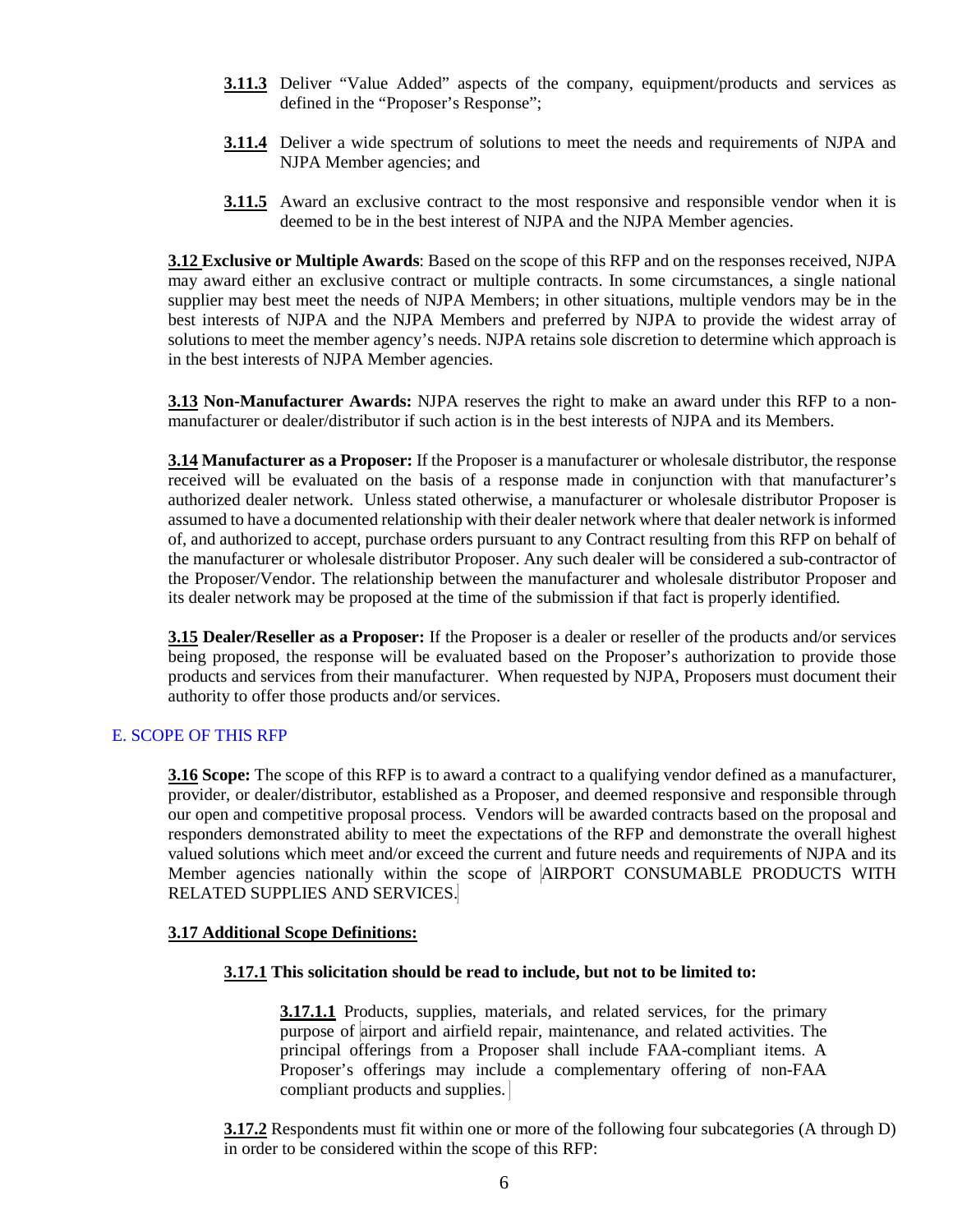**3.17.2.1** Subcategory A) **Airfield Marking Materials and Supplies;** examples of included items are paints, thermoplastics, and glass beads.

Subcategory B) **Runway Deicer (Solids or Liquids)**.

Subcategory C) **Rubber Removal Agents.**

Subcategory D) **Firefighting Agents;** examples of included items are AR-AFFF Foams, AFFF Foams, Purple K and Halotron.

**3.17.3** NJPA reserves the right to limit the scope of this solicitation for NJPA and current and potential NJPA member agencies.

**3.17.3.1** Omitted.

**3.18 Overlap of Scope**: When considering equipment/products/services, or groups of equipment/ products/services submitted as a part of your response, and whether inclusion of such will fall within a "Scope of Proposal," please consider the validity of an inverse statement.

- **3.18.1** For example, pencils and post-it-notes can generally be classified as office supplies and office supplies generally include pencils and post-it-notes.
- **3.18.2** In contrast, computers (PCs and peripherals) can generally be considered office supplies; however, the scope of office supplies does not generally include computer servers and infrastructure.
- **3.18.3** In conclusion: With this in mind, individual products and services must be examined individually by NJPA, from time to time and in its sole discretion, to determine their compliance and fall within the original "Scope" as intended by NJPA.

**3.19 Best and Most Responsive – Responsible Proposer:** It is the intent of NJPA to award a Contract to the best and most responsible and responsive Proposer(s) offering the best overall quality and selection of equipment/products and services meeting the commonly requested specifications of the NJPA and NJPA Members, provided the Proposer's Response has been submitted in accordance with the requirements of this RFP. Qualifying Proposers who are able to anticipate the current and future needs and requirements of NJPA and NJPA member agencies; demonstrate the knowledge of any and all applicable industry standards, laws and regulations; and possess the willingness and ability to distribute, market to and service NJPA Members in all 50 states are preferred. NJPA requests proposers submit their entire product line as it applies and relates to the scope of this RFP.

**3.20 Sealed Proposals:** NJPA will receive sealed proposal responses to this RFP in accordance with accepted standards set forth in the Minnesota Procurement Code and Uniform Municipal Contracting Law. Awards may be made to responsible and responsive Proposers whose proposals are determined in writing to be the most advantageous to NJPA and its current or qualifying future NJPA Member agencies.

**3.21 Use of Contract:** Any Contract resulting from this solicitation shall be awarded with the understanding that it is for the sole convenience of NJPA and its Members. NJPA and/or its members reserve the right to obtain like equipment/products and services solely from this contract or from another contract source of their choice or from a contract resulting from their own procurement process.

**3.22 Awarded Vendor's interest in a contract resulting from this RFP:** Awarded Vendors will be able to offer to NJPA, and current and potential NJPA Members, only those products/equipment and services specifically awarded on their NJPA Awarded Contract(s). Awarded Vendors may not offer as "contract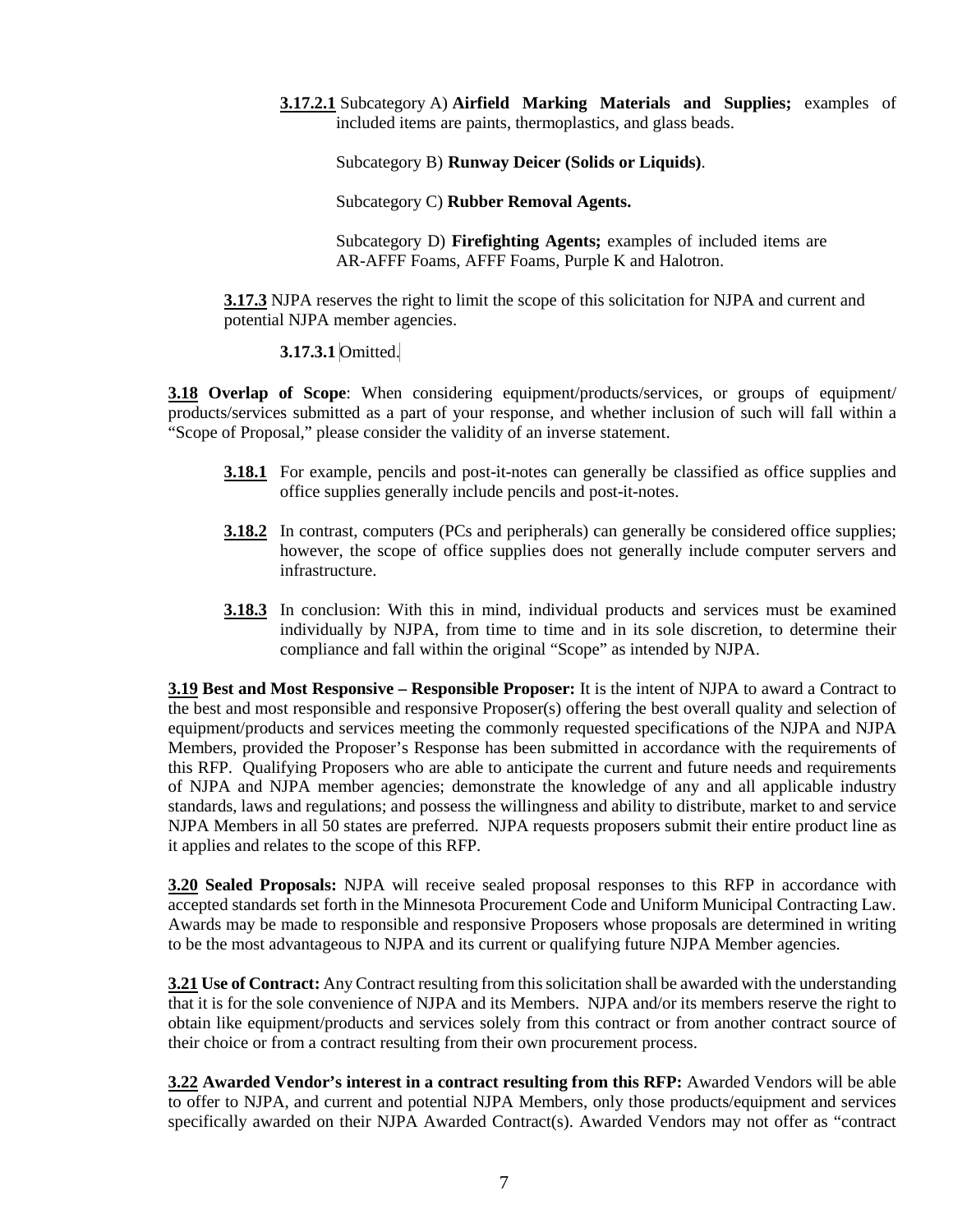compliant," products/equipment and services which are not specifically identified and priced in their NJPA Awarded Contract.

**3.23 Sole Source of Responsibility**- NJPA desires a "Sole Source of Responsibility" Vendor. This means that the Vendor will take sole responsibility for the performance of delivered equipment/products/ services. NJPA also desires sole responsibility with regard to:

**3.23.1 Scope of Equipment/Products/Services:** NJPA desires a provider for the broadest possible scope of products/equipment and services being proposed over the largest possible geographic area and to the largest possible cross-section of NJPA current and potential Members.

**3.23.2 Vendor use of sub-contractors in sourcing or delivering equipment/product/services:** NJPA desires a single source of responsibility for equipment/products and services proposed. Proposers are assumed to have sub-contractor relationships with all organizations and individuals whom are external to the Proposer and are involved in providing or delivering the equipment/products/services being proposed. Vendor assumes all responsibility for the equipment/products/services and actions of any such Sub-Contractor. Suggested Solutions Options include:

**3.24.1** Multiple solutions to the needs of NJPA and NJPA Members are possible. Examples could include:

**3.24.1.1 Equipment/Products Only Solution:** Equipment/Products Only Solution may be appropriate for situations where NJPA or NJPA Members possess the ability, either inhouse or through local third party contractors, to properly install and bring to operation those equipment/products being proposed.

**3.24.1.2 Turn-Key Solutions:** A Turn-Key Solution is a combination of equipment/products and services that provides a single price for equipment/products, delivery, and installation to a properly operating status. Generally this is the most desirable solution because NJPA and NJPA Members may not possess, or desire to engage, personnel with the necessary expertise to complete these tasks internally or through other independent contractors

**3.24.1.3 Good, Better, Best:** Where appropriate and properly identified, Proposers may offer the choice "of good, better, best" multiple-grade solutions to meet NJPA Members' needs.

**3.24.1.4 Proven – Accepted – Leading-Edge Technology:** Where appropriate and properly identified, Proposers may provide a spectrum of technology solutions to complement or enhance the proposed solutions to meet NJPA Members' needs.

**3.24.2** If applicable, Contracts will be awarded to Proposer(s) able to deliver a proposal meeting the entire needs of NJPA and its Members within the scope of this RFP. NJPA prefers Proposers submit their complete product line of products and services described in the scope of this RFP. NJPA reserves the right to reject individual, or groupings of specific equipment/products and services proposals as a part of the award.

**3.25 Geographic Area to be Proposed:** This RFP invites proposalsto provide AIRPORT CONSUMABLE PRODUCTS WITH RELATED SUPPLIES AND SERVICES to NJPA and NJPA Members throughout the entire United States and possibly internationally. Proposers will be expected to express willingness to explore service to NJPA Members located abroad; however the lack of ability to serve Members outside of the United States will not be cause for non-award. The ability and willingness to serve Canada, for instance, will be viewed as a value-added attribute.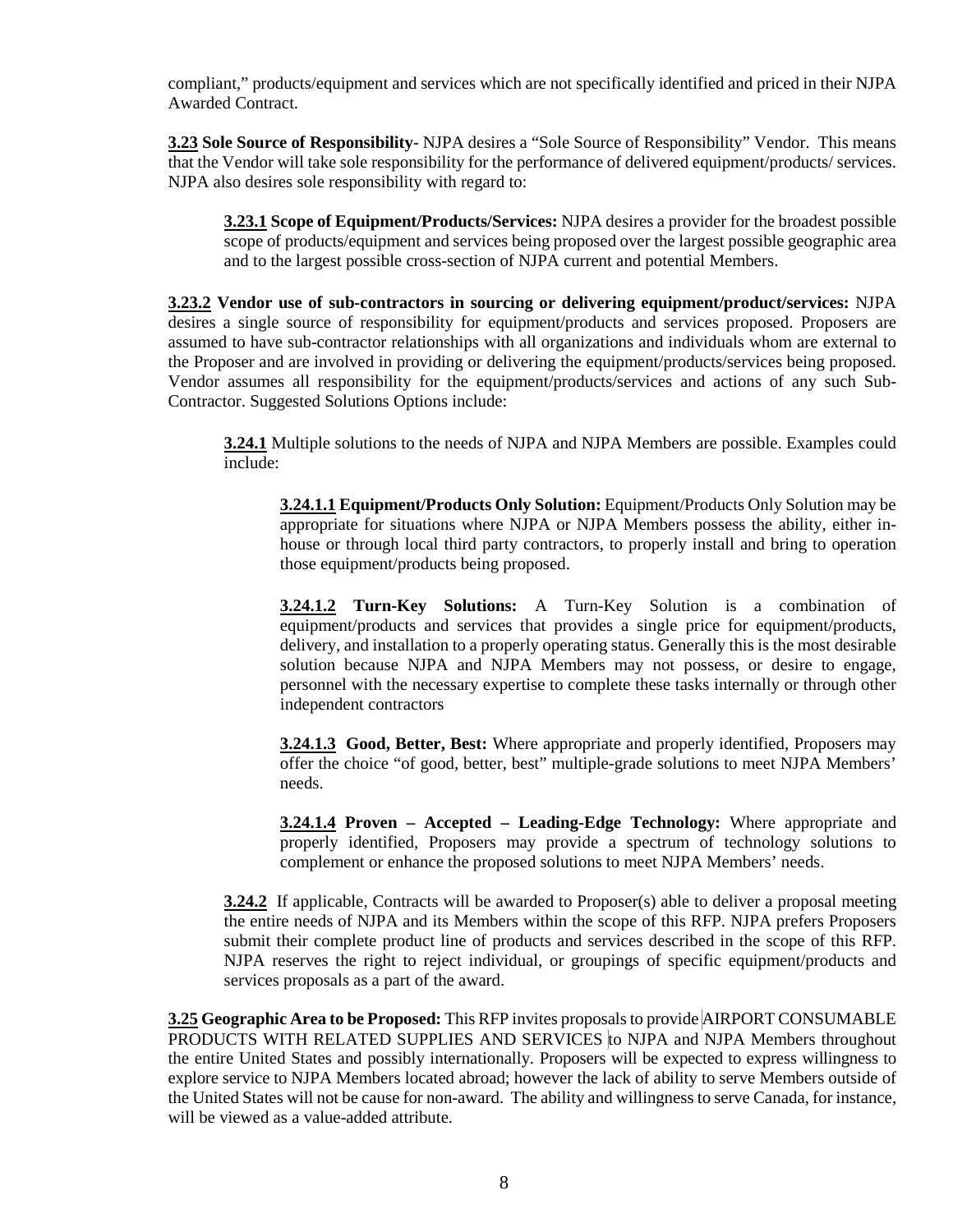**3.26 Contract Term**: At NJPA's option, a Contract resulting from this RFP will become effective either on the date awarded by the NJPA Board of Directors or on the day following the expiration date of an existing NJPA procurement contract for the same or similar product/equipment and services.

**3.26.1** NJPA is seeking a Contract base term of four years as allowed by Minnesota Contracting Law. Full term is expected. However, one additional one-year renewal/extension may be offered by NJPA to Vendor beyond the original four year term if NJPA deems such action to be in the best interests of NJPA and its Members. NJPA reserves the right to conduct periodic business reviews throughout the term of the contract.

**3.27 Minimum Contract Value:** NJPA anticipates considerable activity resulting from this RFP and subsequent award; however, no commitment of any kind is made concerning actual quantities to be acquired. NJPA does not guarantee usage. Usage will depend on the actual needs of the NJPA Members and the value of the awarded contract.

# **3.28 [This section is intentionally blank.]**

**3.29 Contract Availability:** This Contract must be available to all current and potential NJPA Members who choose to utilize this NJPA Contract to include all governmental and public agencies, public and private primary and secondary education agencies, and all non-profit organizations nationally.

**3.30 Proposer's Commitment Period**: In order to allow NJPA the opportunity to evaluate each proposal thoroughly, NJPA requires any response to this solicitation be valid and irrevocable for ninety (90) days after the date proposals are opened.

# F. EXPECTATIONS FOR EQUIPMENT/PRODUCTS AND SERVICES BEING PROPOSED

**3.31 Industry Standards:** Except as contained herein, the specifications or solutions for this RFP shall be those accepted guidelines set forth by the AIRPORT CONSUMABLE PRODUCTS WITH RELATED SUPPLIES AND SERVICES industry, as they are generally understood and accepted within that industry across the nation. Submitted products/equipment, related services and accessories, and their warranties and assurances are required to meet and/or exceed all current, traditional and anticipated standards, needs, expectations, and requirements of NJPA and its Members.

**3.31.1 Deviations from industry standards** must be identified by the Proposer and explained how, in their opinion, the equipment/products and services they propose will render equivalent functionality, coverage, performance, and/or related services. Failure to detail all such deviations may comprise sufficient grounds for rejection of the entire proposal.

**3.31.2 Technical Descriptions/Specifications.** Excessive technical descriptions and specifications that unduly enlarge the proposal response may cause NJPA to reduce the evaluation points awarded on Form G. Proposers must supply sufficient information to:

**3.31.2.1** demonstrate the Proposer's knowledge of industry standards and Member agency needs and expectations;

**3.31.2.2** identify the equipment/products and services being proposed as applicable to the needs and expectations of NJPA Member agencies; and

**3.31.2.3** differentiate equipment/products and services from other industry manufacturers and providers.

**3.32 New Current Model Equipment/Products:** Proposals submitted shall be for new, current model equipment/products and services with the exception of certain close-out products allowed to be offered on the Proposer's "Hot List" described herein.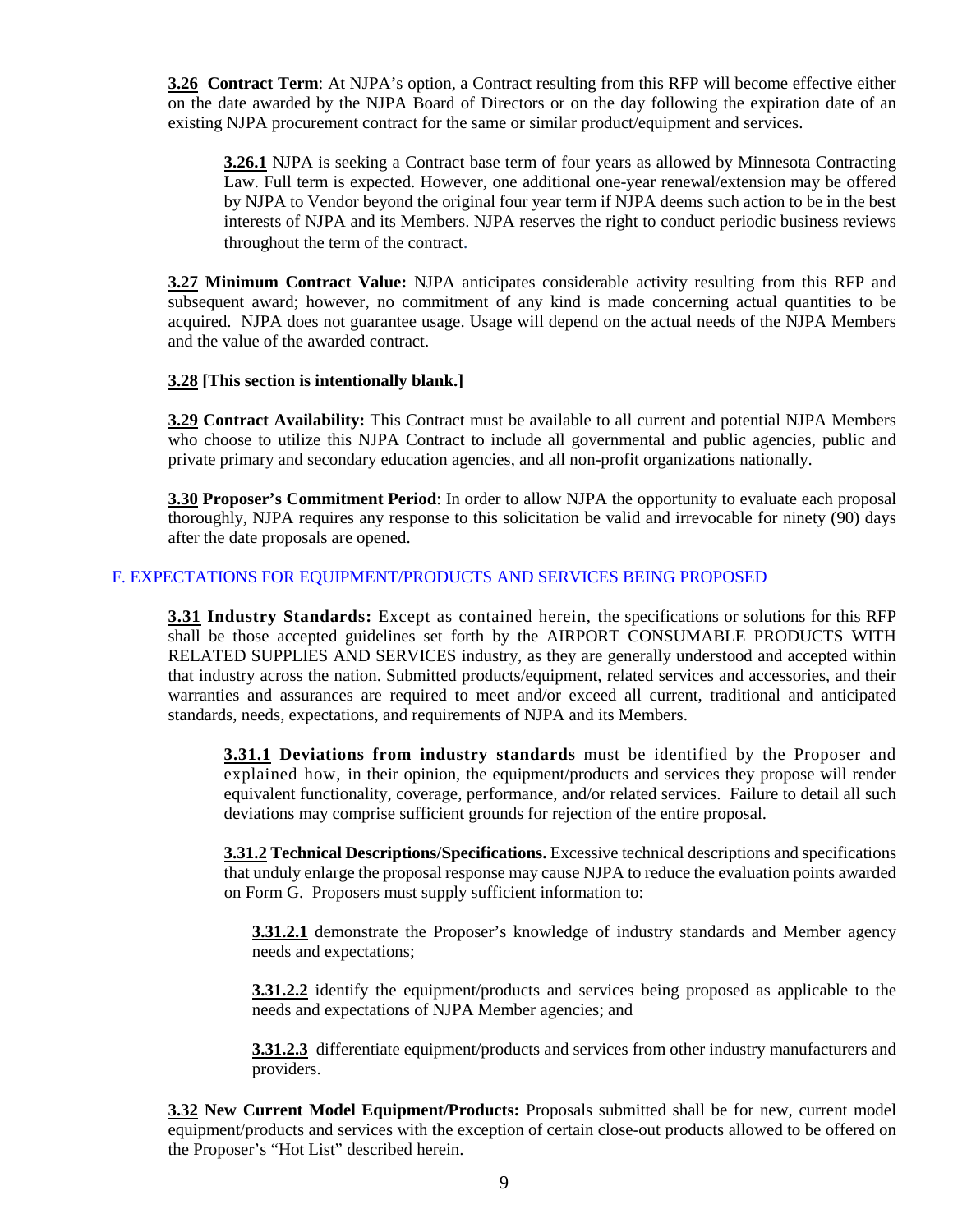**3.33 Compliance with laws and standards:** All items supplied on this Contract shall comply with any current applicable safety or regulatory standards or codes.

**3.34 Delivered and operational:** Products/equipment offered herein are to be proposed based upon being delivered and operational at the NJPA Member's site. Exceptions to "delivered and operational" must be clearly disclosed in the "Total Cost of Acquisition" section of the proposal.

**3.35 Warranty:** The Proposer warrants that all products, equipment, supplies, and services delivered under this Contract shall be covered by the industry standard or better warranty. All products and equipment should carry a minimum industry standard manufacturer's warranty that includes materials and labor. The Proposer has the primary responsibility to submit product specific warranty as required and accepted by industry standards. Dealer/Distributors agree to assist the purchaser in reaching a solution in a dispute over warranty's terms with the manufacturer. Any manufacturer's warranty that is effective past the expiration of the warranty will be passed on to the NJPA member. Failure to submit a minimum warranty may result in non-award.

**3.36 Additional Warrants:** The Proposer warrants that all products/equipment and related services furnished hereunder will be free from liens and encumbrances; defects in design, materials, and workmanship; and will conform in all respects to the terms of this RFP including any specifications or standards. In addition, Proposer/Vendor warrants the products/equipment and related services are suitable for and will perform in accordance with the ordinary use for which they are intended.

## G. SOLUTIONS-BASED SOLICITATION

**3.37** The NJPA solicitation and contract award process is not based on detailed specifications. Instead, this RFP is a "Solutions-Based Solicitation." NJPA expects respondentsto understand and anticipate the current and future needs of NJPA and its members—within the scope of this RFP—and to propose solutions that are commonly desired or required by law or industry standards. Proposal will be evaluated in part on your demonstrated ability to meet or exceed the needs and requirements of NJPA and our member agencies within the defined scope of this RFP.

**3.38** While NJPA does not typically provide product and service specifications, the RFP may contain scope refinements and industry-specific questions. Where specific items are specified, those items should be considered the minimum required, which the proposal can exceed in order to meet Members' needs. NJPA may award all of the respondent's proposal or may limit the award to a subset of the proposal.

#### **4 INSTRUCTIONS FOR PREPARING YOUR PROPOSAL**

#### A. INQUIRY PERIOD

**4.1** The inquiry period begins on the date of first advertisement and continues until to the Deadline for Submission." RFP packages will be distributed to potential Vendors during the inquiry period.

#### B. PRE-PROPOSAL CONFERENCE

**4.2** A pre-proposal conference will be held at the date and time specified in the timeline on page one of this RFP. Conference information will be sent to all potential Proposers, and attendance is optional. The purpose of this conference is to allow potential Proposers to ask questions regarding this RFP and NJPA's competitive contracting process. Only answers issued in writing by NJPA to questions asked before or during the pre-proposal conference are binding on the parties to an awarded contract.

#### C. IDENTIFICATION OF KEY PERSONNEL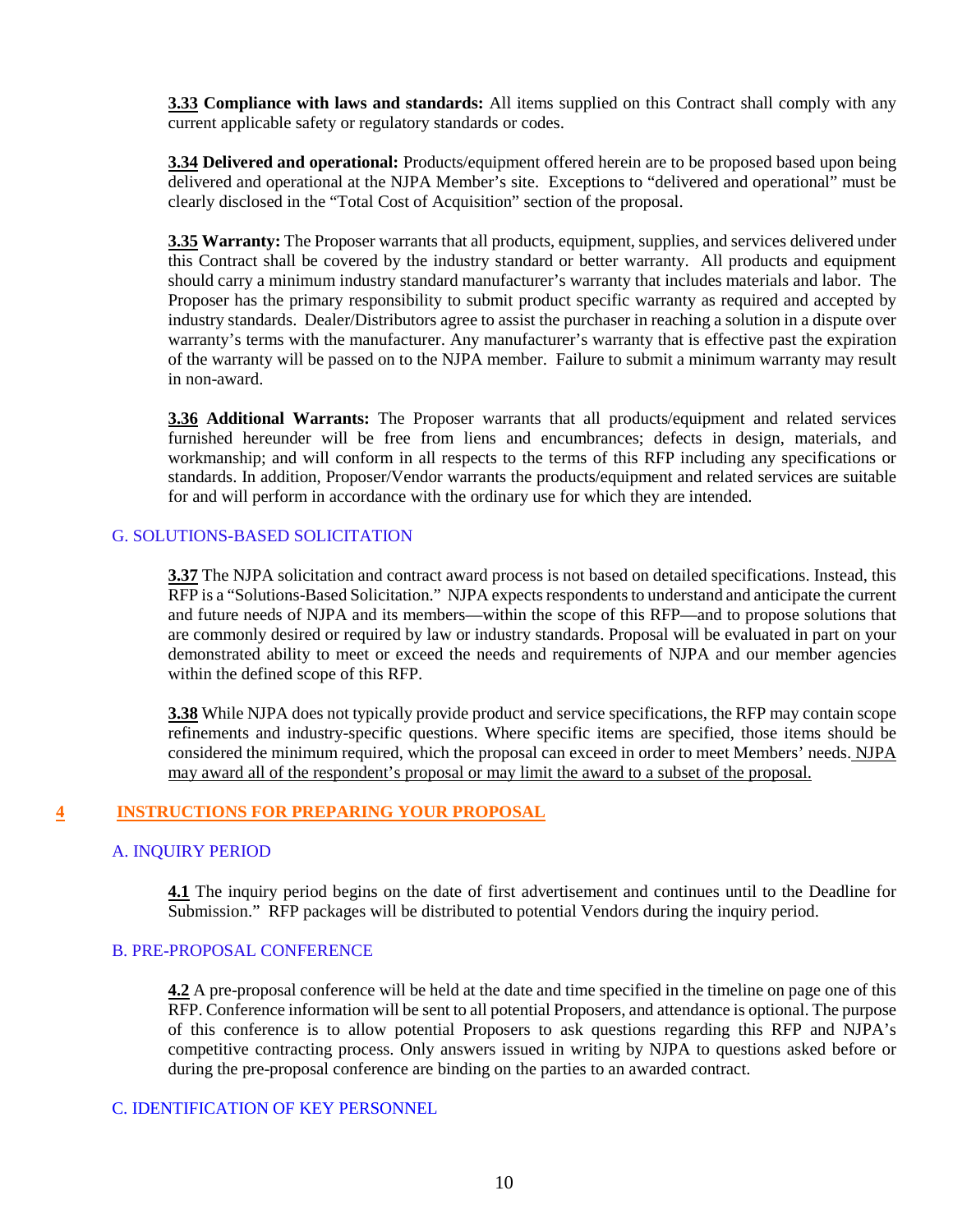**4.3** Awarded Vendors will designate one senior staff member to represent the Vendor to NJPA. This contact person will correspond with members for technical assistance, questions, or concerns that may arise, including instructions regarding different contacts for different geographical areas or product lines.

**4.4** These designated individuals should also act as the primary contact for marketing, sales, and any other area deemed essential by the Proposer and NJPA.

# D. PROPOSER'S EXCEPTIONS TO TERMS AND CONDITIONS

**4.5** Any exceptions, deviations, or contingencies regarding this RFP that a Proposer requests must be documented on Form C, Exceptions To Proposal, Terms, Conditions And Solutions Request.

**4.6** Exceptions, deviations or contingencies requested in the Proposer's response, while possibly necessary in the view of the Proposer, may result in lower scoring or disqualification of a proposal.

#### E. PROPOSAL FORMAT

**4.7** All Proposers must examine the entire RFP package to seek clarification of any item or requirement that may not be clear and to check all responses for accuracy before submitting a proposal.

**4.8** All proposals must be properly labeled and sent to "The National Joint Powers Alliance, 202 12th Street NE Staples, MN 56479."

**4.9** All proposals must be physically delivered to NJPA at the above address with all required hard copy documents and signature forms/pages inserted as loose pages at the front of the Vendor's response. The proposal must include these items.

**4.9.1** Hard copy original of completed, signed, and dated Forms C, D, F; hard copy of the signed signature-page only from Forms A and P from this RFP;

**4.9.2** Signed hard copies of all addenda issued for the RFP;

**4.9.3** Hard copy of Certificate of Insurance verifying the coverage identified in this RFP; and

**4.9.4** A complete copy of your response on a flash drive (or other approved electronic means). The electronic copy must contain completed Forms A, B, C, D, F, and P, your statement of products and pricing (including apparent discount), and all appropriate attachments. In order to ensure that your full response is evaluated, you must provide an electronic version of any material that you provide in a hard copy format.

As a public agency, NJPA's proposals, responses, and awarded contracts are a matter of public record, except for such data that is classified as nonpublic. Accordingly, public data is available for review through a properly submitted public records request. To redact nonpublic information from your proposal (under Minnesota Statute §13.37), you must make your request within thirty (30) days of the contract award or non-award date.

**4.10** All Proposal forms must be submitted in English and must be legible. All appropriate forms must be executed by an authorized signatory of the Proposer. Blue ink is preferred for signatures.

**4.11** Proposal submissions should be submitted using the electronic forms provided. Proposers that use alternative documents are responsible for ensuring that the content is substantially similar to the NJPA form and that the document is readable by NJPA.

**4.12** The Proposer must ensure that the proposal is in the physical possession of NJPA before the submission deadline.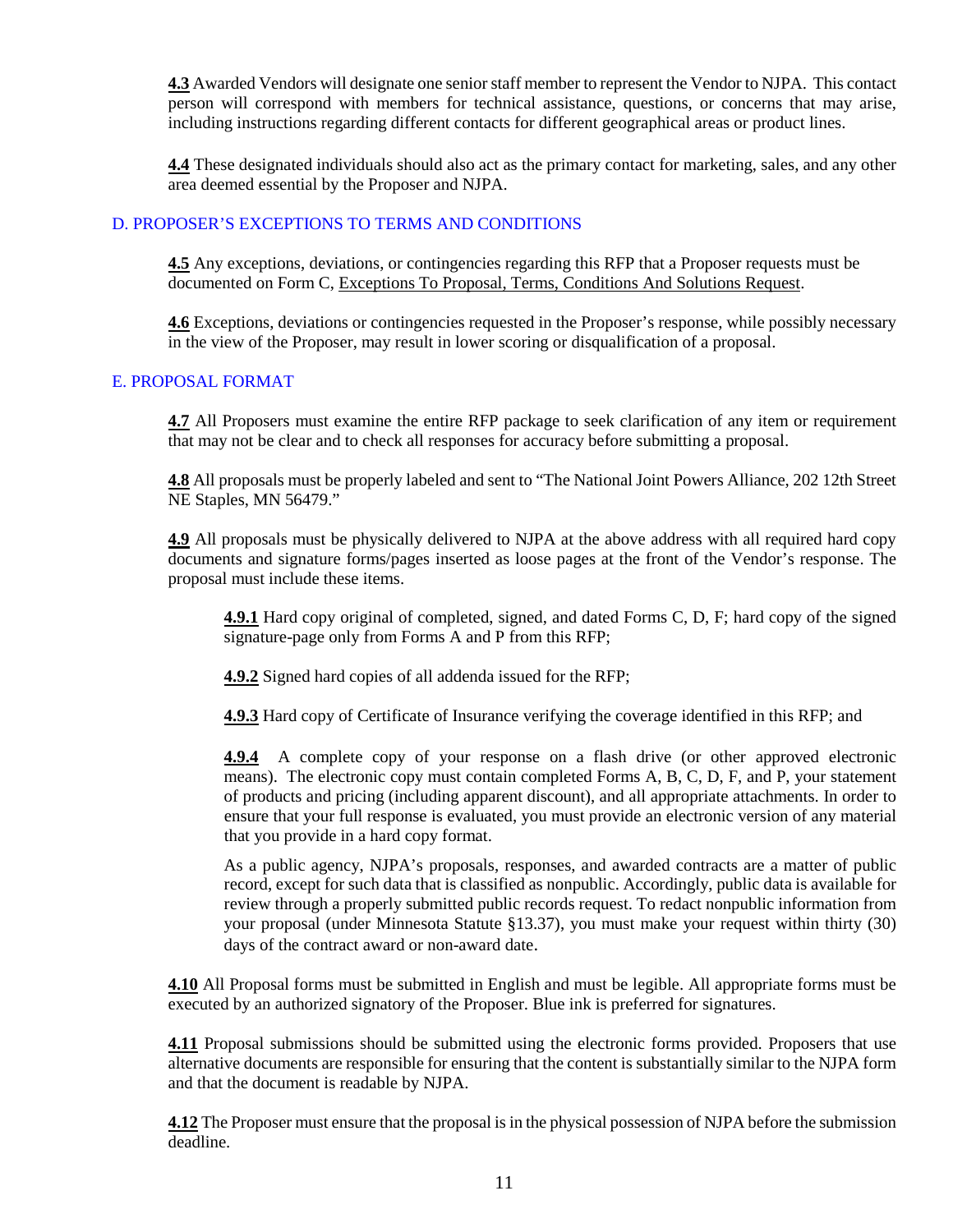**4.12.1** Proposals must be submitted in a sealed envelope or box properly addressed to NJPA and prominently identifying the proposal number, proposal category name, the message **"Hold for Proposal Opening,"** and the deadline for proposal submission. NJPA is not responsible for untimely proposals. Proposals received by the deadline for proposal submission will be opened and the name of each Proposer and other appropriate information will be publicly read.

**4.13** Proposers are responsible for checking directly with the NJPA website for any addendums to this RFP. Addendums to this RFP can change the terms and conditions of the RFP, including the proposal submission deadline.

# F. QUESTIONS AND ANSWERS ABOUT THIS RFP

**4.14** Upon examination of this RFP document, Proposer should promptly notify NJPA of any ambiguity, inconsistency, or error they may discover. Interpretations, corrections, and changes to this RFP will be considered by NJPA through a written addendum. Interpretations, corrections, or changes that are made in any other manner are not binding, and Proposers must not rely on them.

**4.15** Submit all questions about this RFP, in writing, referencing AIRPORT CONSUMABLE PRODUCTS WITH RELATED SUPPLIES AND SERVICES to Chris Robinson at NJPA 202 12th Street NE, Staples, MN 56479 or to RFP@njpacoop.org. You may also call Chris Robinson at (218) 895-4168. NJPA urges potential Proposers to communicate all concerns well in advance of the submission deadline to avoid misunderstandings. Questions received within seven (7) days before the submission deadline generally cannot be answered. NJPA may, however, field purely procedural questions, questions about NJPA-issued addenda, or questions involving a Proposer withdrawing its response before the RFP submission deadline.

**4.16** If NPJA deems that its answer to a question has a material impact on other potential Proposers or on the RFP itself, NJPA will create an addendum to this RFP.

**4.17** If NJPA deems that its answer to a question merely clarifies the existing terms and conditions and does not have a material impact on other potential Proposers or the RFP itself, no further documentation of that question is required.

**4.18** Addenda are written instruments issued by NJPA that modify or interpret the RFP. All addenda issued by NJPA become a part of the RFP. Addenda will be delivered to all Potential Proposers using the same method of delivery of the original RFP material. NJPA accepts no liability in connection with the delivery of any addenda. Copies of addenda will also be made available on the NJPA website a[t www.njpacoop.org](http://www.njpacoop.org/) (under "Current and Pending Solicitations") and from the NJPA offices. All Proposers must acknowledge their receipt of all addenda in their proposal response.

**4.19** Any amendment to a submitted proposal must be in writing and must be delivered to NJPA by the RFP submission deadline.

#### **4.20 through 4.21 [These sections are intentionally blank.]**

#### G. MODIFICATION OR WITHDRAWAL OF A SUBMITTED PROPOSAL

**4.22** A submitted proposal must not be modified, withdrawn, or cancelled by the Proposer for a period of ninety (90) days following the date proposals were opened. Before the deadline for submission of proposals, any proposal submitted may be modified or withdrawn by notice to the NJPA Contracts and Compliance Manager. Such notice must be submitted in writing and must include the signature of the Proposer. The notice must be delivered to NJPA before the deadline for submission of proposals and must be so worded as not to reveal the content of the original proposal. The original proposal will not be physically returned to the potential Proposer until after the official proposal opening. Withdrawn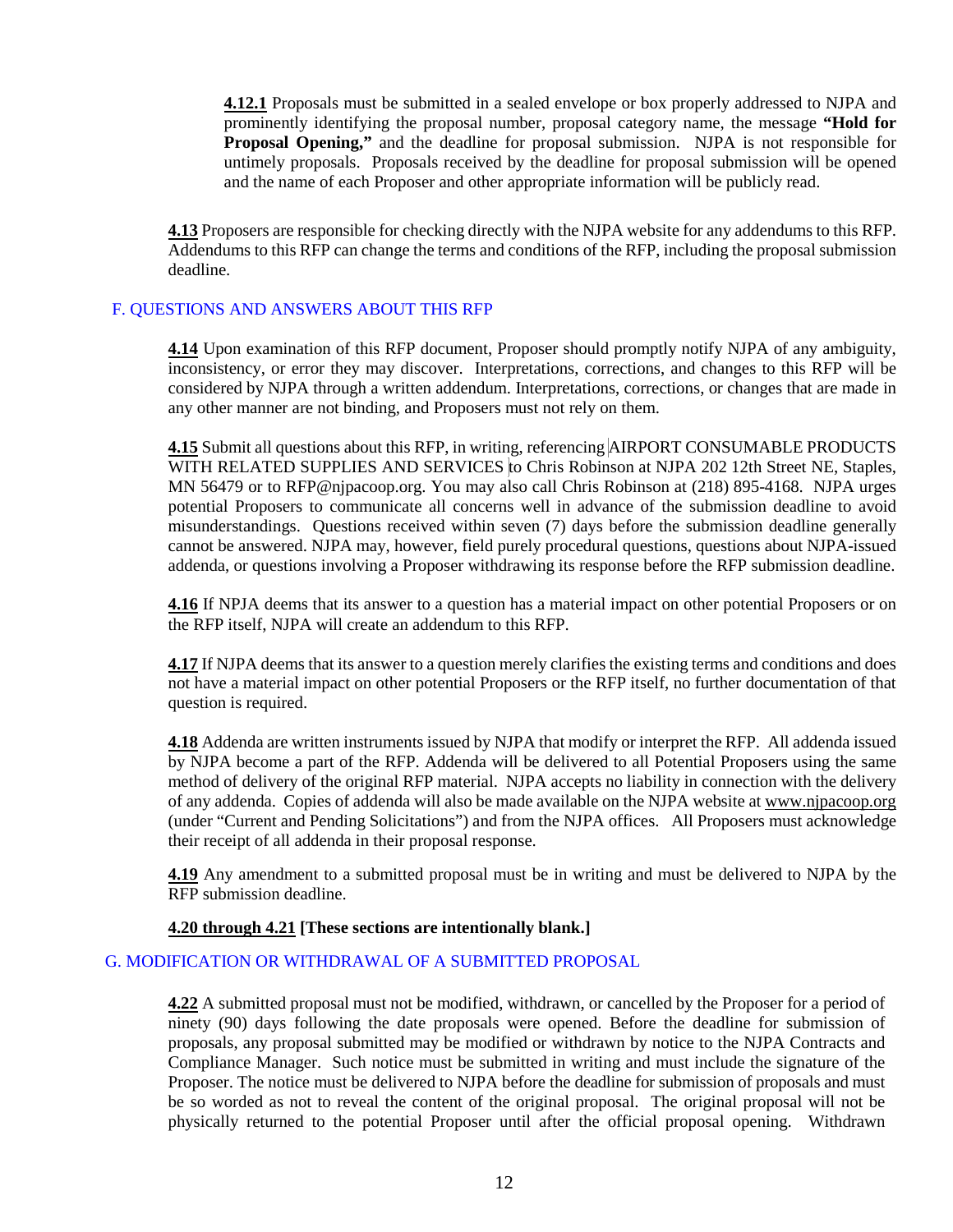proposals may be resubmitted up to the time designated for the receipt of the proposals if they fully conform with the proposal instructions.

## H. PROPOSAL OPENING PROCEDURE

**4.23** Sealed and properly identified responses for this RFP entitled AIRPORT CONSUMABLE PRODUCTS WITH RELATED SUPPLIES AND SERVICES will be received by Chris Robinson, Interim Contracts and Compliance Manager, at NJPA Offices, 202 12th Street NE, Staples, MN 56479 until the deadline identified on page one of this RFP**.** All Proposal responses must be submitted in a sealed package. The outside of the package must plainly identify AIRPORT CONSUMABLE PRODUCTS WITH RELATED SUPPLIES AND SERVICES and the RFP number. To avoid premature opening, the Proposer must label the Proposal response properly. **NJPA documents the receipt of proposals by immediately time- and date-stamping them.** At the time of the public opening, the NJPA Director of Procurement or a representative from the NJPA Proposal Evaluation Committee will read the Proposer's names aloud and will determine whether each submission has met Level-1 responsiveness.

# I. NJPA'S RIGHTS RESERVED

**4.24** NJPA may exercise the following rights with regard to the RFP.

**4.24.1** Reject any and all proposals received in response to this RFP;

**4.24.2** Disqualify any Proposer whose conduct or proposal fails to conform to the requirements of this RFP;

**4.24.3** Duplicate without limitation all materials submitted for purposes of RFP evaluation, and duplicate all public information in response to data requests regarding the proposal;

**4.24.4** Consider and accept for evaluation a late modification of a proposal if 1) the proposal itself was submitted on time, 2) the modifications were requested by NJPA, and 3) the modifications make the terms of the proposal more favorable to NJPA or its members;

**4.24.5** Waive any non-material deviations from the requirements and procedures of this RFP;

**4.24.6** Extend the Contract, in increments determined by NJPA, not to exceed a total Contract term of five years;

**4.24.7** Cancel the Request for Proposal at any time and for any reason with no cost or penalty to NJPA;

**4.24.8** Correct or amend the RFP at any time with no cost or penalty to NJPA. If NJPA corrects or amends any segment of the RFP after submission of proposals and before the announcement of the awarded Vendor, all proposers will be afforded a reasonable opportunity to revise their proposals in order to accommodate the RFP amendment and the new submission dates. NJPA will not be liable for any errors in the RFP or other responses related to the RFP; and

**4.24.9** Extend proposal due dates.

#### **5 PRICING**

**5.1** NJPA requests that potential Proposers respond to this RFP only if they are able to offer a wide array of products and services at lower prices and with better value than what they would ordinarily offer to a single government agency, a school district, or a regional cooperative.

**5.2** This RFP requests pricing for an indefinite quantity of products or related services with potential national sales distribution and service. While most RFP categories represent significant sales opportunities,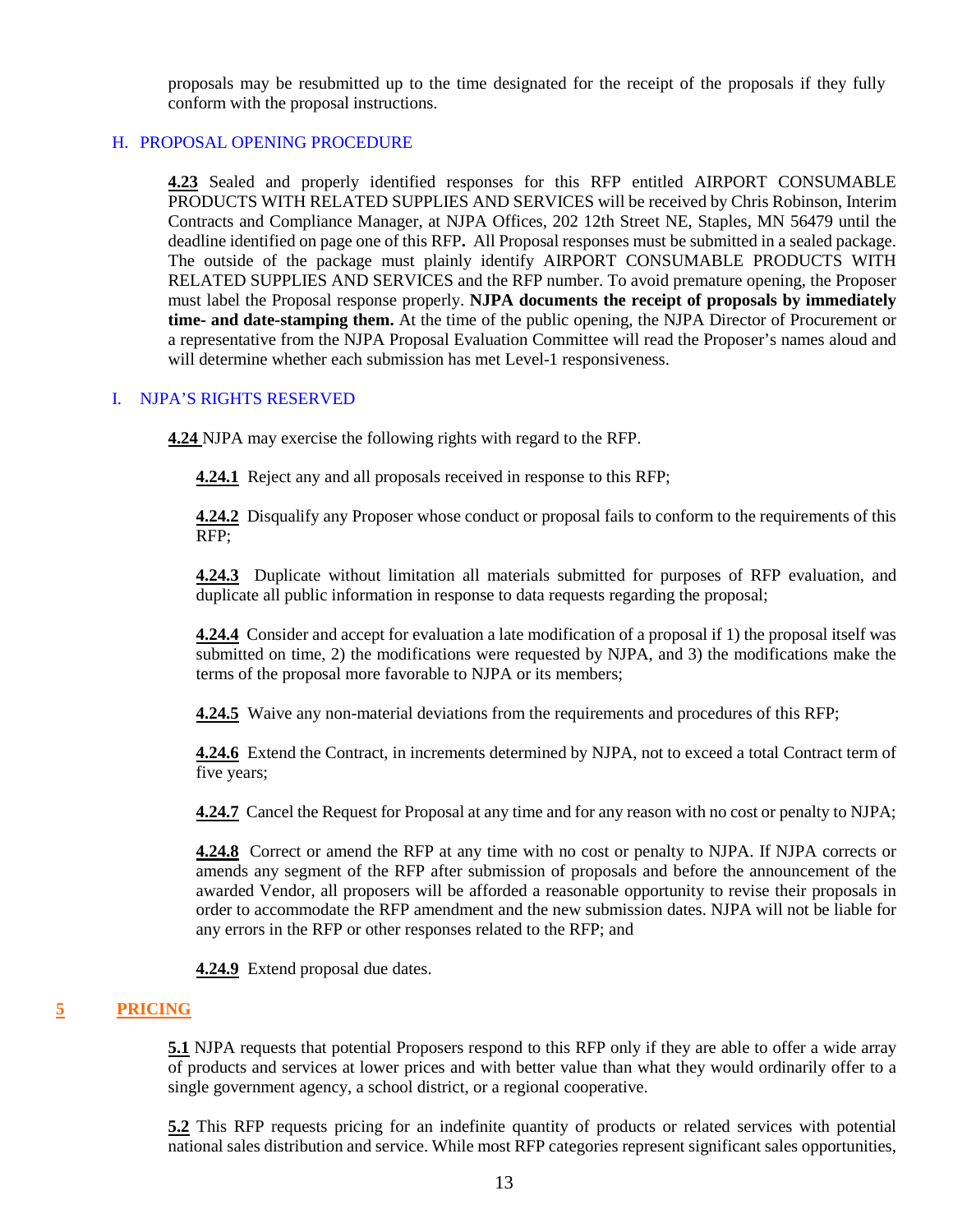NJPA makes no guarantees about the quantity of products or services that members will purchase. **The estimated annual value of this contract is \$2 Million.**

Vendors are expected to anticipate additional volume through potential government, educational, and notfor-profit agencies that would find value in a national contract awarded by NJPA.

**5.3** Regardless of the payment method selected by NJPA or an NJPA member, the total cost associated with any purchase option of the products and services must always be disclosed in the proposal and at the time of purchase.

**5.4** All proposers must submit "Primary Pricing" in the form of either "Line-Item Pricing," or "Percentage Discount from Catalog Pricing," or a combination of these pricing strategies. Proposers are also encouraged to offer optional pricing strategies such as "Hot List," "Sourced Products," and "Volume Discounts," as well as financing options such as leasing. All pricing documents should include a clear effective date.

# A. LINE-ITEM PRICING

**5.5** Line-item pricing is a pricing format in which individual products or services are offered at specific Contract prices. Products or services are individually priced and described by characteristics such as manufacture name, stock or part number, size, or functionality. This method of pricing may offer the least amount of confusion, but Proposers with a large number of items may find this method cumbersome. In these situations, a percentage discount from catalog or category pricing model may make more sense and may increase the clarity of the contract pricing format.

**5.6** All line-item pricing items must be numbered, organized, sectioned (including SKUs, when applicable), and prepared to be easily understood by the Evaluation Committee and members.

**5.7** Submit Line-Item Pricing items in an Excel spreadsheet format and include all appropriate identification information necessary to discern the line item from other line items in each Responder's proposal.

**5.8** Line-item pricing must be submitted to NJPA in a searchable spreadsheet format (e.g., Microsoft<sup>®</sup>) Excel<sup>®</sup>) in order to facilitate quickly finding any particular item of interest. For that reason, Proposers are responsible for providing the appropriate product and service identification information along with the pricing information that is typically found on an invoice or price quote for such product or services.

**5.9** All products or services typically appearing on an invoice or price quote must be individually priced and identified on the line-item price sheet, including any and all ancillary costs.

**5.10** Proposers should provide both a published "List Price" as well as a "Proposed Contract Price" in their pricing matrix. Published List Price will be the standard "quantity of one" price currently available to government and educational customers, excluding cooperative and volume discounts.

#### B. PERCENTAGE DISCOUNT FROM CATALOG OR CATEGORY

**5.11** This pricing model involves a specific percentage discount from a catalog or list price, defined as a published Manufacturer's Suggested Retail Price (MSRP) for the products or services being proposed.

**5.12** Individualized percentage discounts can be applied to any number of defined product groupings.

**5.13** A percentage discount from MSRP may be applied to all elements identified in MSRP, including all manufacturer options applicable to the products or services.

**5.14** When a Proposer elects to use "Percentage Discount from Catalog or Category," Proposer will be responsible for providing and maintaining current published MSRP with NJPA, and this pricing must be included in its proposal and provided throughout the term of any Contract resulting from this RFP.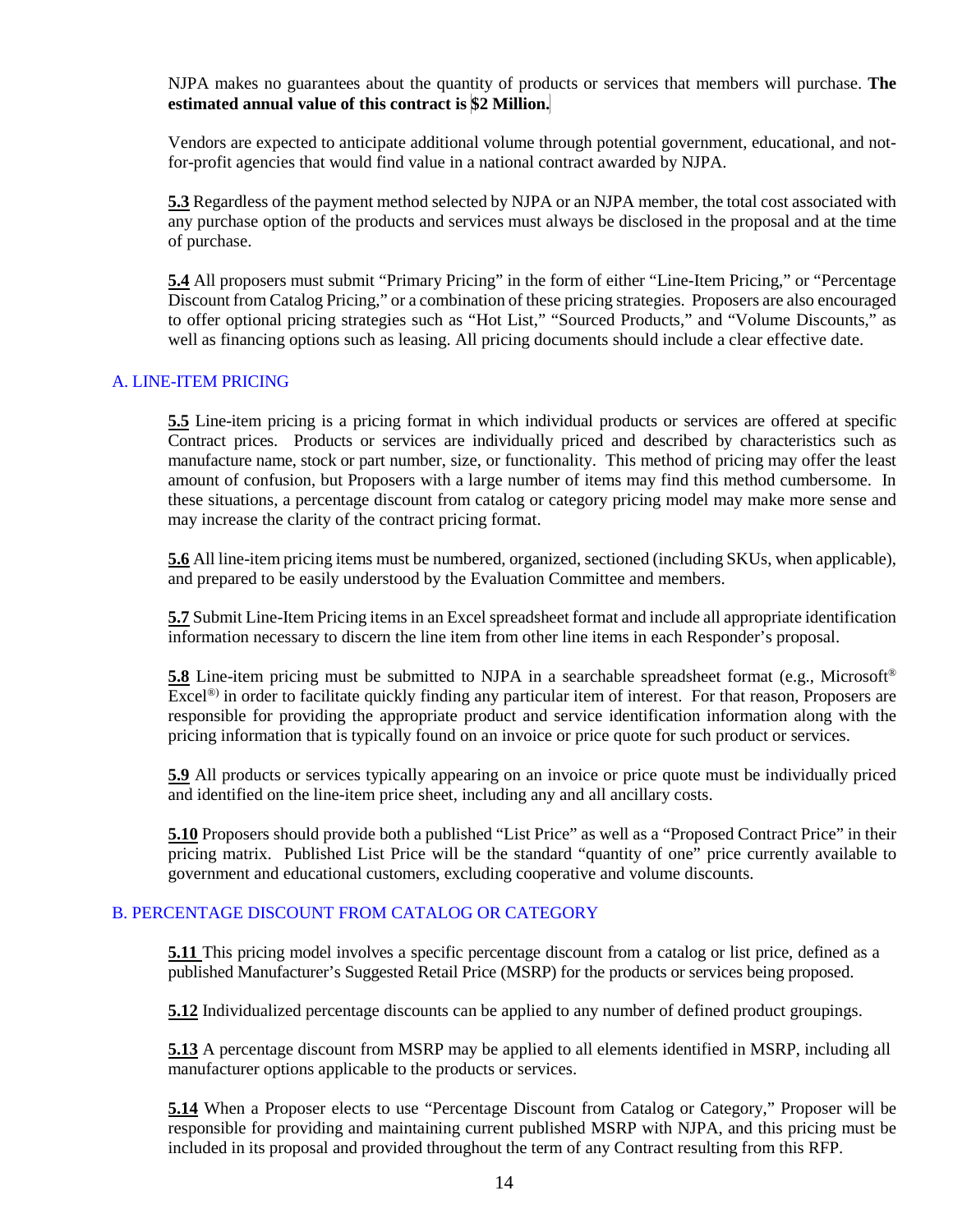#### C. COST PLUS A PERCENTAGE OF COST

**5.15** "Cost plus a percentage of cost" as a primary pricing mechanism is not desirable. It is, however, acceptable for pricing sourced goods or services.

#### D. HOT LIST PRICING

**5.16** Where applicable, a Vendor may opt to offer a specific selection of products or services, defined as "Hot List" pricing, at greater discounts than those listed in the standard Contract pricing. All product and service pricing, including the Hot List Pricing, must be submitted electronically in a format that is acceptable to NJPA. Hot List pricing must be submitted in a line-item format. Products and services may be added or removed from the Hot List at any time through an NJPA Price and Product Change Form.

**5.17** Hot List program and pricing may also be used to discount and liquidate close-out and discontinued products and services as long as those close-out and discontinued items are clearly labeled as such. Current ordering process and administrative fees apply. This option must be published and made available to all NJPA Members.

#### E. CEILING PRICE

**5.18** Proposal pricing is to be established as a ceiling price. At no time may the proposed products or services be offered under this Contract at prices above this ceiling price without a specific request and approval by NJPA. Contract prices may be reduced at any time, for example, to reflect volume discounts or to meet the needs of an NJPA Member.

#### **5.19 [This section is intentionally blank.]**

#### F. VOLUME PRICE DISCOUNTS / ADDITIONAL QUANTITIES

#### **5.20 through 5.23 [These sections are intentionally blank.]**

#### G. TOTAL COST OF ACQUISITION

**5.24** The Total Cost of Acquisition for the equipment/products and related services being proposed, including those payable by NJPA Members to either the Proposer or a third party, is the cost of the proposed equipment/products product/equipment and related services delivered and operational for its intended purpose in the end-user's location. For example, if you are proposing equipment/products FOB Proposer's dock, your proposal should reflect that the contract pricing does not provide for delivery beyond Proposer's dock, nor any set-up activities or costs associated with those delivery or set-up activities. Any additional costs for delivery and set-up should be clearly disclosed. In contrast, a proposal could state that there are no additional costs of acquisition if the product is delivered to and operational at the end-user's location.

#### H. SOURCED GOOD or OPEN MARKET ITEM

**5.25** A Sourced Good or an Open Market Item is a product that a member wants to buy under contract that is not currently available under the Vendor's NJPA contract. This method of procurement can be satisfied through a contract sourcing process. Sourcing options serve to provide a more complete contract solution to meet our members' needs. Sourced items are generally deemed incidental to the total transaction or purchase of contract items.

**5.26** NJPA or NJPA Members may request products, equipment, and related services that are within the related scope of this RFP, even if they are not included in an awarded Vendor's line-item price list or catalog. These items are known as Sourced Goods or Open Market Items.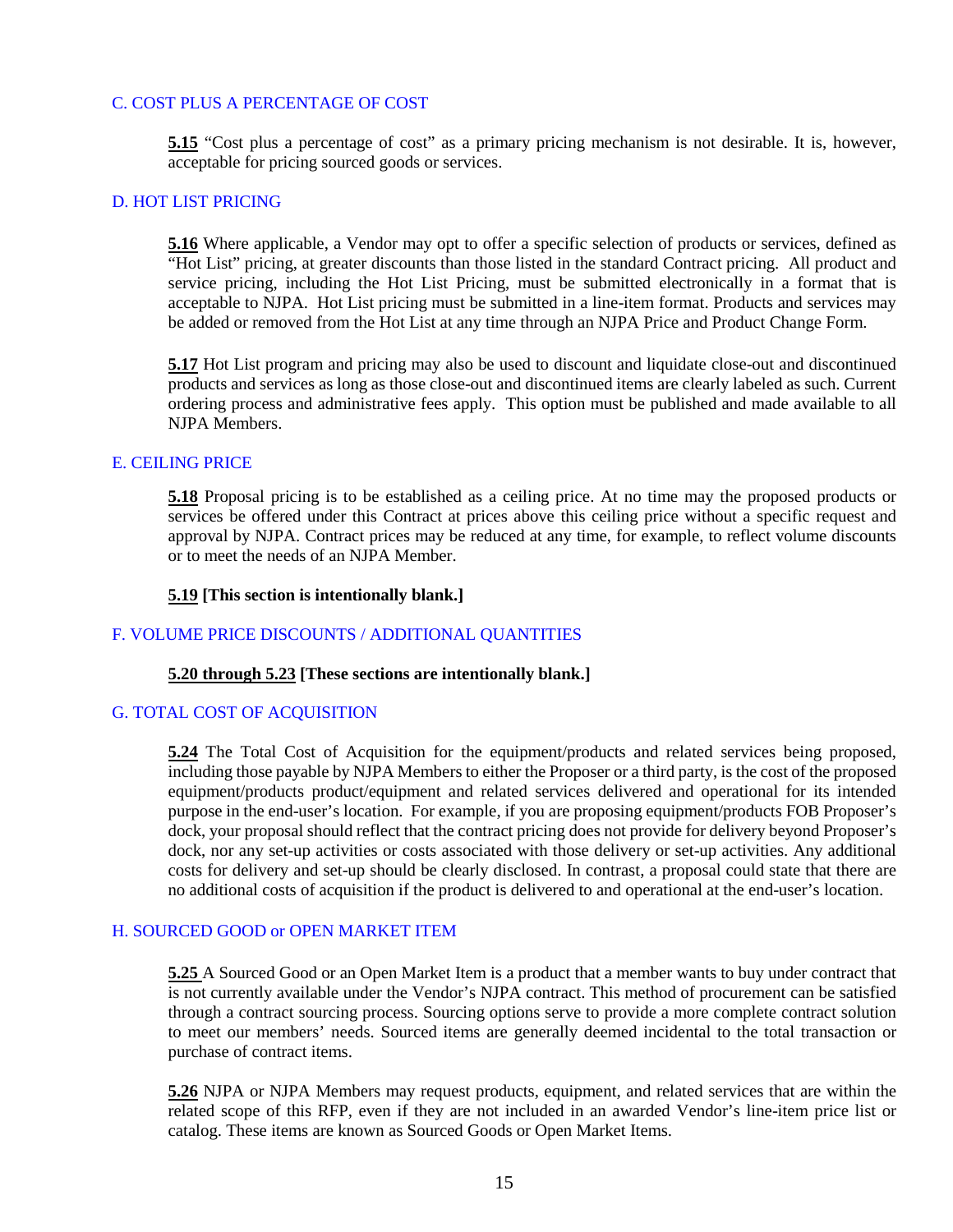**5.27** An awarded Vendor may source such items to the extent that the items are identified as "Sourced Products/Equipment" or "Open Market Items" on any quotation issued in reference to an NJPA awarded contract, and that this information is provided to either NJPA or an NJPA Member. NJPA is not responsible for determining whether a Sourced Good is an incidental portion of the overall purchase or whether a Member is able to consider a Sourced Good a purchase under an NJPA contract.

**5.28** "Cost plus a percentage" pricing is an acceptable option in pricing of Sourced Goods.

# I. PRODUCT & PRICE CHANGES

**5.29** Awarded Vendors may request product or service changes, additions, or deletions at any time throughout the contract term. All requests must be made in written format by completing the NJPA Price and Product Change Request Form (located at the end of this RFP and on the NJPA website), signed by an authorized Vendor representative. All changes are subject to review and approval by NJPA. Submit your requests through email to your assigned Contract Manager and to PandP@njpacoop.org.

**5.30** NJPA will determine whether the request is both within the scope of the original RFP and in the best interests of NJPA and NJPA Members. Approved Price and Product Change Request Forms will be returned to the Vendor contact through email.

**5.31** The Vendor must 1) complete this change request form and individually list or attach all items subject to change, 2) provide a sufficiently detailed explanation and documentation for the change, and 3) include a compete restatement of pricing document in appropriate format (preferably Excel). The pricing document must identify all products and services being offered and must conform to the following NJPA product and price change naming convention: (Vendor Name) (NJPA Contract #) (effective pricing date); for example, "COMPANY 012411-CPY effective 02-12-2016."

**5.32 The new pricing restatement must include** *all* **products and services offered, even for those items whose pricing remains unchanged**, and must include a new effective date on the pricing documents. This requirement reduces confusion by providing a single, current pricing sheet for each vendor and creates a historical record of pricing.

**5.33** ADDITIONS. New products and related services may be added to a Contract resulting from this RFP at any time during that Contract term to the extent that those products and related services are within the scope of this RFP. Allowable new products and related services generally include updated models of products and enhanced services that reflect new technology and improved functionality.

**5.34** DELETIONS. New products and related services may be deleted from a contract if an item is no longer available.

**5.35** PRICE CHANGES. A Vendor may request pricing changes by providing reasonable justification for the change. For example, a request for a 3% increase in a product line that relies heavily on petroleum products may be reasonable if the raw cost of required petroleum products has increased substantially. Conversely, a request for a 3% increase in prices based only on a 3% increase in a cost-of-living index may be considered unreasonable. Although NJPA is sensitive to the possibility of fluctuations in raw material costs, prospective Vendors should make every reasonable attempt to account for normal cost changes by proposing pricing that will be effective throughout the duration of the four-year Contract.

**5.35.1** *Price decreases:* NJPA expects Vendors to propose their very best prices and anticipates price reductions that are due to advancement in technology and marketplace efficiencies.

**5.35.2** *Price increases:* A Vendor must include reasonable documentation for price-increase requests, along with both current and proposed pricing. Appropriate documentation should be attached to the Price and Product Change Request Form, including letters from suppliers announcing price increases. Price increases must not exceed the industry standard.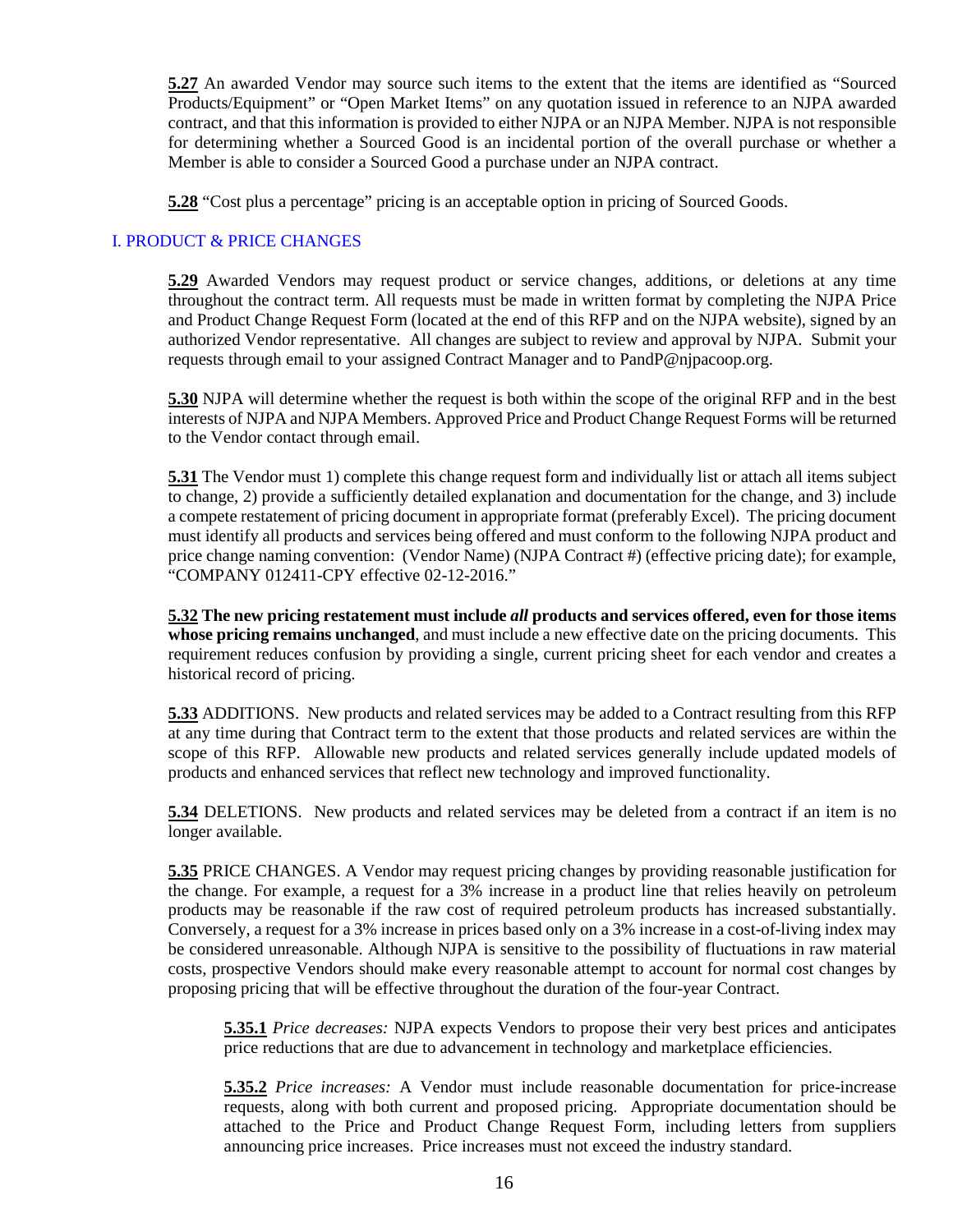## **5.36 through 5.37 [These sections are intentionally blank.]**

**5.38** Proposers representing multiple manufacturers, or carrying multiple related product lines may also request the addition of new manufacturers or product lines to their Contract to the extent they remain within the scope of this RFP.

## **5.39 through 5.43 [These sections are intentionally blank.]**

# K. SALES TAX

**5.44** Sales and other taxes should not be included in the prices quoted. The Vendor will charge state and local sales and other applicable taxes on items for which a valid tax-exemption certification has not been provided. Each NJPA Member is responsible for providing verification of tax-exempt status to the Vendor. When ordering, NJPA Members must indicate that they are tax-exempt entities. Except as set forth herein, no party is responsible for taxes imposed on another party as a result of or arising from the transactions under a Contract resulting from this RFP.

# L. SHIPPING

**5.45** Shipping costs can constitute a significant portion of the overall cost of procurement. Consequently, significant weight will be given to the quality of a prospective Vendor's shipping program. Shipping charges should reasonably reflect the actual cost of shipping. NJPA understands that Vendors may use other shipping cost methods for simplicity or for transparency. But to the extent that shipping costs are determined to disproportionately increase a Vendor's profit, NJPA may reduce the points awarded in the "Pricing" criteria.

#### **5.46 through 5.47 [These sections are intentionally blank.]**

**5.48** All shipping and restocking fees must be identified in the price program. Certain industries providing made-to-order products may not allow returns. Proposals will be evaluated not only on the actual costs of shipping, but on the relative flexibility extended to NJPA Members relating to restocking fees, shipping errors, customized shipping requirements, the process for rejecting damaged or delayed shipments, and similar subjects.

#### **5.49 through 5.50 [These sections are intentionally blank.]**

**5.51** Delivered products must be properly packaged. Damaged products may be rejected. If the damage is not readily apparent at the time of delivery, the Vendor must permit the products to be returned within a reasonable time at no cost to NJPA or NJPA Member. NJPA and NJPA Members reserve the right to inspect the products at a reasonable time subsequent to delivery where circumstances or conditions prevent effective inspection of the products at the time of delivery.

**5.52** The Vendor must deliver Contract-conforming products in each shipment and may not substitute products without the express approval from NJPA or the NJPA Member.

**5.53** NJPA reserves the right to declare a breach of Contract if the Vendor intentionally delivers substandard or inferior products that are not under Contract and described in its paper or electronic price lists or sourced upon request of any Member under this Contract. In the event of the delivery of nonconforming products, the NJPA Member will notify the Vendor as soon as possible and the Vendor will replace nonconforming products with conforming products that are acceptable to the NJPA member.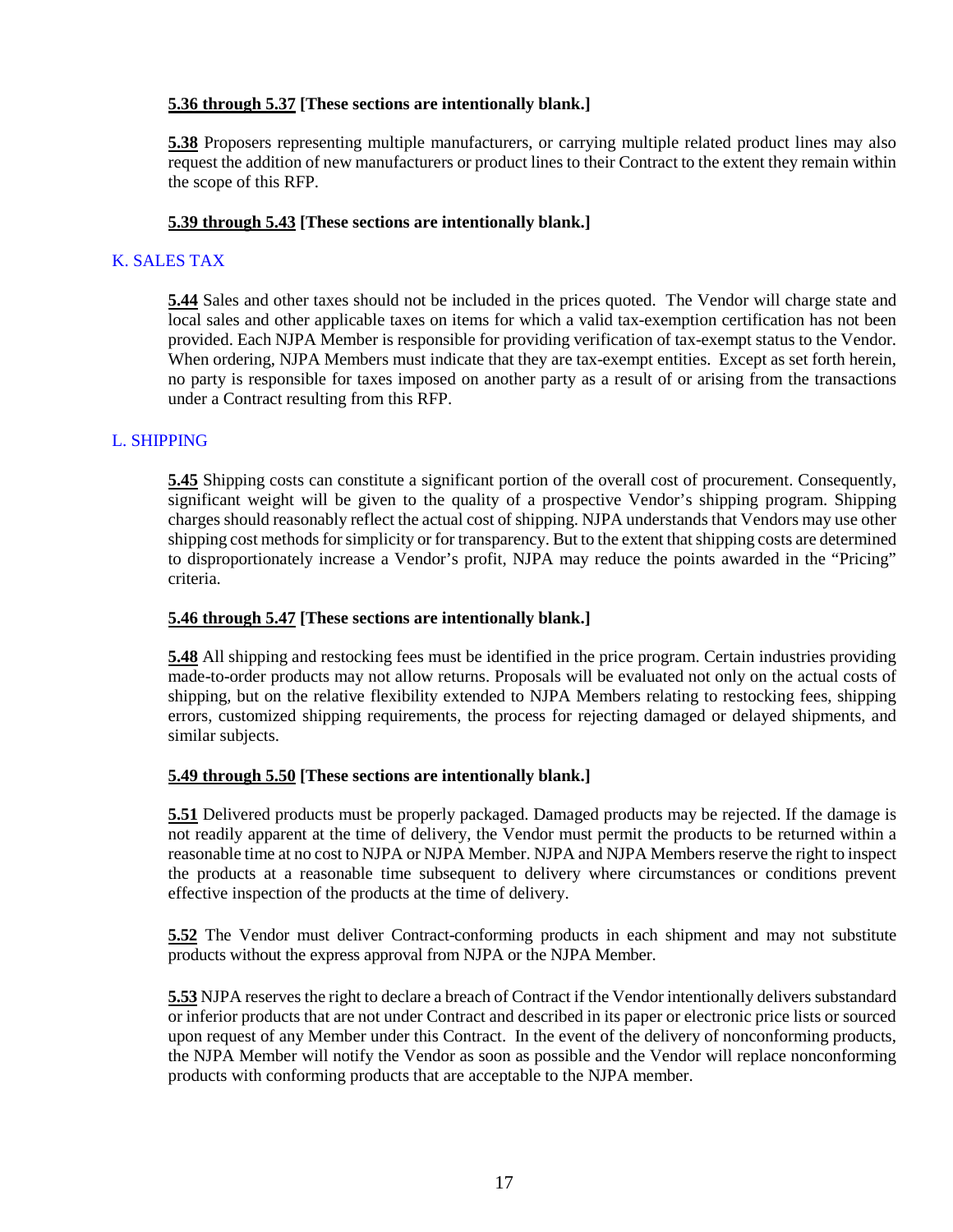**5.54** Throughout the term of the Contract, Proposer agrees to pay for return shipment on products that arrive in a defective or inoperable condition. Proposer must arrange for the return shipment of the damaged products.

# **6 EVALUATION OF PROPOSALS**

# A. PROPOSAL EVALUATION PROCESS

**6.1** The NJPA proposal evaluation committee will evaluate proposals received based on a 1,000 point evaluation system. The committee establishes both the evaluation criteria and designates the relative weight of each criterion by assigning possible scores for each category on Form G of this RFP. The committee may adjust the relative weight of the criteria for each RFP. (For example, if the "Warranty" criterion does not apply to a particular RFP, the points normally awarded under "Warranty" may be used to increase the number of potential points in another evaluation category or categories.) The "Pricing" criterion will contain at least a plurality of points for every RFP.

**6.2** NJPA uses a scoring system that gives primary importance to "Pricing." But pricing includes more than just the absolute lowest initial cost of purchasing, for example, a particular product. Other considerations include the total cost of the acquisition and whether the Proposer's offering represents the best value. The evaluation committee may consider such factors as life-cycle costs, total cost of ownership, quality, and the suitability of an offering in meeting NJPA Members' needs. Pricing points may be awarded based on pricing clarity and ease of use. NJPA may also award points based on whether a response contains exceptions, exclusions, or limitations of liabilities.

**6.3** The NJPA Board of Directors will consider making awards to the selected Proposer(s) based on the recommendations of the proposal evaluation committee. To qualify for the final evaluation, a Proposer must have been deemed responsive as a result of the criteria set forth under "Proposer Responsiveness," found just below.

#### B. PROPOSER RESPONSIVENESS

**6.4** All responses are evaluated for Level-One and Level-Two Responsiveness. If a response does not substantially conform to substantially all of the terms and conditions in the solicitation, or if it requires unreasonable exceptions, it may be considered nonresponsive.

**6.5** All proposals must contain suitable responses to the questions in the proposal forms. The following requirements must be satisfied in order to meet Level-One Responsiveness, which is typically ascertained on the proposal opening date. If these standards are not met, your response may be disqualified as nonresponsive.

**6.6** Level-One Responsiveness means that the response

- **6.6.1** is received before the deadline for submission or it will be returned unopened;
- **6.6.2** is properly addressed and identified as a sealed proposal with a specific RFP number and an opening date and time;
- **6.6.3** contains a pricing document (with apparent discounts) and all other forms fully completed, even if "not applicable" is the answer;
- **6.6.4** includes the original (hard copy) completed, dated, and signed RFP forms C, D, and F. In addition, the response must include the hard-copy signed signature page only from RFP Forms A and P and, if applicable, all signed addenda that have been issued in relation to this RFP;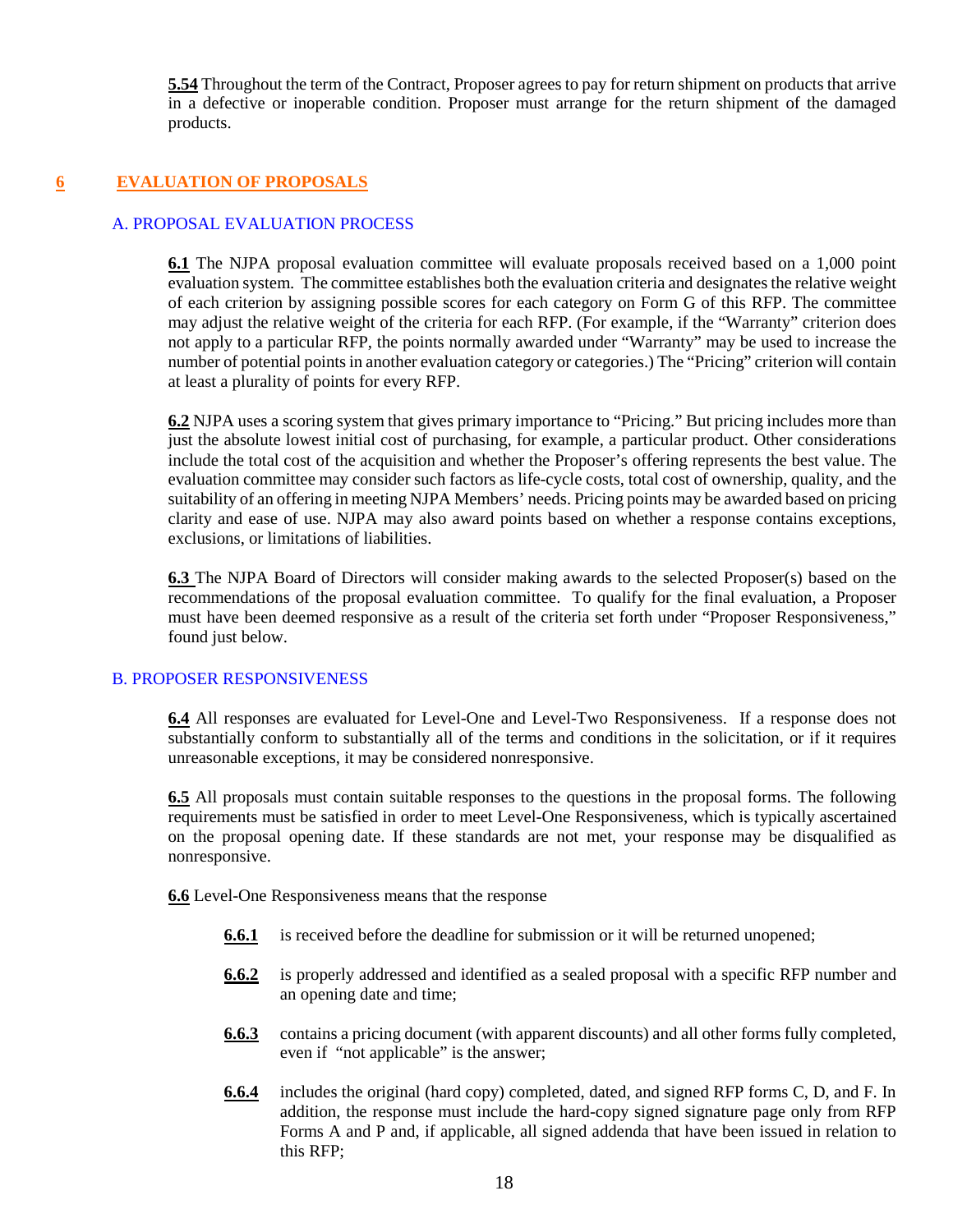**6.6.5** contains an electronic (CD, flash drive, or other suitable) copy of the entire response; and

**6.7** Level-Two Responsiveness (including whether the response is within the RFP's scope) is determined while evaluating the remaining items listed under Proposal Evaluation Criteria below. These items are not arranged in order of importance. Each item draws from multiple questions, and a Proposer's responses may affect scoring in multiple evaluation criteria. For example, the answers to Industry-Specific Questions may help determine scoring relative to a Proposer's marketplace success, ability to sell and service nationwide, and financial strength. Any questions not answered without an explanation will likely result in a loss of points and may lead to a nonaward if the proposal evaluation committee cannot effectively review your response.

# C. PROPOSAL EVALUATION CRITERIA

**6.8** Forms A and P include a series of questions that address the following categories:

- **6.8.1** Company Information and Financial Strength
- **6.8.2** Industry Requirements and Marketplace Success
- **6.8.3** Ability to Sell and Deliver Service Nationwide
- **6.8.4** Marketing Plan
- **6.8.5** Other Cooperative Procurement Contracts
- **6.8.6** Value-Added Attributes
- **6.8.7** Payment Terms and Financing Options
- **6.8.8** Warranty
- **6.8.9** Equipment/Products/Services
- **6.8.10** Pricing and Delivery
- **6.8.11** Industry-Specific Questions

#### **6.9 [This section is intentionally blank.]**

#### D. OTHER CONSIDERATIONS

**6.10** In evaluating RFP responses, NJPA has no obligation to consider information that is not provided in the Proposer's response. NJPA may, however, consider additional information outside the Proposer's response. This research may include such sources as the Proposer's website, industry publications, listed references, and user interviews.

**6.11** NJPA may organize RFP responses into separate classes or subcategories, depending on the range of responses. For example, NJPA might receive numerous submissions for "Widgets and Related Products and Services." NJPA may organize these responses into subcategories, such as manufacturers of fully operational Widgets, manufacturers of component parts for Widgets, and providers of parts and service for Widgets. NJPA reserves the right to award Proposers in some or all of such subcategories without regard to the evaluation score given to Proposers in another subcategory. This specifically allows NJPA to award Vendors that might not have, for instance, the breadth of products of Proposers in another subcategory, but that nonetheless meet a substantial and articulated need of NJPA Members.

#### **6.12 [This section is intentionally blank.]**

**6.13** NJPA reserves the right to request and test equipment/products and related services and to seek clarification from Proposers. Before the Contract award, the Proposer must furnish the requested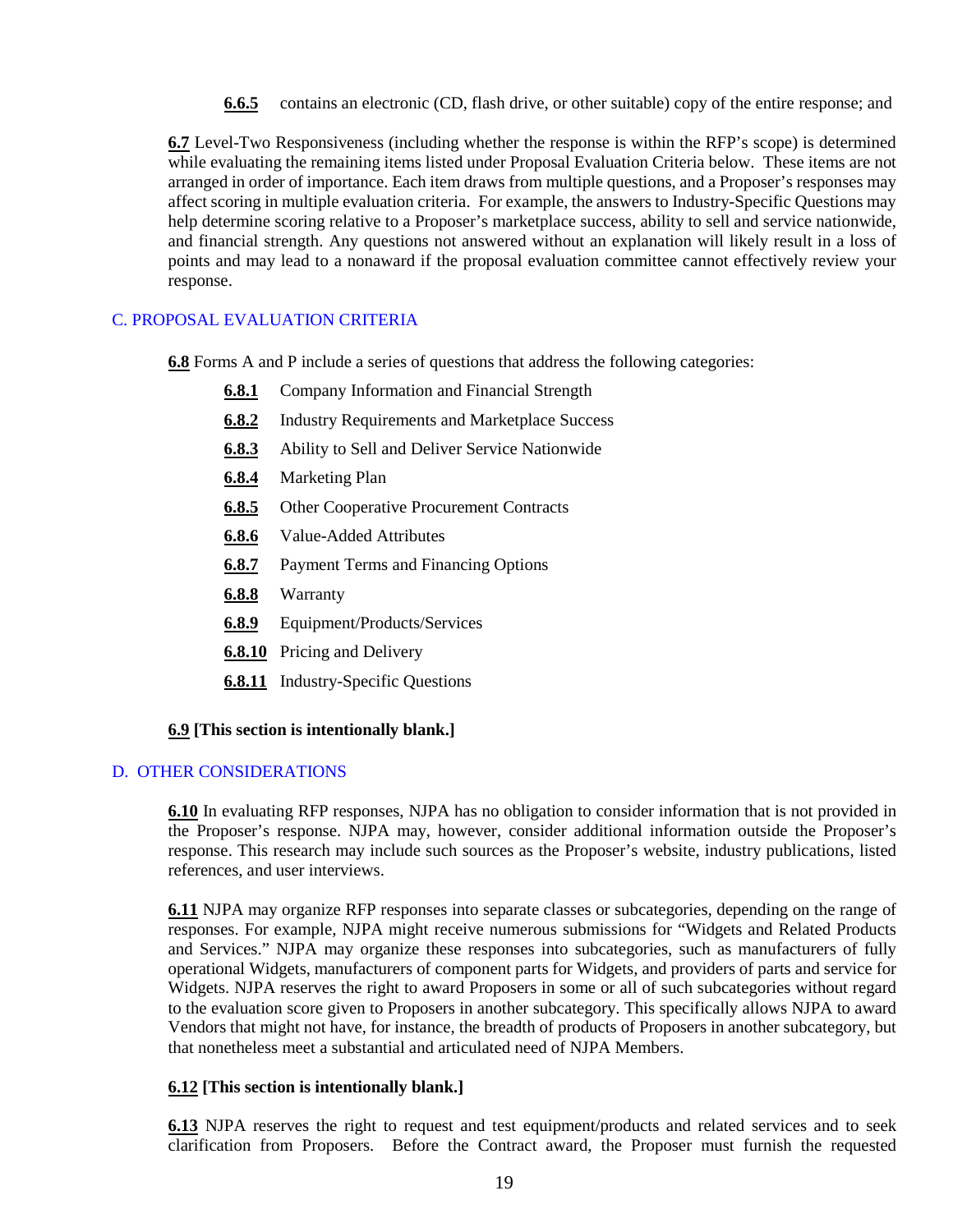information within three (3) days (or within another agreed-to time frame) or provide an explanation for the delay along with a requested time frame for providing the requested information. Proposers must make reasonable efforts to supply test products promptly. All Proposer products remain the property of the Proposer, and NJPA will return such products after the evaluation process. NJPA may make provisional contract awards, subject to a Proposer's proper response to a request for information or products.

**6.14** A Proposer's past performance under previously awarded contracts to schools, governmental agencies, and not-for-profit entities is relevant in evaluating a Proposer's current response. Past performance includes the Proposer's record of conforming to published specifications and to standards of good workmanship, as well as the Proposer's history for reasonable and cooperative behavior and for commitment to Member satisfaction. Incumbency as an awarded Vendor does not, by itself, merit positive consideration for a future Contract award.

**6.15** NJPA reserves the right to reject any or all proposals.

#### E. COST COMPARISON

**6.16** NJPA may use a variety of evaluation methods, including cost comparisons of specific products. NJPA reserves the right to use this process when the proposal evaluation committee determines that this will help to make a final determination.

**6.17** This direct cost comparison process will award points for being low to high Proposer for each cost evaluation item selected. A "Market Basket" of identical (or substantially similar) equipment/products and related services may be selected by the proposal evaluation committee, and the unit cost will be used as a basis for determining the point value. NJPA will select the "Market Basket" from all appropriate product categories as determined by NJPA.

#### F. MARKETING PLAN

**6.18** A Proposer's marketing plan is a critical component of the RFP response. An awarded Vendor's sales force will likely be the primary source of communication with NJPA Members and will directly affect the contract's success. Marketing success depends on communicating the contract's value, knowing the contract thoroughly, and communicating the proper use of contracted products and services to the end user. Much of the success and sales reward is a direct result of the commitment to the contract by the awarded Vendor's sales teams. NJPA reserves the right to deem a Proposer Level-Two nonresponsive or not to award a contract based on an unacceptable or incomplete marketing plan.

**6.19** NJPA marketing expectations include the following components.

**6.19.1** An awarded Vendor must demonstrate the ability to deploy a national sales force or dealer network. The best RFP responses demonstrate the ability to sell, deliver, and service products through acceptable distribution channels to NJPA members in all 50 states. Proposers' responses should fully demonstrate their sales and service capabilities, should outline their national sales force network (both numerically geographically), and should describe their method of distribution of the offered products and related services. Service may be independent of the product sales pricing, but NJPA encourages related services to be a part of Proposers' response. Despite its preference for awarding contracts to Vendors that demonstrate nationwide sales and service, NJPA reserves the right to award contracts that meet specific Member needs locally or regionally.

**6.19.2** Proposers are invited to demonstrate their ability to successfully market, promote, and communicate the benefits of an NJPA contract to current and potential Members nationwide. NJPA desires a marketing plan that communicates the value of the contract to as many Members as possible.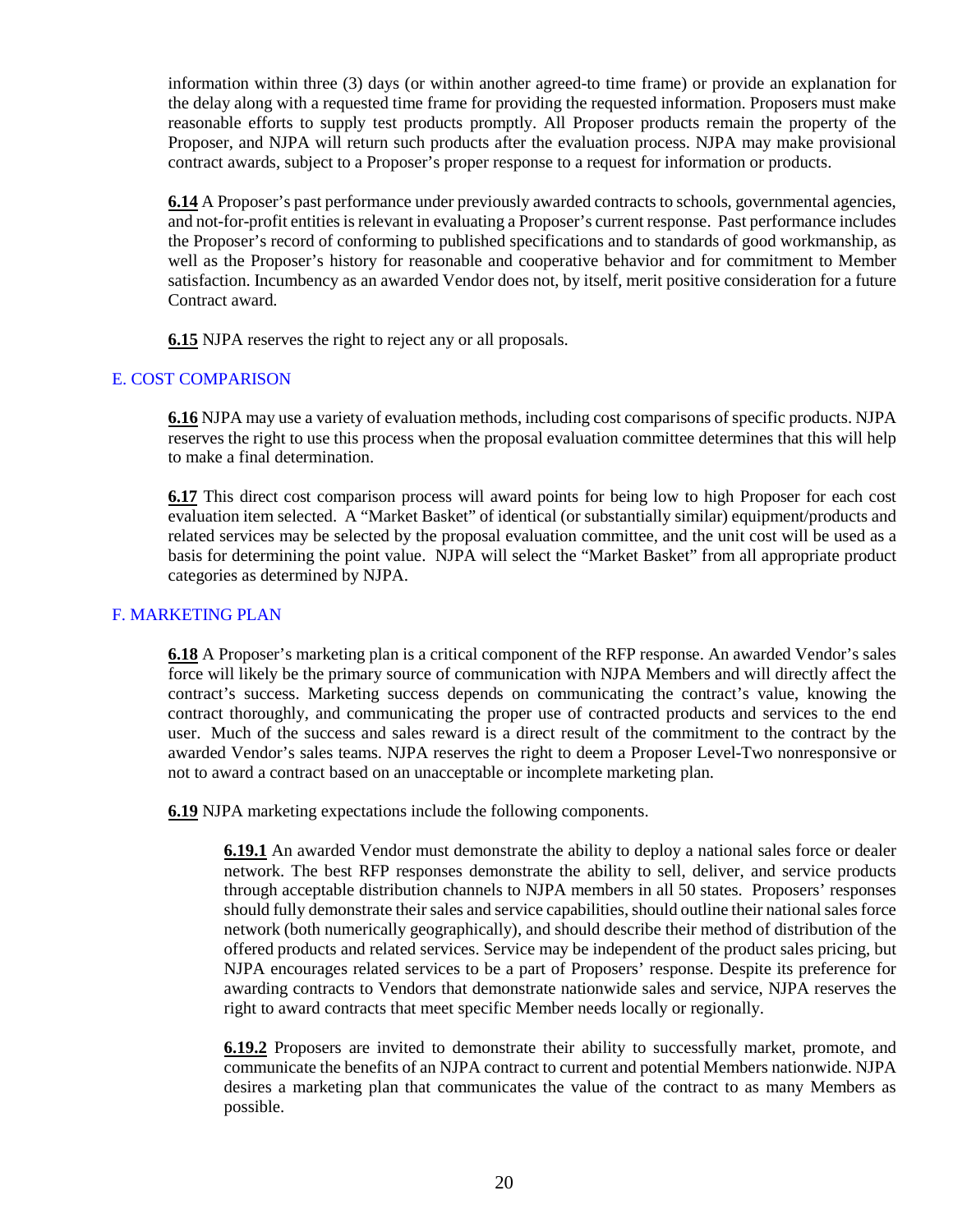**6.19.3** Proposers are expected to be receptive to NJPA trainings. Awarded Vendors must provide an appropriate training venue for both management and the sales force. NJPA commits to providing training on all aspects of communicating the value of the awarded contract, including the authority of NJPA to offer the contract to its Members, the value and utility the contract delivers to NJPA Members, the scope of NJPA Membership, the authority of Members to use NJPA procurement contracts, the preferred marketing and sales methods, and the successful use of specific business sector strategies.

**6.19.4** Awarded Vendors are expected to demonstrate a commitment to fully embrace the NJPA contract. Proposers should identify both the appropriate levels of sales management and sales force that will need to understand the value of the NJPA contract, as well as the internal procedures needed to deliver the appropriate messaging to NJPA Members. NJPA will provide a general schedule and a variety of methods describing when and how those individuals should be trained.

**6.19.5** Proposers should outline their proposed involvement in promoting an NJPA contract through applicable industry trade show exhibits and related customer meetings. Proposers are encouraged to consider participation with NJPA at NJPA-endorsed national trade shows.

**6.19.6** Proposers must exhibit the willingness and ability to actively market and develop contractspecific marketing materials including the following items.

**6.19.6.1 Complete Marketing Plan.** Proposers must submit a marketing plan outlining how they will launch the NJPA contract to current and potential NJPA Members. NJPA requires awarded Vendors to embrace and actively promote the contract in cooperation with the NJPA.

**6.19.6.2 Printed Marketing Materials**. Awarded Vendors will produce and maintain full color print advertisements in camera-ready electronic format, including company logos and contact information to be used in the NJPA directory and other approved marketing publications.

**6.19.6.3 Contract announcements and advertisements.** Proposers should outline in the marketing plan their anticipated contract announcements, advertisements in industry periodicals, and other direct or indirect marketing activities promoting the awarded NJPA contract.

**6.19.6.4 Proposer's Website.** Proposers should identify how an awarded Contract will be displayed and linked on the Proposer's website. An online shopping experience for NJPA Members is desired whenever possible.

**6.19.7** An NJPA Vendor contract launch will be scheduled during a reasonable time frame after the award and held at the NJPA office in Staples, MN unless the Vendor and NJPA agree to a different location.

**6.20** Proposer shall identify their commitment to develop a sales/communication process to facilitate NJPA membership and establish status of current and potential agencies/members. Proposer should further express their commitment to capturing sufficient member information as is deemed necessary by NJPA.

#### G. CERTIFICATE OF INSURANCE

**6.21** Proposers must provide evidence of liability insurance coverage identified below in the form of a Certificate of Insurance (COI) or an ACORD binder form with their proposal. Upon an award issued under this RFP and before the execution of any commerce relating to such award, the awarded Vendor must provide verification, in the form of a Certificate of Insurance, identifying the coverage required below and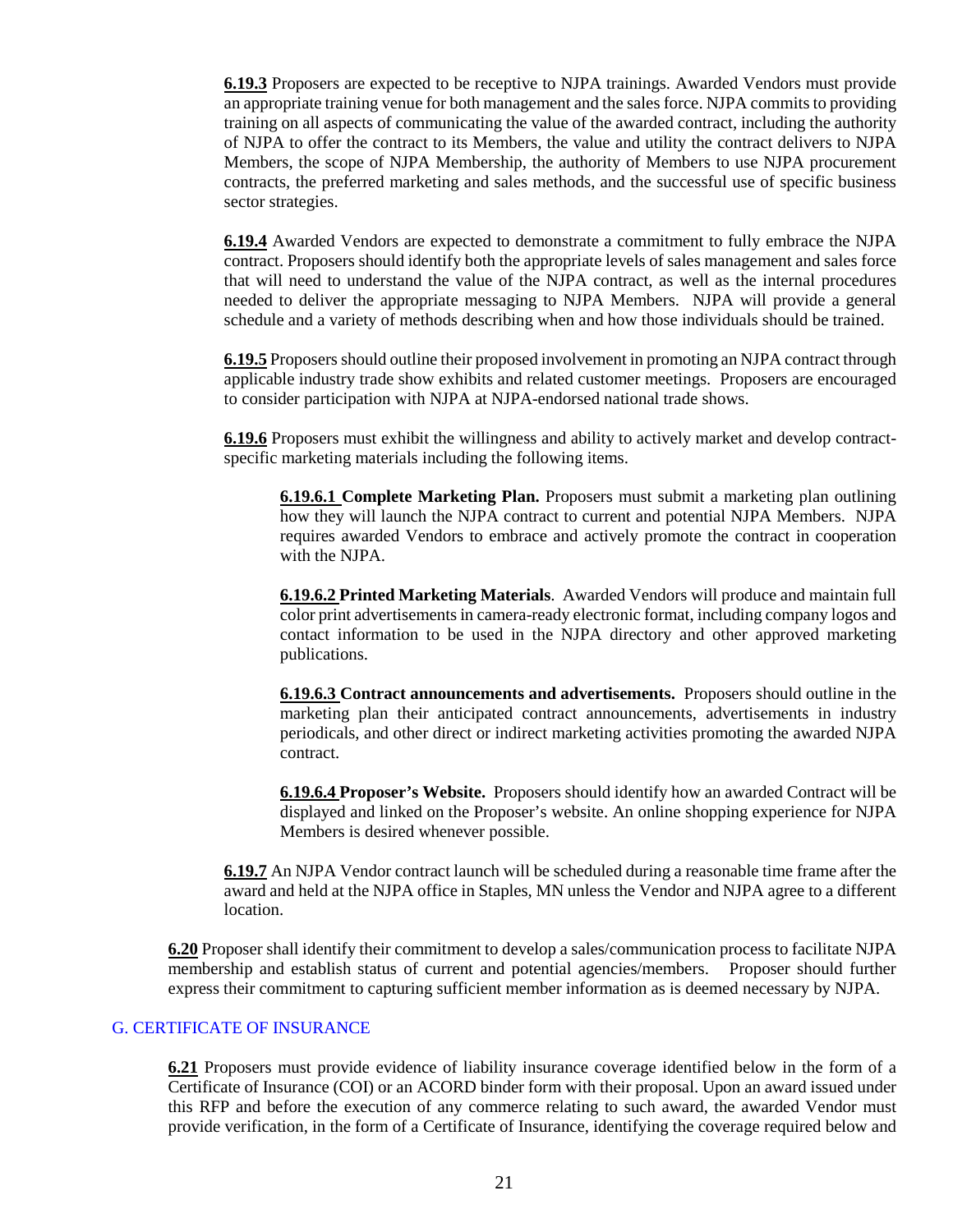identifying NJPA as a "Certificate Holder." The Vendor must maintain such insurance coverage at its own expense throughout the term of any contract resulting from this solicitation.

**6.22** Any exceptions or assumptions to the insurance requirements must be identified on Form C of this RFP*.* Exceptions and assumptions will be considered as part of the evaluation process. Any exceptions or assumptions that Proposers submit must be specific. If a Proposer does not include specific exceptions or assumptions when submitting the proposal, NJPA will typically not consider any additional exceptions or assumptions during the evaluation process. Upon contract award, the awarded Vendor must provide the Certificate of Insurance identifying the coverage as specified.

**6.23 Insurance Liability Limits.** The awarded Vendor must maintain, for the duration of its contract, \$1.5 million in general liability insurance coverage or general liability insurance in conjunction with an umbrella for a total combined coverage of \$1.5 million. Work on the Contract will not begin until after the awarded Vendor has submitted acceptable evidence of the required insurance coverage. Failure to maintain any required insurance coverage or an acceptable alternative method of insurance will be deemed a breach of contract.

**6.23.1 Minimum Scope and Limits of Insurance.** An awarded Vendor must provide coverage with limits of liability not less than those stated below. An excess liability policy or umbrella liability policy may be used to meet the minimum liability requirements provided that the coverage is written on a "following form" basis.

#### **6.23.1.1 Commercial General Liability—Occurrence Form**

Policy shall include bodily injury, property damage and broad form contractual liability and XCU coverage.

# **6.23.1.2 Each Occurrence** \$1,500,000

**6.24 Insurance Requirements:** The limits listed in this RFP are minimum requirements for this Contract and in no way limit any indemnity covenants contained in this Contract. NJPA does not warrant that the minimum limits contained herein are sufficient to protect the Vendor from liabilities that might arise out of the performance of the work under this Contract by the Vendor, its agents, representatives, employees, or subcontractors, and the Vendor is free to purchase additional insurance as may be determined necessary.

**6.25 Acceptability of Insurers:** Insurance is to be placed with insurers duly licensed or authorized to do business in the State of Minnesota and with an "A.M. Best" rating of not less than A- VII. NJPA does not warrant that the above required minimum insurer rating is sufficient to protect the Vendor from potential insurer solvency.

**6.26 Subcontractors:** Vendors' certificate(s) must include all subcontractors as additional insureds under its policies, or the Vendor must furnish to NJPA separate certificates for each subcontractor. All coverage for subcontractors are be subject to the minimum requirements identified above.

#### H. ORDER PROCESS AND/OR FUNDS FLOW

**6.27** NJPA Members typically issue a purchase order directly to a Vendor under a Contract resulting from this RFP. Alternatively, a separate contract may be created to facilitate acquiring products or services offered in response to this RFP. Nothing in this Contract restricts the Member and Vendor from agreeing to add terms or conditions to a purchase order or a separate contract provided that such terms or conditions must not be less favorable to NJPA's Members.

#### **6.28 [This section is intentionally blank.]**

#### I. ADMINISTRATIVE FEES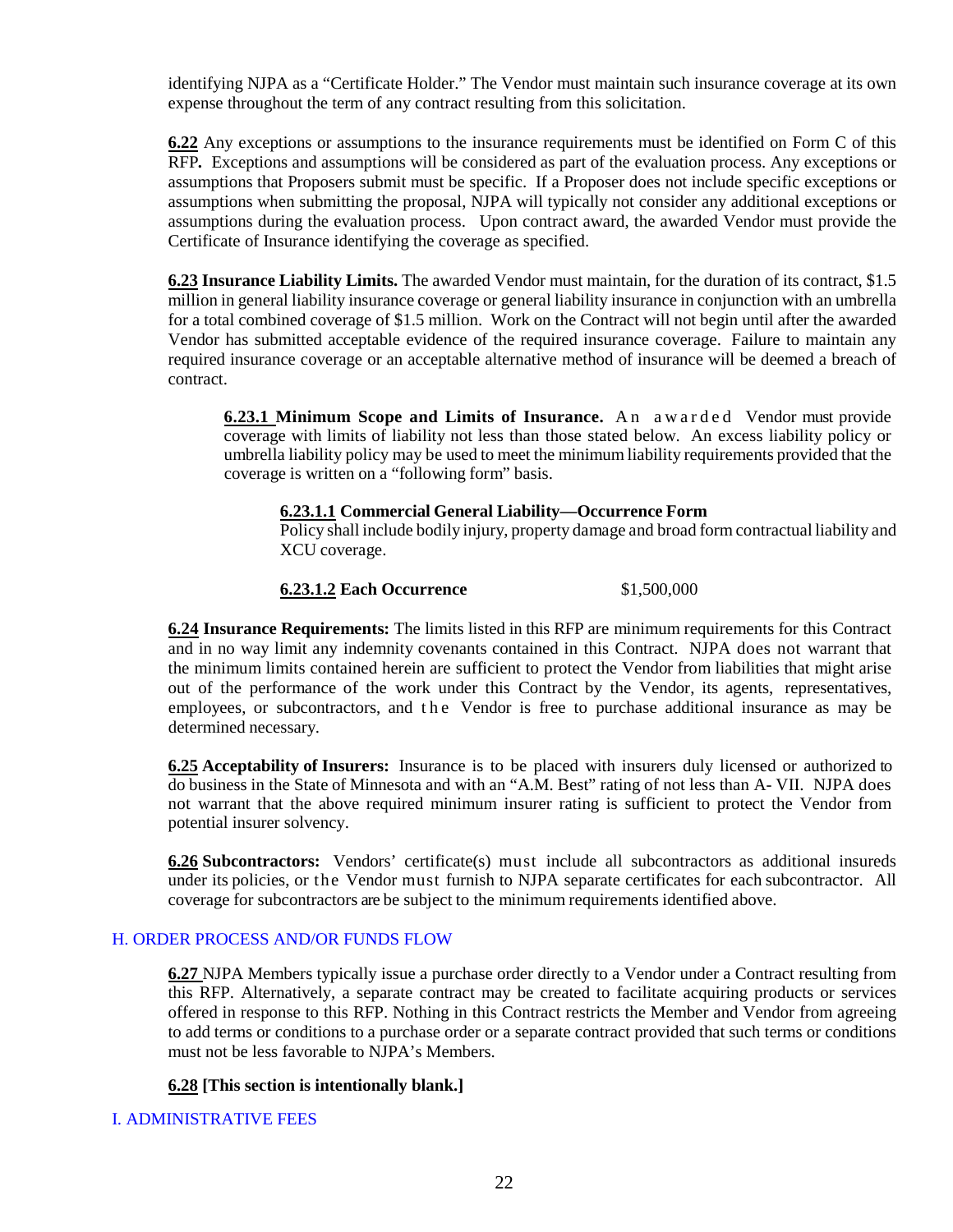**6.29** Vendors will pay to NJPA an administrative fee in exchange for NJPA facilitating this Contract with its current and potential Members. NJPA may grant a conditional contract award to a Proposer if the proposed administrative fee is unclear, inadequate, or unduly burdensome for NJPA to administer. Sales under this Contract should not be processed until the parties resolve the administrative fee issue.

**6.29.1** The administrative fee is typically calculated as a percentage of the dollar volume of all products and services by NJPA Members under this Contract, including anything represented to NJPA Members as falling under this Contract.

**6.29.2** The administrative fee is included in, and not added to, the pricing included in Proposer's response to the RFP. Awarded Vendors must not charge NJPA Members more that permitted in the then current price list in order to offset the administrative fee.

**6.29.3** The administrative fee is designed to cover the costs of NJPA's involvement in contract management, facilitating marketing efforts, Vendor training, and any order processing tasks relating to the Contract. Administrative fees may also be used for other purposes as allowed by Minnesota law.

**6.29.4** The typical administrative fee under this Contract is two percent (2%). While NJPA does not dictate the particular fee percentage, we require that the Proposer articulate a specific fee in its response. For example, merely stating that "we agree to pay an administrative fee" is considered nonresponsive. NPJA acknowledges that the administrative fee percentage may differ between vendors, industries, and responses.

**6.29.5** NJPA awarded Vendors are responsible for paying the administrative fee at least quarterly and for generating all related reporting. Vendors agree to cooperate with NJPA in auditing these reports to ensure that the administrative fee is paid on all items purchased under the Contract.

#### **6.30 through 6.32 [This section is intentionally blank.]**

#### J. VALUE–ADDED ATTRIBUTES

**6.33 Desirability of Value-Added Attributes:** Value-added attributes in an RFP response will be given positive consideration in NJPA's evaluation process. Such attributes may increase the benefit of a product or service by improving functionality, performance, maintenance, manufacturing, delivery, energy efficiency, ordering, or other items while remaining within the scope of this RFP.

**6.34 Women and Minority Business Enterprise (WMBE), Small Business, and Other Favored Businesses:** Some NJPA Members give formal preference to certain types of vendors or contractors. Proposers should document WMBE (or other) status for both their organization and for any affiliates (e.g., supplier networks) involved in fulfilling the terms of this RFP. The ability of a Proposer to provide preferred business entity "credits" to NJPA and NJPA Members under a Contract will be evaluated positively by NJPA and reflected in the "value added" area of the evaluation.

**6.35 Environmentally Preferred Purchasing Opportunities:** Many NJPA Members consider the environmental impact of the products and services they purchase. "Green" characteristics demonstrated by Proposers will be evaluated positively by NJPA and reflected in the "value added" area of the evaluation. Please identify any green characteristics of any offering in your proposal and identify the sanctioning body determining that characteristic. Where appropriate, please indicate which products have been certified as green and by which certifying agency.

**6.36 Online Requisitioning Systems:** When applicable, online requisitioning systems will be viewed as a value-added characteristic. Proposers should demonstrate how their system makes online ordering easier for NJPA Members, including how Members could integrate their current e-Procurement or enterprise resource planning (ERP) systems into the Proposer's ordering process.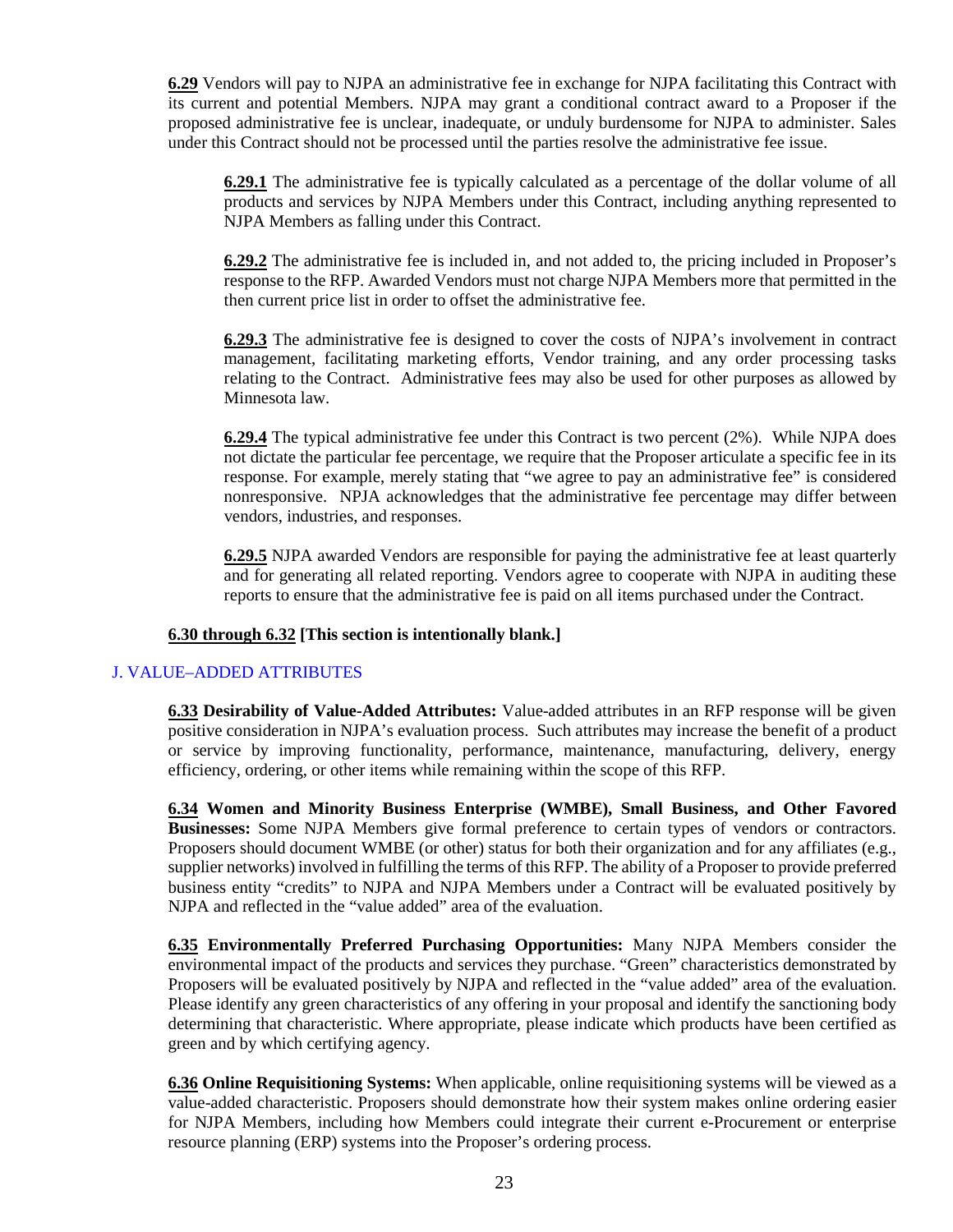**6.37 Financing:** The ability of the Proposer to provide financing solutions to Members for the products and services being proposed will be viewed as a value-added attribute.

**6.38 Technology**: Technological advances that appreciably improve the proposed products or services will be considered value-added attributes.

#### K. WAIVER OF FORMALITIES

**6.39** NJPA reserves the right to waive minor formalities (or to accept minor irregularities) in any proposal, when it determines that considering the proposal may be in the best interest of its Members.

## **7 POST-AWARD OPERATING ISSUES**

#### A. SUBSEQUENT AGREEMENTS

**7.1 Purchase Order.** Purchase orders for products and services may be executed between NJPA Members and the awarded Vendor (or Vendor's sub-contractors) under this Contract. NJPA Members and Vendors must indicate on the face of such purchase orders that "This purchase order is issued under NJPA contract #XXXXXX" (insert the relevant contract number). Purchase order flow and procedure will be developed jointly between NJPA and an awarded Vendor after an award is made.

**7.2 Governing Law.** Purchase orders must be construed in accordance with, and governed by, the laws of a competent jurisdiction with respect to the Member. (See also Section 8.5 of this RFP.) All provisions required by law to be included in the purchase order should be read and enforced as if they were included. If through mistake or otherwise any such provision is not included, then upon application of either party the Contract shall be physically amended to make such inclusion or correction. The venue for any litigation arising out of disputes related to purchase order will be a court of competent jurisdiction with respect to the Member.

**7.3 Additional Terms and Conditions.** Additional terms and conditions to a purchase order may be proposed by NJPA, NJPA Members, or Vendors. Acceptance of these additional terms and conditions is optional to all parties to the purchase order. One purpose of these additional terms and conditions is to address job- or industry-specific requirements of law such as prevailing wage legislation. Additional terms and conditions may also include specific local policy requirements and standard business practices of the issuing Member or the Vendor. Such additional terms and conditions are not considered valid to the extent that they interfere with the general purpose, intent, or currently established terms and conditions contain in this RFP document. For example, a Vendor and Member may agree to add a "net 30" payment requirement to the purchase order instead of applying a "net 10" requirement. But the added terms and conditions must not be less favorable to the Member unless NJPA, the Member, and the Vendor agree to a Contract amendment or similar modification.

**7.4 Specialized Service Requirements.** In the event that the NJPA Member desires service requirements or specialized performance requirements (such as e-commerce specifications, specialized delivery requirements, or other specifications and requirements) not addressed in the Contract resulting from this RFP, the NJPA Member and the Vendor may enter into a separate, standalone agreement, apart from a Contract resulting from this RFP. Any proposed service requirements or specialized performance requirements require pre-approval by the Vendor. Any separate agreement developed to address these specialized service or performance requirements is exclusively between the NJPA Member and Vendor. NJPA, its agents, and employees shall not be made a party to any claim for breach of such agreement. Product sourcing is not considered a service. NJPA Members will need to conduct procurements for any specialized services not identified as a part of or within the scope of the awarded Contract.

**7.5 Performance Bond.** At the request of the Member, a Vendor will provide all performance bonds typically and customarily required in their industry. These bonds will be issued pursuant to the requirements of purchase orders for products and services. If a purchase order is cancelled for lack of a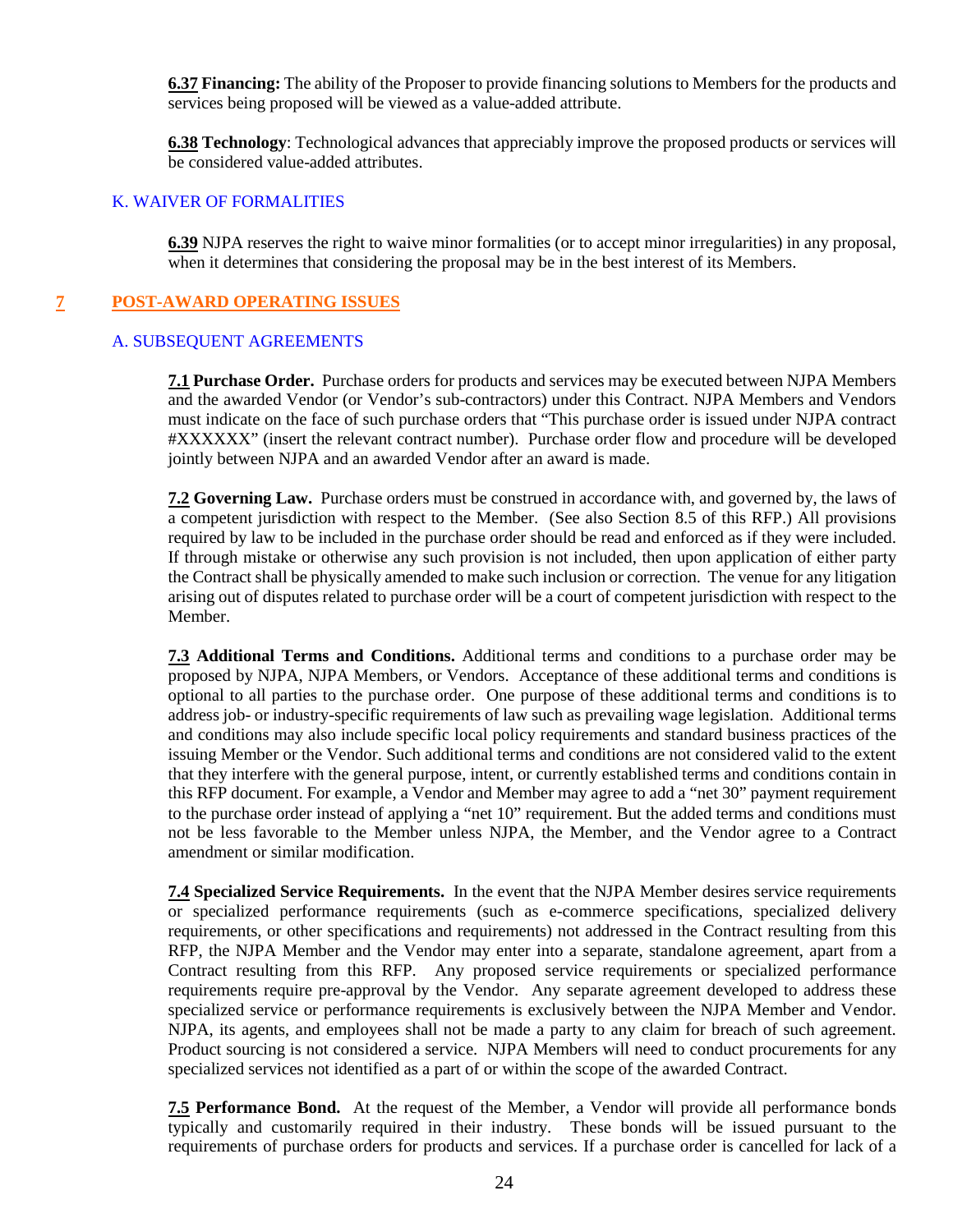required performance bond by the member agency, NJPA recommends that the current pending purchase order be canceled. Each Member has the final decision on purchase order continuation. Any performance bonding required by the Member, the Member's state laws, or by local policy is to be mutually agreed upon and secured between the Vendor and the Member.

**7.6 Asset Management Contracts:** Asset Management-type Contracts can be initiated under a Contract resulting from this RFP at any time during the term of this Contract. Such a contract could involve, for example, picking up, storing, repairing, inventorying, salvaging, and delivery products falling within the scope of this Contract. The intention in using Asset Management Contracts is to promote the long-term efficiency of NJPA's contracts by (among other things) extending the use and re-use of products. Asset Management Contracts cannot be created under this Contract unless they are executed within the authorized term of a Contract resulting from this RFP. The actual term of the Asset Management Contract may, however, extend beyond the expiration date of this Contract.

#### B. NJPA MEMBER SIGN-UP PROCEDURE

**7.6** Awarded Vendors are responsible for familiarizing their sales and service forces with the various forms of NJPA membership documentation and will encourage and assist potential Members in establishing membership with NJPA. NJPA membership is available at no cost, obligation, or liability to the Member or the Vendor.

#### C. REPORTING OF SALES ACTIVITY

**7.7** Awarded Vendors must report at least quarterly the total gross dollar volume of all products and services purchased by NJPA Members as it applies to this RFP and Contract. This report must include the name and address of the purchasing agency, Member number, amount of purchase, and a description of the items purchased.

**7.7.1 Zero sales reports**: Awarded Vendors must provide a quarterly Contract sales report regardless of the amount of sales.

#### D. AUDITS

**7.8** NJPA relies substantially on the reasonable auditing efforts of both Members and awarded Vendors to ensure that Members are obtaining the products, services, pricing, and other benefits under all NJPA contracts. Nonetheless, the Vendor must retain and make available to NJPA all order and invoicing documentation related to purchases that Members make from the Vendor under the awarded Contract. NJPA must not request such information more than once per calendar year, and NJPA must make such requests in writing with at least fourteen (14) days' notice. NJPA may employ an independent auditor at its own expense or conduct an audit on its own. In either event, the Vendor agrees to cooperate fully with NJPA or its agents in order to ensure compliance with this Contract.

#### E. HUB PARTNER

**7.9 Hub Partner:** NJPA Members may request special services through a "Hub Partner" for the purpose of complying with a law, regulation, or rule that an NJPA Member deems to apply in its jurisdiction. Hub Partners may bring value to the proposed transactions through consultancy, through qualifying for disadvantaged business entity credits, or through other means.

**7.10 Hub Partner Fees:** NJPA Members are responsible for any transaction fees, costs, or expenses that arise under this Contract for special service provided by the Hub Partner. The fees, costs, or expenses levied by the Hub Vendor must be clearly itemized in the transaction documentation. To the extent that the Vendor stands in the chain of title during a transaction resulting from this RFP, the documentation must clearly indicate that the transaction is "Executed for the Benefit of [NJPA Member name]."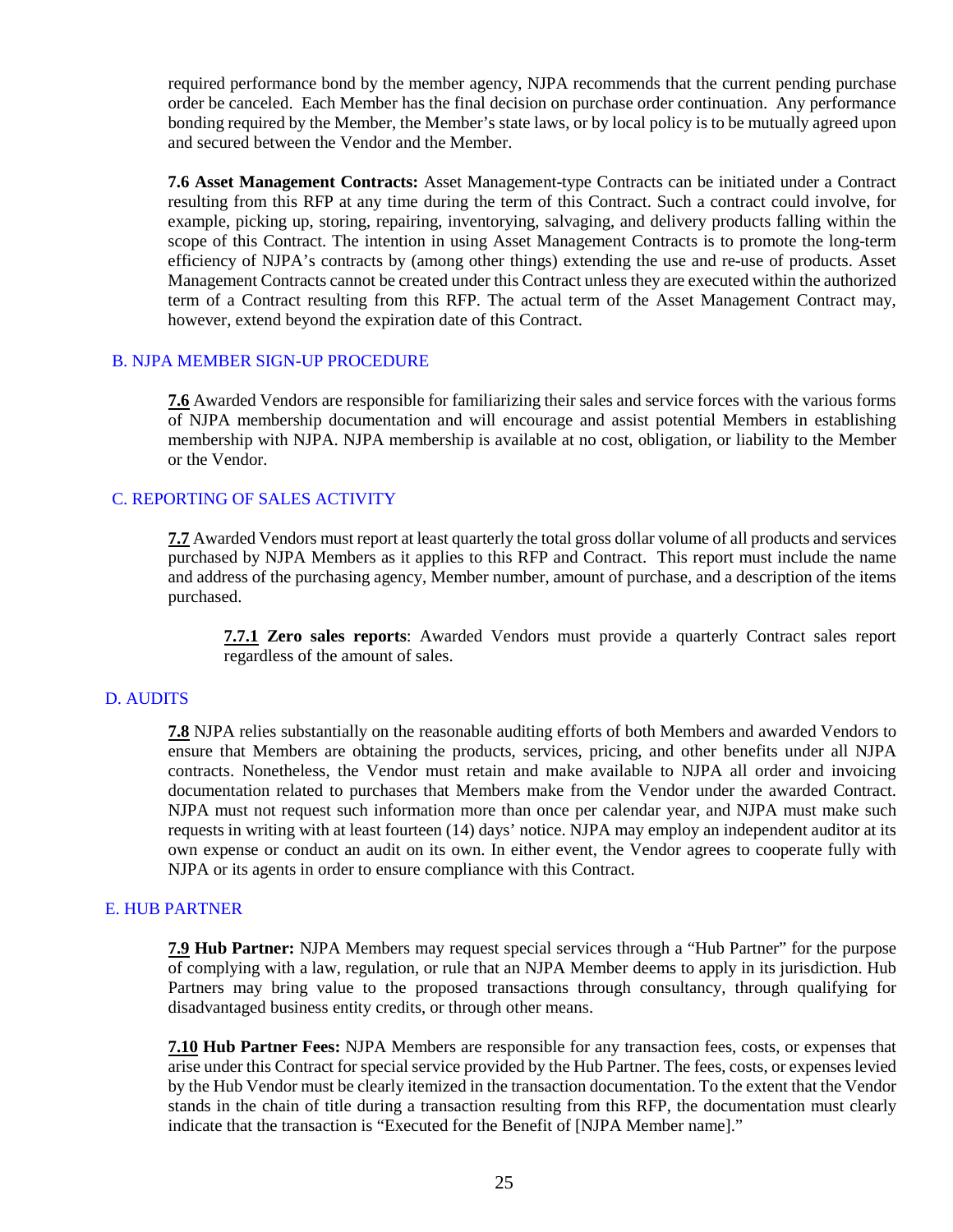#### F. TRADE-INS

**7.11** The value in US Dollars for Trade-ins will be negotiated between NJPA or an NJPA Member, and an Awarded Vendor. That identified "Trade-In" value shall be viewed as a down payment and credited in full against the NJPA purchase price identified in a purchase order issued pursuant to any Awarded NJPA procurement contract. The full value of the trade-in will be consideration.

## G. OUT OF STOCK NOTIFICATION

**7.12** The Vendor must immediately notify NJPA Members when they order an out-of-stock item. The Vendor must also tell the Member when the item will be available and whether there are equivalent substitutes. The Member must have the option of accepting the suggested substitute or canceling the item from the order. Under no circumstance may the Vendor make unauthorized substitutions. Unfilled or substituted items must be indicated on the packing list.

#### H. CONTRACT TERMINATION FOR CAUSE AND WITHOUT CAUSE

**7.13** NJPA reserves the right to cancel all or any part of this Contract if the Vendor fails to fulfill any material obligation, term, or condition as described in the following procedure. Before any such termination for cause, the NJPA will provide written notice to the Vendor, an opportunity to respond, and a reasonable opportunity to cure the breach. The following are some examples of material breaches.

- **7.13.1** The Vendor provides products or services that do not meet reasonable quality standards and that are not remedied under the warranty;
- **7.13.2** The Vendor fails to ship the products or to provide the services within a reasonable amount of time;
- **7.13.3** NJPA reasonably believes that the Vendor will not or cannot perform to the requirements or expectations of the Contract, NJPA issues a request for assurance, and the Vendor fails to respond;
- **7.13.4** The Vendor fails to fulfill any of the material terms and conditions of the Contract;
- **7.13.5** The Vendor fails to follow the established procedure for purchase orders, invoices, or receipt of funds as established by NJPA and the Vendor;
- **7.13.6** The Vendor fails to properly report quarterly sales;
- **7.13.7** The Vendor fails to actively market this Contract within the guidelines provided in this RFP and defined in the NJPA contract launch.

**7.14** Upon receipt of the written notice of breach, the Vendor will have ten (10) business days to provide a satisfactory response to NJPA. If the Vendor fails to reasonably address all issues in the written notice, NJPA may terminate the Contract immediately. If NJPA allows the Vendor more time to remedy the breach, such forbearance does not limit NJPA's authority to immediately terminate the Contract for continued breaches for which notice was given to the Vendor. Termination of the Contract for cause does not relieve either party of the financial, product, or service obligations incurred before the termination.

#### **8.2 [This section is intentionally blank.]**

**7.16** NJPA may terminate the Contract if the Vendor files for bankruptcy protection or is acquired by an independent third party. The Vendor must disclose to NJPA any litigation, bankruptcy, or The Vendor must disclose to NJPA any litigation, bankruptcy, or suspensions/disbarments that occur during the Contract period. Failure to disclose such information authorizes NJPA to immediately terminate the Contract.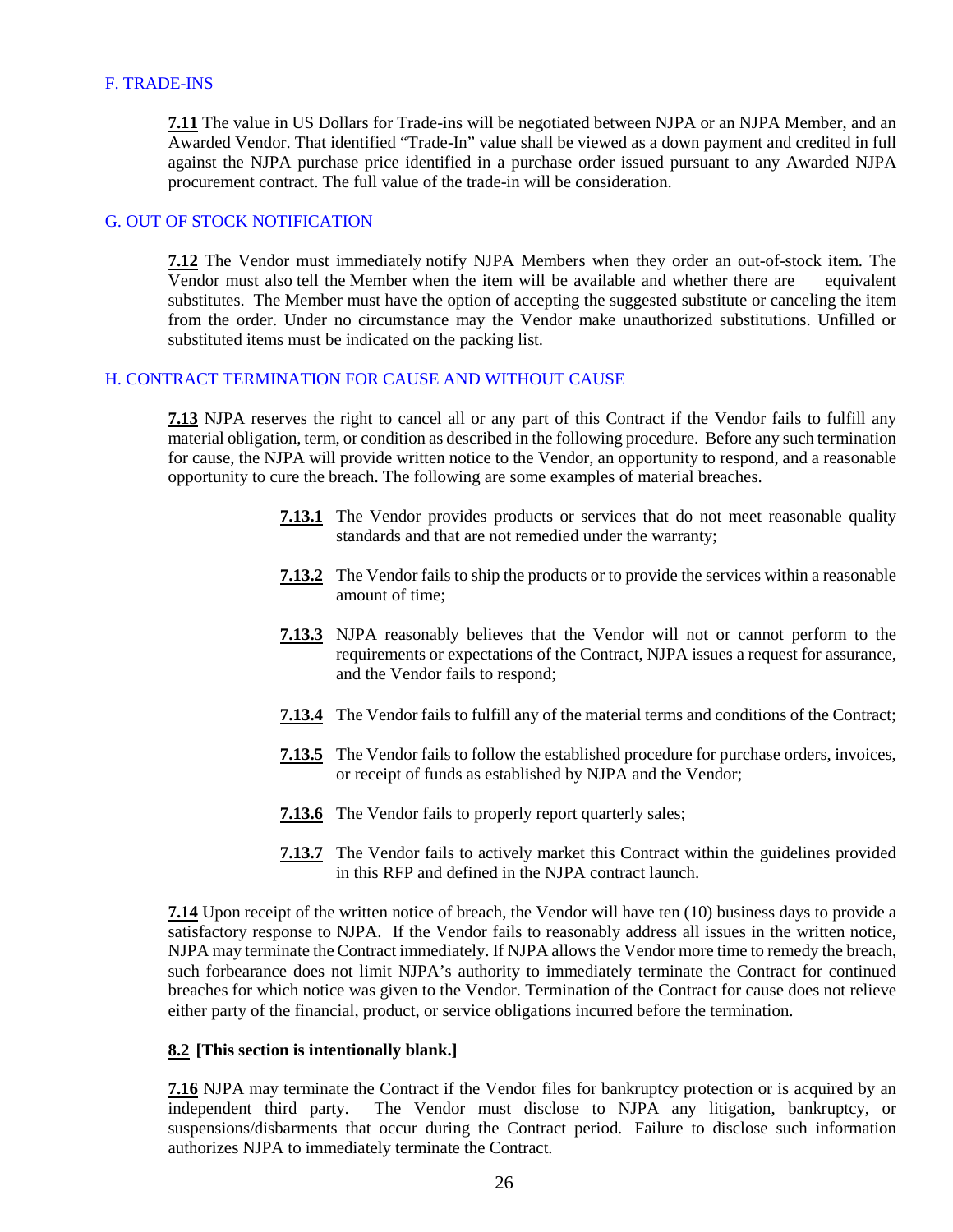**7.17** NJPA may terminate the Contract without cause by giving the Vendor sixty (60) days' written notice of termination. Termination of the Contract without cause does not relieve either party of the financial, product, or service obligations incurred before the termination.

**7.18** NJPA may immediately terminate any Contract without further obligation if any NJPA employee significantly involved in initiating, negotiating, securing, drafting, or creating the Contract on behalf of NJPA has colluded with any Proposer for personal gain. NJPA may also immediately cancel a Contract if it finds that gratuities, in the form of entertainment, gifts or otherwise, were offered or given by the Vendor or any agent or representative of the Vendor, to any employee of NJPA. Such terminations are effective upon written notice from NJPA or at a later date designated in the notice. Termination of the Contract does not relieve either party of the financial, product, or service obligations incurred before the termination.

# **8 GENERAL TERMS AND CONDITIONS**

#### **8.** ADVERTISING A CONTRACT RESULTING FROM THIS RFP

**8.1** Proposer/Vendor must not advertise or publish information concerning this Contract before the award is announced by NJPA. Once the award is made, a Vendor is expected to advertise the awarded Contract to both current and potential NJPA Members.

# B. APPLICABLE LAW

#### **8.2 [This section is intentionally blank.]**

**8.3 NJPA Compliance with Minnesota Procurement Law**: NJPA has designed its procurement process to comply with best practices in the State of Minnesota. NJPA's solicitation methods are also created to comply with many of the various requirements that our Members must satisfy in their own procurement processes. But these requirements may differ considerably and may change from time to time. So each NJPA Member must make its own determination whether NJPA's solicitation process satisfies the procurement rules in the Member's jurisdiction.

**8.4 Governing law with respect to delivery and acceptance:** All applicable portions of the Minnesota Uniform Commercial Code, all other applicable Minnesota laws, and the applicable laws and rules of delivery and inspection of the Federal Acquisition Regulations (FAR) laws will govern NJPA contracts resulting from this solicitation.

**8.5 Jurisdiction:** Any claims that arise against NJPA pertaining to this RFP, and any resulting contract that develops between NJPA and any other party, must be brought only in courts in Todd County in the State of Minnesota unless otherwise agreed to.

**8.5.1** Purchase orders or other agreements created pursuant to a contract resulting from this solicitation must be construed in accordance with, and governed by, the laws of the issuing Member. Any claim arising from such a purchase order or agreement must be filed and venued in a court of competent jurisdiction of the Member unless otherwise agreed to.

#### **8.6 through 8.7 [This section is intentionally blank.]**

**8.8 Indemnification:** Each party is responsible for its own acts and is not responsible for the acts of the other party and the results thereof. NJPA's liability is governed by the Minnesota Tort Claims Act (Minn. Stat. §3.736) and other applicable law.

**8.9 Prevailing wage:** The Vendor must comply with applicable prevailing wage legislation in effect in the jurisdiction of the NJPA Member. The Vendor must monitor the prevailing wage rates as established by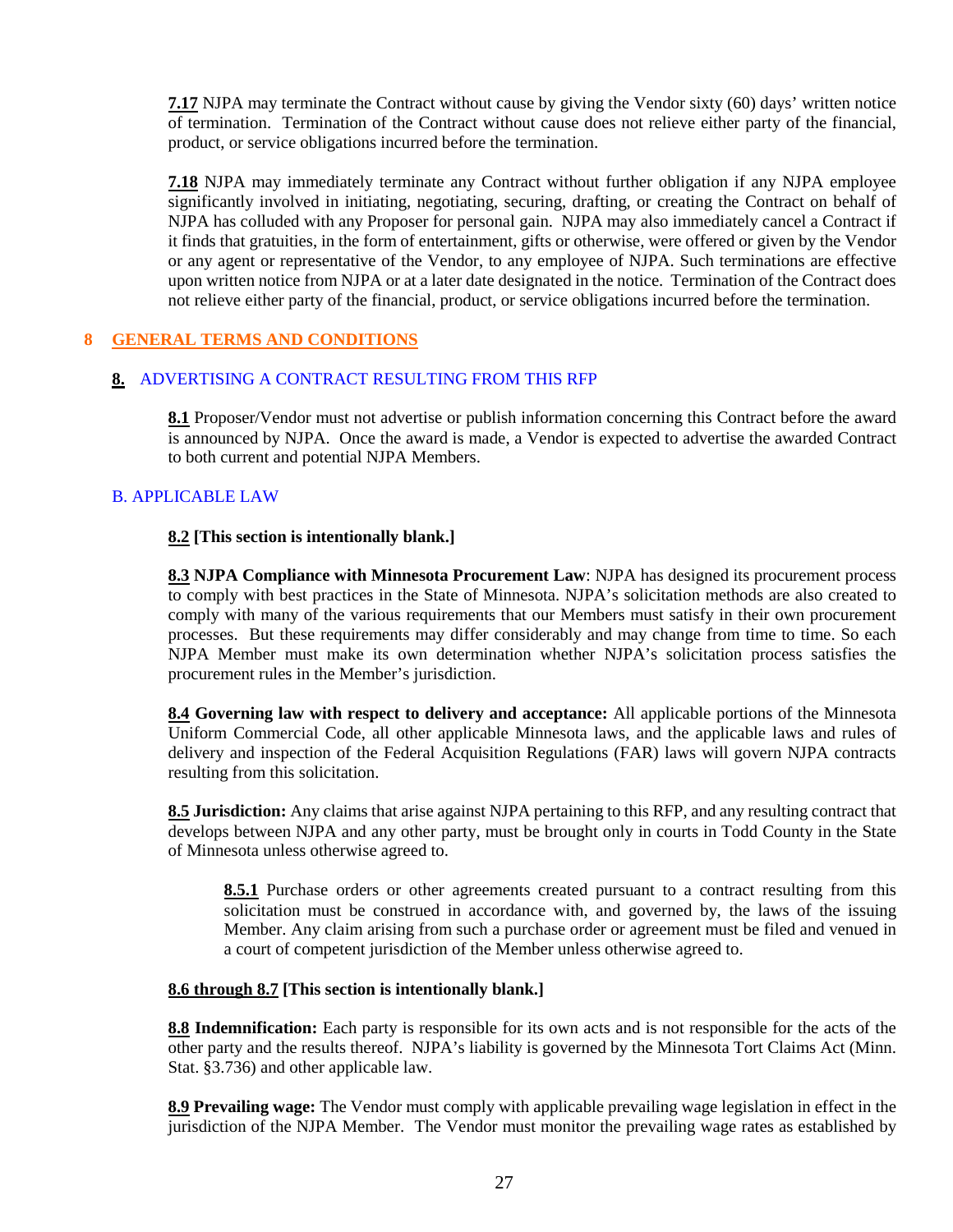the appropriate federal governmental entity during the term of this Contract and adjust wage rates accordingly.

**8.10 Patent and copyright infringement:** The Vendor agrees to indemnify and hold harmless NJPA and NJPA Members against any and all suits, claims, judgments, and costs instituted or recovered against the Vendor, NJPA, or NJPA Members by any person on account of the use or sale of any articles by NJPA or NJPA Members if the Vendor supplied such articles in violation of applicable patent or copyright laws.

#### C. ASSIGNMENT OF CONTRACT

**8.11** No right or interest in this Contract may be assigned or transferred by the Vendor without prior written permission by the NJPA. No delegation of any duty of the Vendor under this Contract may be made without prior written permission of the NJPA. NJPA will notify Members by posting approved assignments on the NJPA website [\(www.njpacoop.org\)](http://www.njpacoop.org/).

**8.12** If the original Vendor sells or transfers all assets or the entire portion of the assets used to perform this Contract, a successor-in-interest must perform all obligations under this Contract. NJPA reserves the right to reject the acquiring entity as a Vendor. A change of name agreement will not change the contractual obligations of the Vendor.

#### D. LIST OF PROPOSERS

**8.13** NJPA will not maintain a list of interested proposers, nor will it automatically send RFPs to them. All interested proposers must request the RFP as a result of NJPA's national solicitation advertisements. Because of the wide scope of the potential Members and qualified national suppliers, NJPA has determined this to be the best method of fairly soliciting proposals.

#### E. CAPTIONS, HEADINGS, AND ILLUSTRATIONS

**8.14** The captions, illustrations, headings, and subheadings in this RFP are for convenience and ease of understanding and in no way define or limit the scope or intent of this request.

#### F. DATA PRACTICES

**8.15** All materials submitted in response to this RFP become NJPA's property and become public records (under Minn. Stat. §13.591) after the evaluation process is completed. If the Proposer submits information in response to this RFP that it requests to be classified as nonpublic information (as defined by the Minnesota Government Data Practices Act, Minn. Stat. §13.37), the Proposer must meet the following requirements.

**8.15.1** The Proposer must make the request within thirty (30) days of the award/nonaward notification, and include the appropriate statutory justification. Pricing, marketing plans, and financial information is generally not redactable. The NJPA Legal Department will review the request to determine whether the information can be withheld or redacted. If NJPA determines that it must disclose the information upon a proper request for such information, NJPA will inform the Proposer of such determination.

**8.15.2** The Proposer must defend any action seeking release of the materials that it believes to be nonpublic information, and it must indemnify and hold harmless NJPA, its agents, and employees, from any judgments or damages awarded against NJPA in favor of the party requesting the materials, and any and all costs connected with that defense. This indemnification survives the term of any contract awarded under this RFP. In submitting a response to this RFP, the Proposer agrees that this indemnification survives as long as NJPA possesses the confidential information.

#### **8.16 [This section is intentionally blank.]**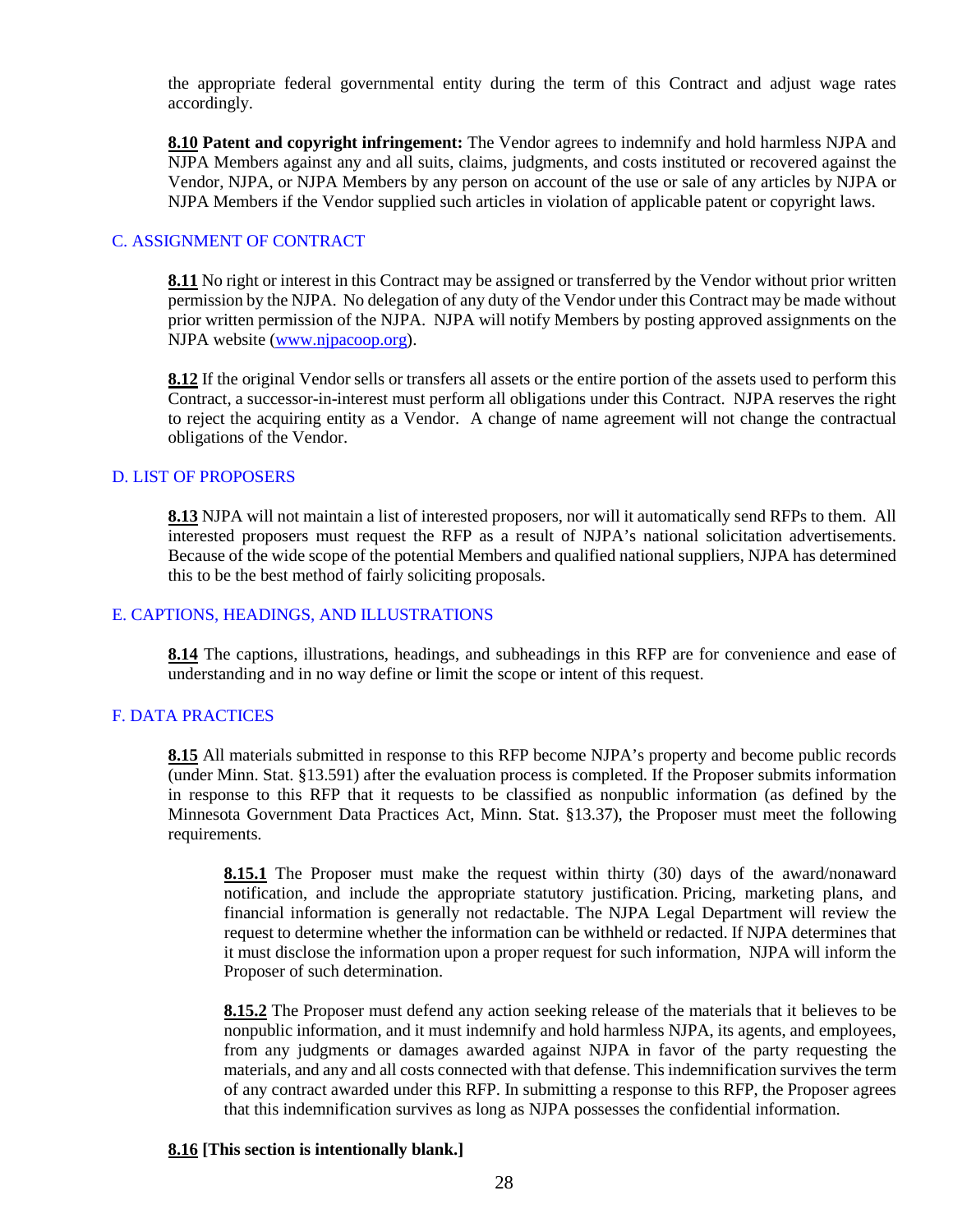#### G. ENTIRE AGREEMENT

**8.17** This Contract, as defined herein, constitutes the entire agreement between the parties to this Contract. A Contract resulting from this RFP is formed when the NJPA Board of Directors approves and signs the applicable Contract Award & Acceptance document (Form E).

#### H. FORCE MAJEURE

**8.18** Except for payments of sums due, neither party is liable to the other nor deemed in default under this Contract if and to the extent that such party's performance of this Contract is prevented due to force majeure. The term "force majeure" means an occurrence that is beyond the control of the party affected and occurs without its fault or negligence including, but not limited to, the following: acts of God, acts of the public enemy, war, riots, strikes, mobilization, labor disputes, civil disorders, fire, flood, snow, earthquakes, tornadoes or violent wind, tsunamis, wind shears, squalls, Chinooks, blizzards, hail storms, volcanic eruptions, meteor strikes, famine, sink holes, avalanches, lockouts, injunctions-intervention-acts, terrorist events or failures or refusals to act by government authority and/or other similar occurrences where such party is unable to prevent by exercising reasonable diligence. The force majeure is deemed to commence when the party declaring force majeure notifies the other party of the existence of the force majeure and is deemed to continue as long as the results or effects of the force majeure prevent the party from resuming performance in accordance with a Contract resulting from this RFP. Force majeure does not include late deliveries of products and services caused by congestion at a manufacturer's plant or elsewhere, an oversold condition of the market, inefficiencies, or other similar occurrences. If either party is delayed at any time by force majeure, then the delayed party must (if possible) notify the other party of such delay within forty-eight (48) hours.

#### **8.19 through 8.20 [These sections are intentionally blank.]**

#### K. LICENSES

**8.21** The Vendor must maintain a valid status on all required federal, state, and local licenses, bonds, and permits required for the operation of the business that the Vendor conducts with NJPA and NJPA Members.

**8.22** All responding Proposers must be licensed (where required) and must have the authority to sell and distribute the offered products and services to NJPA and NJPA Members. Documentation of the required licenses and authorities, if applicable, should be included in the Proposer's response to this RFP.

#### L. MATERIAL SUPPLIERS AND SUB-CONTRACTORS

**8.23** The awarded Vendor must supply the names and addresses of sourcing suppliers and sub-contractors as a part of the purchase order when requested by NJPA or an NJPA Member.

#### M. NON-WAIVER OF RIGHTS

**8.24** No failure of either party to exercise any power given to it hereunder, nor a failure to insist upon strict compliance by the other party with its obligations hereunder, nor a custom or practice of the parties at variance with the terms hereof, nor any payment under a Contract resulting from this RFP constitutes a waiver of either party's right to demand exact compliance with the terms hereof. Failure by NJPA to take action or to assert any right hereunder does not constitute a waiver of such right.

#### N. PROTESTS OF AWARDS MADE

**8.25** And protests must be filed with NJPA's Executive Director and must be resolved in accordance with appropriate Minnesota rules. Protests will only be accepted from Proposers. A protest of an award or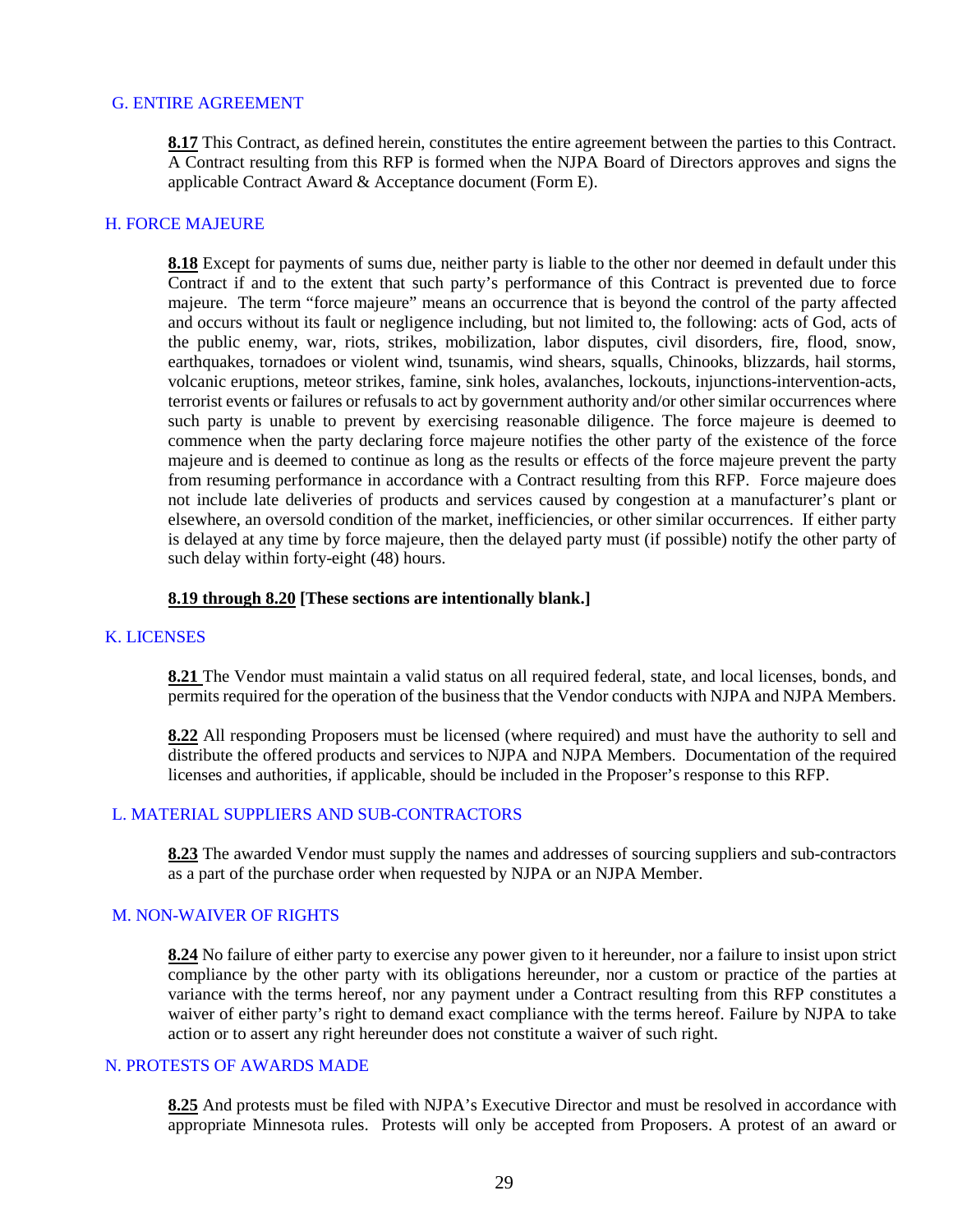nonaward must be filed in writing with NJPA within ten (10) calendar days after the public notice or announcement of the award or nonaward. A protest must include the following items.

- **8.25.1** The name, address, and telephone number of the protester;
- **8.25.2** The original signature of the protester or its representative (you must document the authority of the representative);
- **8.25.3** Identification of the solicitation by RFP number;
- **8.25.4** Identification of the statute or procedure that is alleged to have been violated;
- **8.25.5** A precise statement of the relevant facts;
- **8.25.6** Identification of the issues to be resolved;
- **8.25.7** The aggrieved party's argument and supporting documentation;
- **8.25.8** The aggrieved party's statement of potential financial damages; and
- **8.25.9** A protest bond in the name of NJPA and in the amount of 10% of the aggrieved party's statement of potential financial damages.

#### O. SUSPENSION OR DISBARMENT STATUS

**8.26** If within the past five (5) years, any firm, business, person or Proposer responding to an NJPA solicitation has been lawfully terminated, suspended, or precluded from participating in any public procurement activity with a federal, state, or local government or education agency, the Proposer must include a letter with its response setting forth the name and address of the public procurement unit, the effective date of the suspension or debarment, the duration of the suspension or debarment, and the relevant circumstances relating to the suspension or debarment. Any failure to supply such a letter or to disclose pertinent information may result in the termination of a Contract. By signing the proposal affidavit, the Proposer certifies that no current suspension or debarment exists.

#### P. AFFIRMATIVE ACTION AND IMMIGRATION STATUS CERTIFICATION

**8.27** An Affirmative Action Plan, Certificate of Affirmative Action, or other documentation regarding Affirmative Action may be required by NJPA or NJPA Members relating to a transaction from this RFP. Vendors must comply with any such requirements or requests.

**8.28** Immigration Status Certification may be required by NJPA or NJPA Members relating to a transaction from this RFP. Vendors must comply with any such requirements or requests.

#### Q. SEVERABILITY

**8.29** In the event that any of the terms of a Contract resulting from this RFP are in conflict with any rule, law, or statutory provision, or are otherwise unenforceable under the laws or regulations of any government or subdivision thereof, such terms will be deemed stricken from the Contract, but such invalidity or unenforceability shall not invalidate any of the other terms of an awarded Contract resulting from this RFP.

#### R. RELATIONSHIP OF PARTIES

**8.30** No Contract resulting from this RFP may be considered a contract of employment. The relationship between NJPA and an awarded Vendor is one of independent contractors, each free to exercise judgment and discretion with regard to the conduct of their respective businesses. The parties neither intend the proposed Contract to create, nor is to be construed as creating, a partnership, joint venture, master-servant,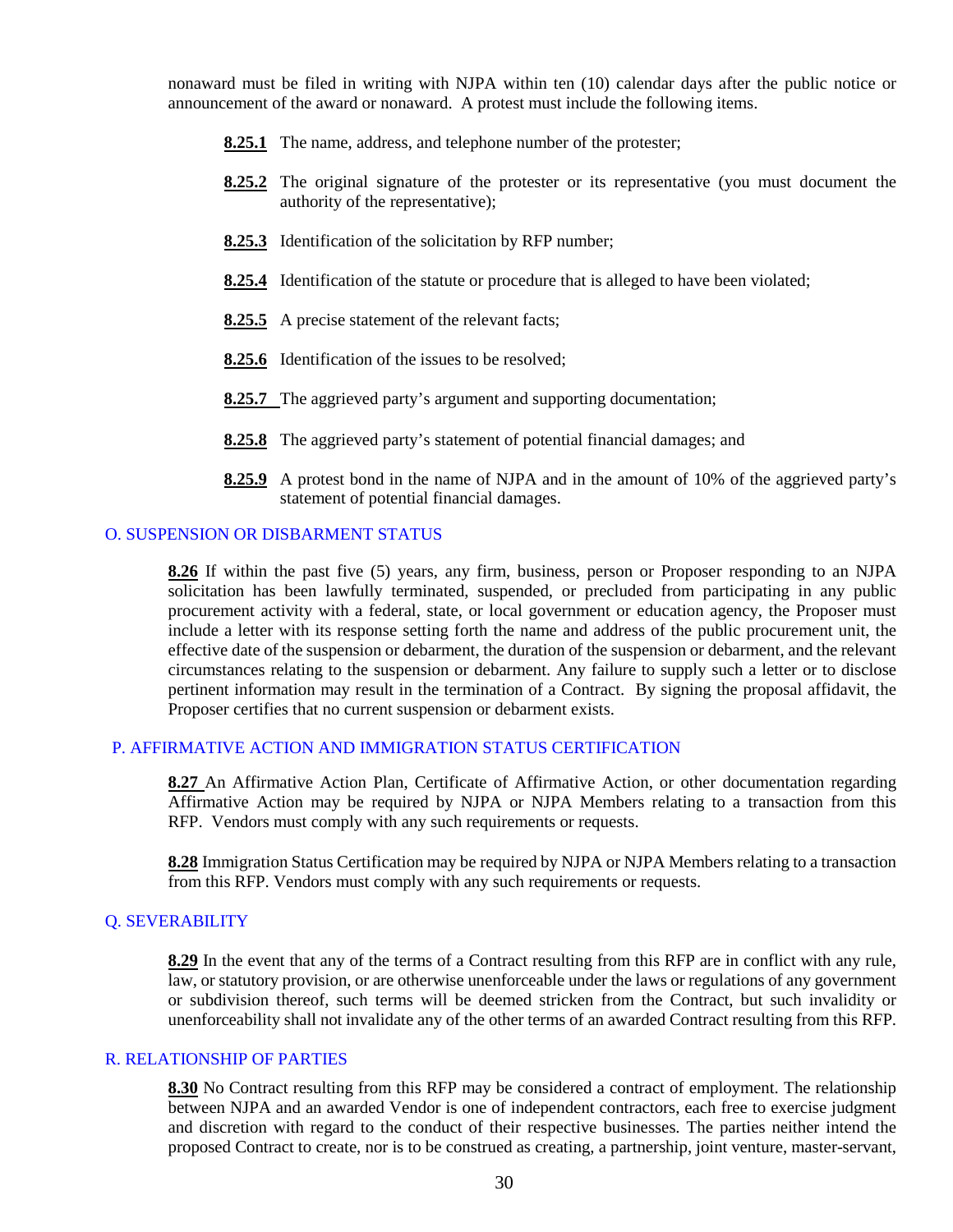principal-agent, or any other, relationship. Except as provided elsewhere in this RFP, neither party may be held liable for acts of omission or commission of the other party and neither party is authorized or has the power to obligate the other party by contract, agreement, warranty, representation, or otherwise in any manner whatsoever except as may be expressly provided herein.

# **9 FORMS**

# **[THE REST OF THIS PAGE HAS BEEN LEFT INTENTIONALLY BLANK.]**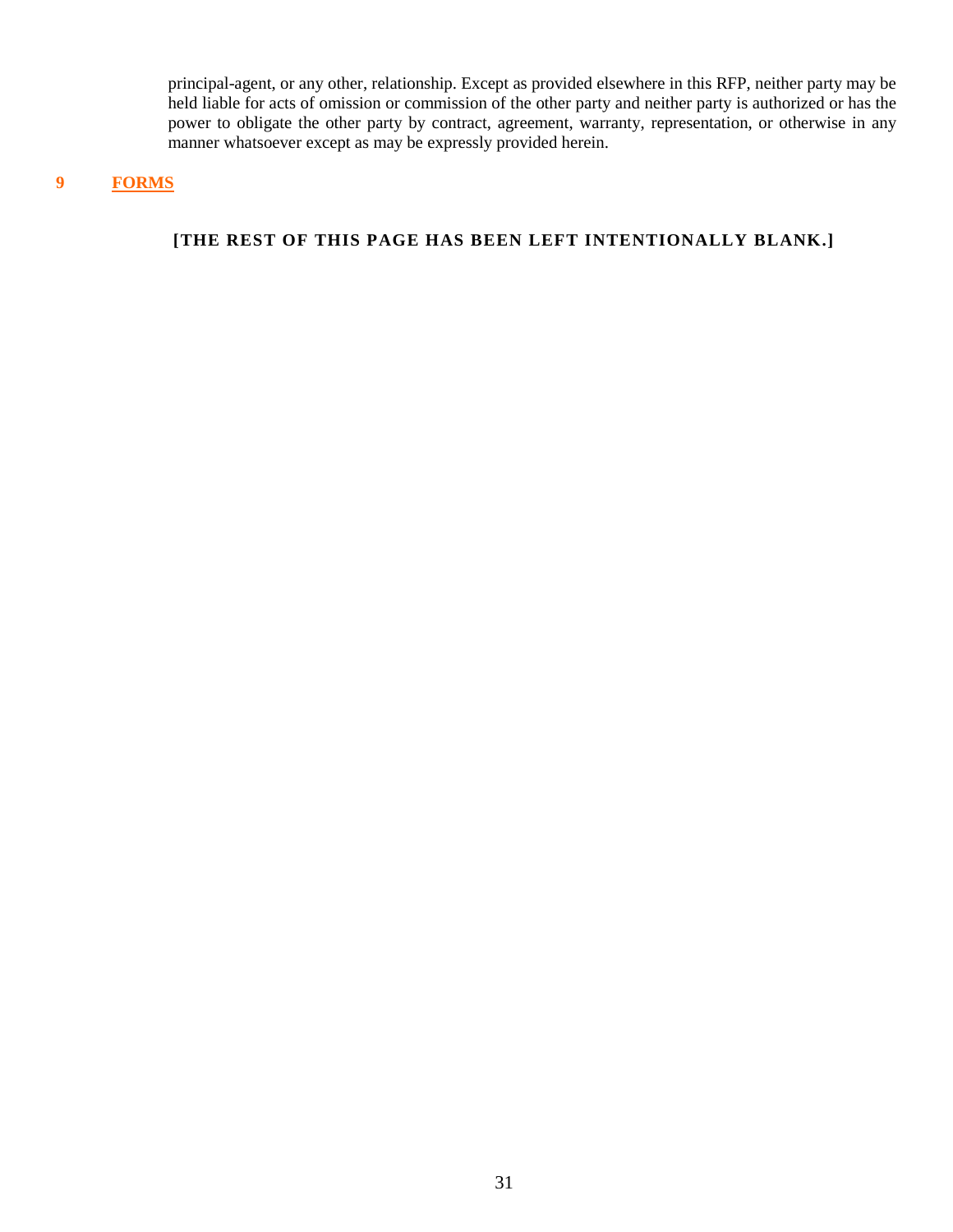**Form A**



# **PROPOSER QUESTIONNAIRE- General Business Information**

*(Products, Pricing, Sector Specific, Services, Terms and Warranty are addressed on Form P)*

| Proposer Name:                                                                             | Questionnaire completed by: |  |
|--------------------------------------------------------------------------------------------|-----------------------------|--|
| Please identify the person NJPA should correspond with from now through the Award process: |                             |  |

Name: \_\_\_\_\_\_\_\_\_\_\_\_\_\_\_\_\_\_\_\_\_\_\_\_\_\_\_\_\_\_\_\_\_\_\_\_\_ E-Mail address: \_\_\_\_\_\_\_\_\_\_\_\_\_\_\_\_\_\_\_\_\_\_\_\_\_\_\_\_\_\_\_\_\_\_\_\_\_\_\_

*Please answer the questions below using the Microsoft Word® version of this document.* This allows NJPA evaluators to cut and paste your answers into a separate worksheet. Place your answer directly below each question. NJPA prefers a brief but thorough response to each question. Please do not merely attach additional documents to your response without also providing a substantive response. Do not leave answers blank; mark "NA" if the question does not apply to you (preferably with an explanation). Please create a response that is easy to read and understand. For example, you may consider using a different font and color to distinguish your answer from the questions.

# **Company Information & Financial Strength**

- 1) Provide the full legal name, mailing and email addresses, tax identification number, and telephone number for your business.
- 2) Provide a brief history of your company, including your company's core values, business philosophy, and longevity in the AIRPORT CONSUMABLE PRODUCTS WITH RELATED SUPPLIES AND SERVICES industry.
- 3) Provide a detailed description of the products and services that you are offering in your proposal.
- 4) What are your company's expectations in the event of an award?
- 5) Demonstrate your financial strength and stability with meaningful data. This could include such items as financial statements, SEC filings, credit and bond ratings, letters of credit, and detailed reference letters.
- 6) What is your US market share for the solutions that you are proposing? What is your Canadian market share, if any?
- 7) Has your business ever petitioned for bankruptcy protection? Please explain in detail.
- 8) How is your organization best described: is it a manufacturer, a distributor/dealer/reseller, or a service provider? Answer whichever question (either a) or b) just below) best applies to your organization.
	- a) If your company is best described as a distributor/dealer/reseller (or similar entity), please provide your written authorization to act as a distributor/dealer/reseller for the manufacturer of the products proposed in this RFP. If applicable, is your dealer network independent or company owned?
	- b) If your company is best described as a manufacturer or service provider, please describe your relationship with your sales and service force and with your dealer network in delivering the products and services proposed in this RFP. Are these individuals your employees, or the employees of a third party?
- 9) If applicable, provide a detailed explanation outlining the licenses and certifications that are both required to be held, and actually held, by your organization (including third parties and subcontractors that you use) in pursuit of the business contemplated by this RFP.
- 10) Provide all "Suspension or Disbarment" information that has applied to your organization during the past ten years.
- 11) Within this RFP category there may be subcategories of solutions. List subcategory titles that best describe your products and services.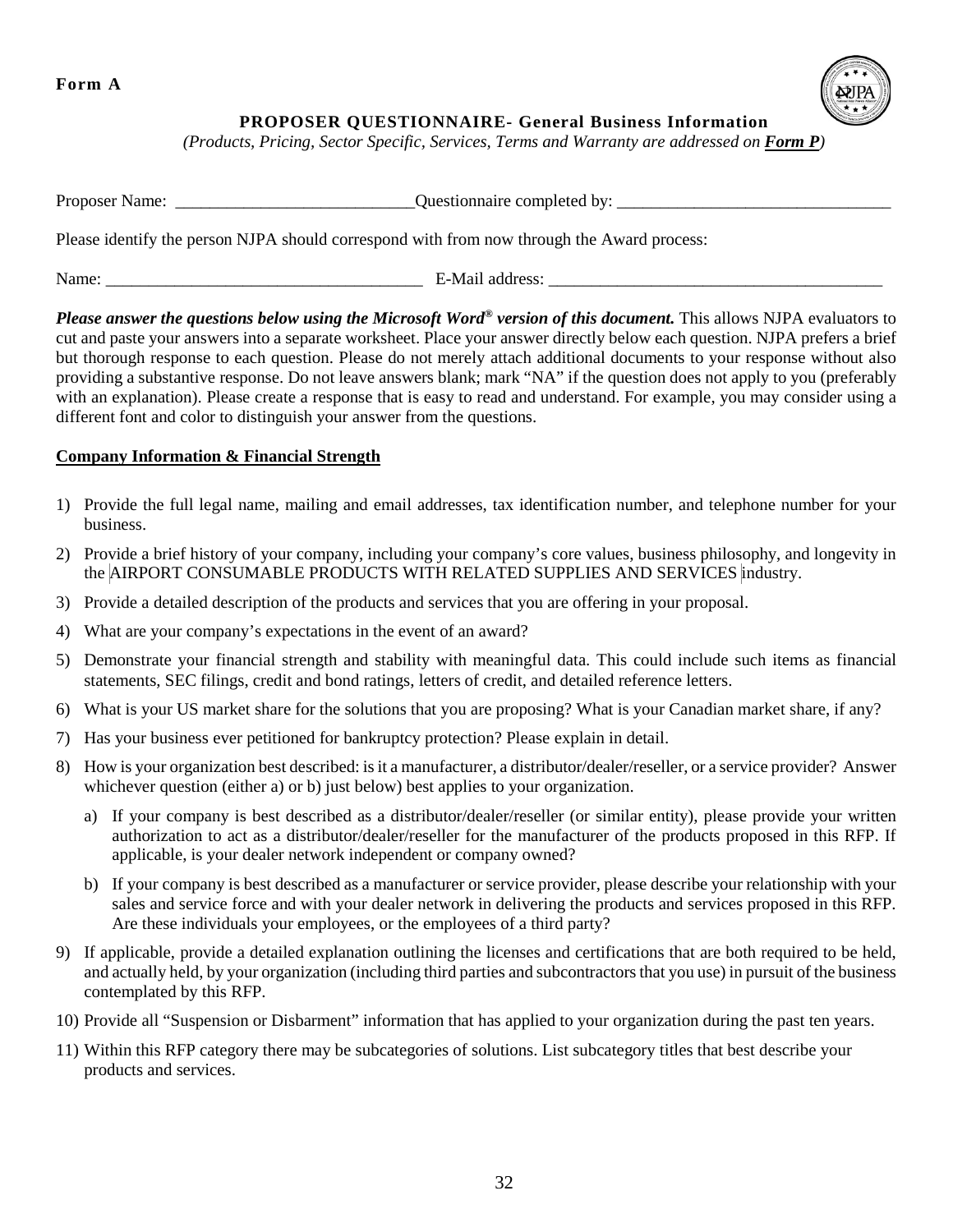#### **Industry Recognition & Marketplace Success**

- 12) Describe any relevant industry awards or recognition that your company has received in the past five years.
- 13) Supply three references/testimonials from your customers who are eligible for NJPA membership. At a minimum, please include the entity's name, contact person, and phone number.
- 14) Provide a list of your top five governmental or educational customers (entity name is optional), including entity type, the state the entity is located in, scope of the projects, size of transactions, and dollar volumes from the past three years.
- 15) Indicate separately what percentages of your sales are to the government and education sectors in the past three years?
- 16) List any state or cooperative purchasing contracts that you hold. What is the annual sales volume for each of these contracts over the past three years?
- 17) List any GSA contracts that you hold. What is the annual sales volume for each of these contracts over the past three years?

#### **Proposer's Ability to Sell and Deliver Service Nationwide**

- 18) Describe your company's capability to meet NJPA Member's needs across the country. Your response should address at least the following areas.
	- a) Sales force.
	- b) Dealer network or other distribution methods.
	- c) Service force.

Please include details, such as the locations of your network of sales and service providers, the number of workers (fulltime equivalents) involved in each sector, whether these workers are your direct employers (or employees of a third party), and any overlap between the sales and service functions.

- 19) Describe in detail the process and procedure of your customer service program, if applicable. Please include your response-time capabilities and commitments, as well as any incentives that help your providers meet your stated service goals or promises.
- 20) a) Identify any geographic areas of the United States that you will NOT be fully serving through the proposed contract. b) Identify any NJPA Member sectors (i.e., government, education, not-for-profit) that you will NOT be fully serving through the proposed contract. Please explain your answer. For example, does your company have only a regional presence, or do other cooperative purchasing contracts limit your ability to promote another contract?
- 21) Define any specific contract requirements or restrictions that would apply to our Members in Hawaii and Alaska and in US Territories.

#### **Marketing Plan**

- 22) If you are awarded a contract, how will you train your sales management, dealer network, and direct sales teams (whichever apply) to ensure maximum impact? Please include how you will communicate your NJPA pricing and other contract detail to your sales force nationally.
- 23) Describe your marketing strategy for promoting this contract opportunity. Please include representative samples of your marketing materials in electronic format.
- 24) Describe your use of technology and digital data (e.g., social media, metadata usage) to enhance marketing effectiveness.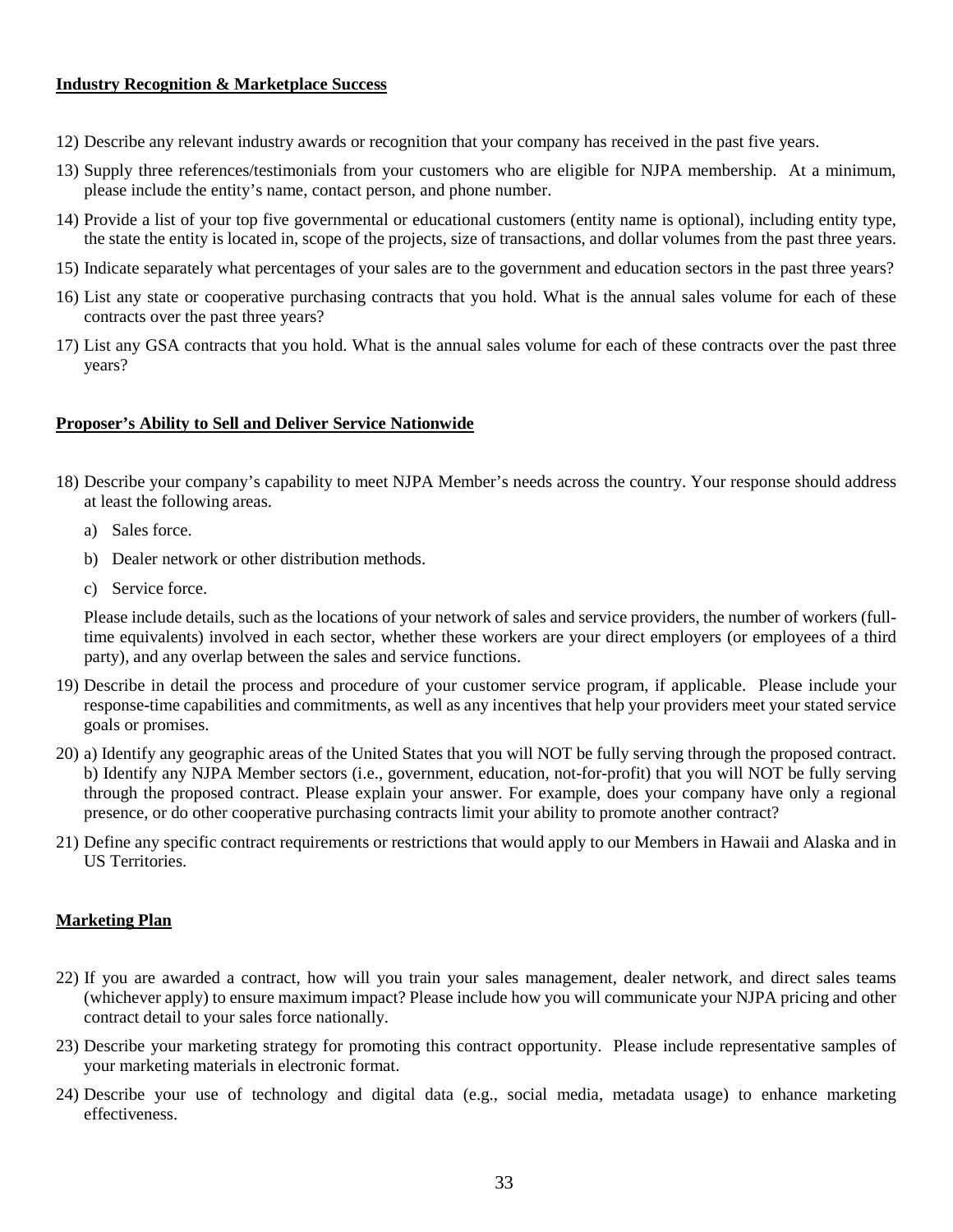- 25) In your view, what is NJPA's role in promoting contracts arising out of this RFP? How will you integrate an NJPAawarded contract into your sales process?
- 26) Are your products or services available through an e-procurement ordering process? If so, describe your e-procurement system and how governmental and educational customers have used it.

# **Value-Added Attributes**

- 27) Describe any product, equipment, maintenance, or operator training programs that you offer to NJPA Members. Please include details, such as whether training is standard or optional, who provides training, and any costs that apply.
- 28) Describe any technological advances that your proposed products or services offer.
- 29) Describe any "green" initiatives that relate to your company or to your products or services, and include a list of the certifying agency for each.
- 30) Describe any Women or Minority Business Entity (WMBE) or Small Business Entity (SBE) accreditations that your company or hub partners have obtained.
- 31) What unique attributes does your company, your products, or your services offer to NJPA Members? What makes your proposed solutions unique in your industry as it applies to NJPA members?
- 32) Identify your ability and willingness to provide your products and services to NJPA member agencies in Canada.

# **NOTE: Questions regarding Payment Terms, Warranty, Products/Equipment/Services, Pricing and Delivery, and Industry Specific Items are addressed on Form P.**

| . .<br>$\ddotsc$ | $\sim$ |      |
|------------------|--------|------|
|                  |        | Jate |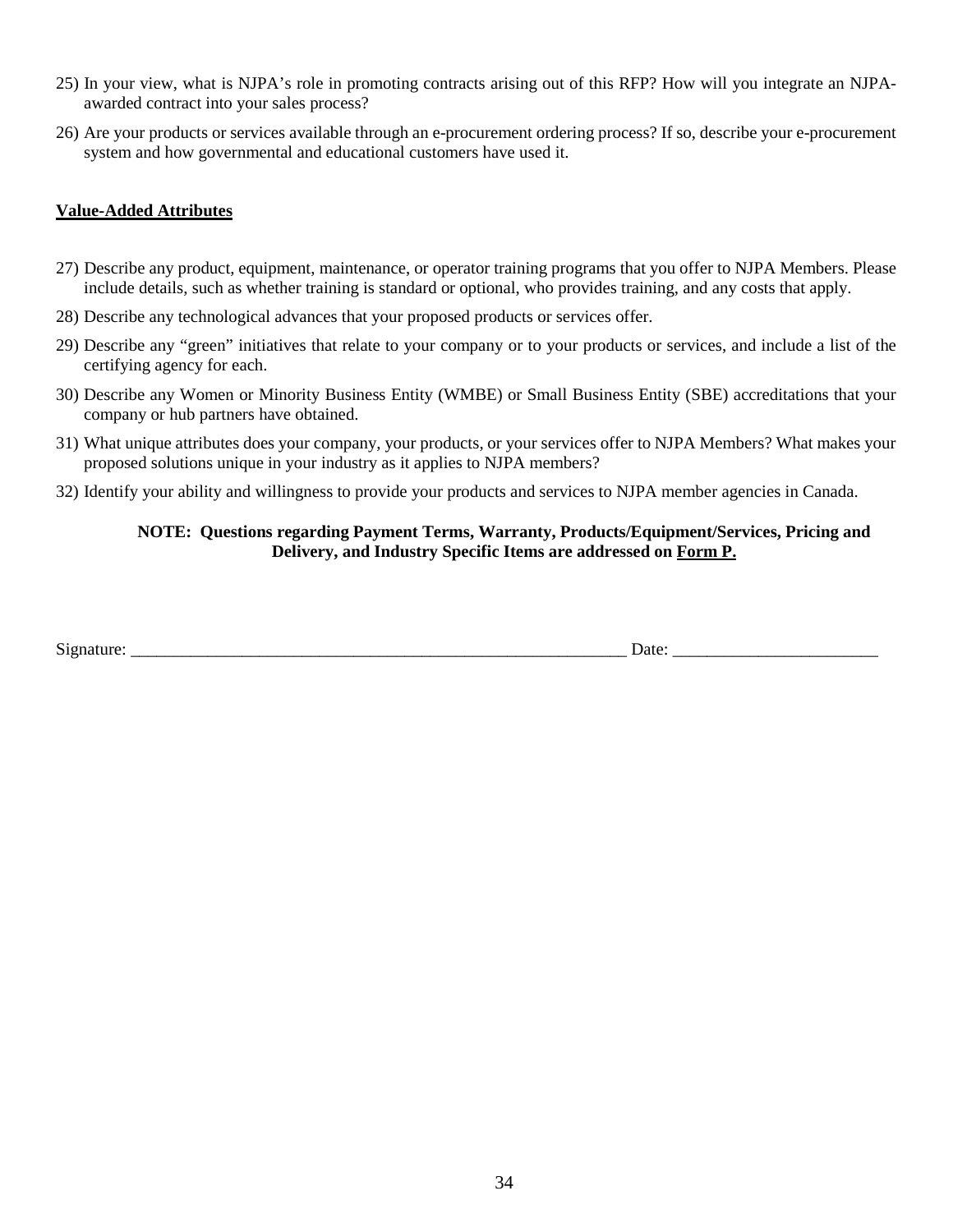# Form B



# **PROPOSER INFORMATION**

| City/State/Zip:                   |
|-----------------------------------|
|                                   |
|                                   |
|                                   |
|                                   |
| <b>COMPANY PERSONNEL CONTACTS</b> |

# **Authorized signer for your organization**

| of the Proposer.                       | The person identified here must have proper signing authority to sign the "Proposer's Assurance of Compliance" on behalf                                                                                                                                                                                                                                                                                                                                         |
|----------------------------------------|------------------------------------------------------------------------------------------------------------------------------------------------------------------------------------------------------------------------------------------------------------------------------------------------------------------------------------------------------------------------------------------------------------------------------------------------------------------|
| <b>Who prepared your RFP response?</b> |                                                                                                                                                                                                                                                                                                                                                                                                                                                                  |
|                                        | $\Gamma$ itle: $\Gamma$                                                                                                                                                                                                                                                                                                                                                                                                                                          |
|                                        |                                                                                                                                                                                                                                                                                                                                                                                                                                                                  |
|                                        | Who is your company's primary contact person for this proposal?                                                                                                                                                                                                                                                                                                                                                                                                  |
|                                        |                                                                                                                                                                                                                                                                                                                                                                                                                                                                  |
|                                        |                                                                                                                                                                                                                                                                                                                                                                                                                                                                  |
| Other important contact information    |                                                                                                                                                                                                                                                                                                                                                                                                                                                                  |
|                                        | $\boxed{\text{Title:}\n \quad \text{}\n \quad \text{}\n \quad \text{}\n \quad \text{}\n \quad \text{}\n \quad \text{}\n \quad \text{}\n \quad \text{}\n \quad \text{}\n \quad \text{}\n \quad \text{}\n \quad \text{}\n \quad \text{}\n \quad \text{}\n \quad \text{}\n \quad \text{}\n \quad \text{}\n \quad \text{}\n \quad \text{}\n \quad \text{}\n \quad \text{}\n \quad \text{}\n \quad \text{}\n \quad \text{}\n \quad \text{}\n \quad \text{}\n \quad \$ |
|                                        |                                                                                                                                                                                                                                                                                                                                                                                                                                                                  |
|                                        | $\boxed{\text{Title:}}$                                                                                                                                                                                                                                                                                                                                                                                                                                          |
|                                        | Phone:                                                                                                                                                                                                                                                                                                                                                                                                                                                           |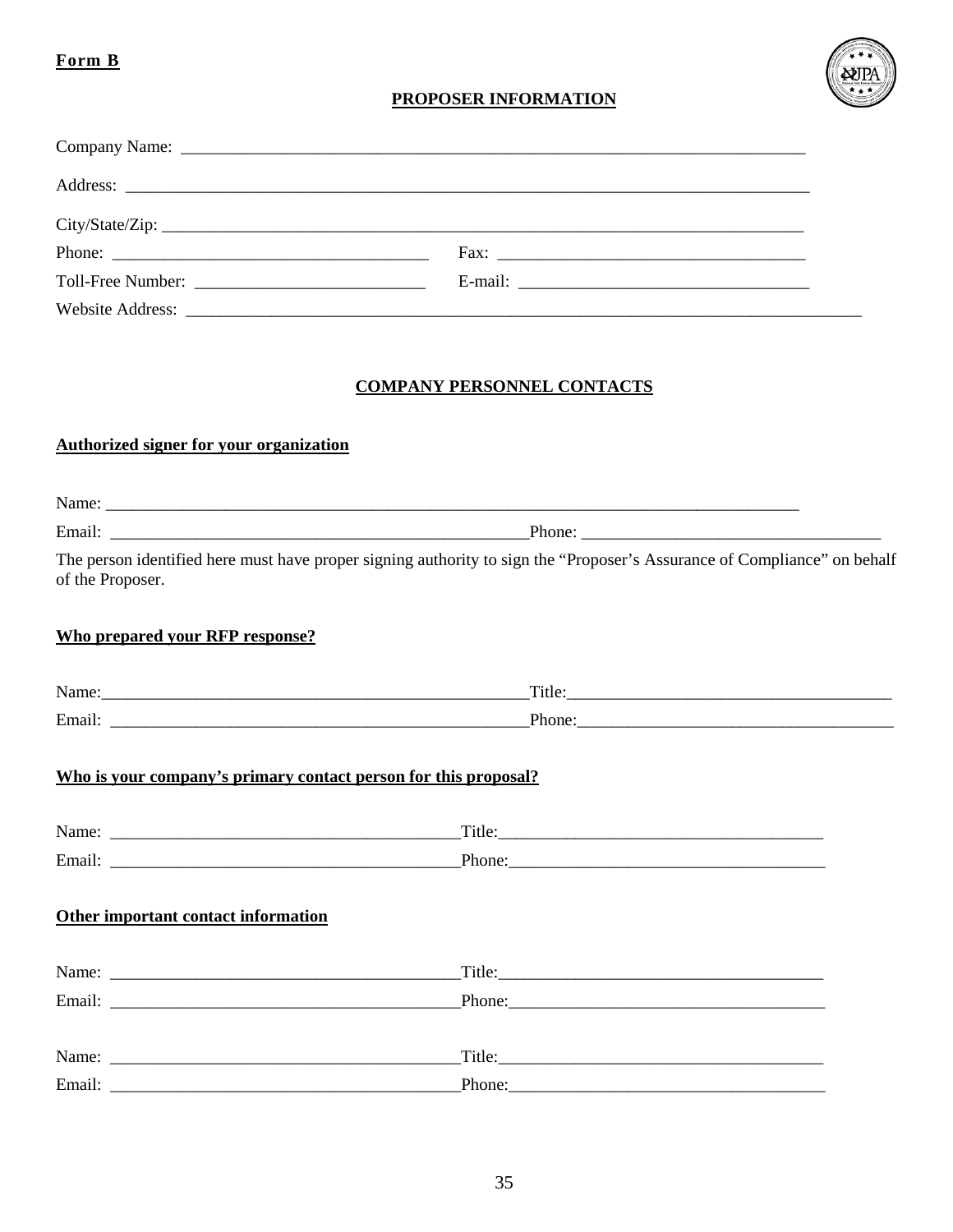# **Form C**

## **EXCEPTIONS TO PROPOSAL, TERMS, CONDITIONS, AND SOLUTIONS REQUEST**



Company Name: \_\_\_\_\_\_\_\_\_\_\_\_\_\_\_\_\_\_\_\_\_\_\_\_\_\_\_\_\_\_\_\_\_\_\_\_\_\_\_\_\_\_\_\_\_\_\_\_\_\_\_\_\_\_\_\_\_\_\_\_\_\_\_\_\_\_\_\_\_\_\_\_\_\_\_\_\_

Any exceptions to the terms, conditions, specifications, or proposal forms contained in this RFP must be noted in writing and included with the Proposer's response. The Proposer acknowledges that the exceptions listed may or may not be accepted by NJPA or included in the final contract. NJPA will make reasonable efforts to accommodate the listed exceptions and may clarify the exceptions in the appropriate section below.

| Section/page | Term, Condition, or<br>Specification | Exception | <b>NJPA</b><br><b>ACCEPTS</b> |
|--------------|--------------------------------------|-----------|-------------------------------|
|              |                                      |           |                               |
|              |                                      |           |                               |
|              |                                      |           |                               |
|              |                                      |           |                               |
|              |                                      |           |                               |
|              |                                      |           |                               |
|              |                                      |           |                               |
|              |                                      |           |                               |

**Proposer's Signature:** \_\_\_\_\_\_\_\_\_\_\_\_\_\_\_\_\_\_\_\_\_\_\_\_\_\_\_\_\_\_\_\_\_\_\_\_\_\_\_\_\_\_\_\_\_\_\_\_\_\_\_\_\_\_ **Date:** \_\_\_\_\_\_\_\_\_\_\_\_\_\_\_\_

**NJPA's clarification on exceptions listed above:**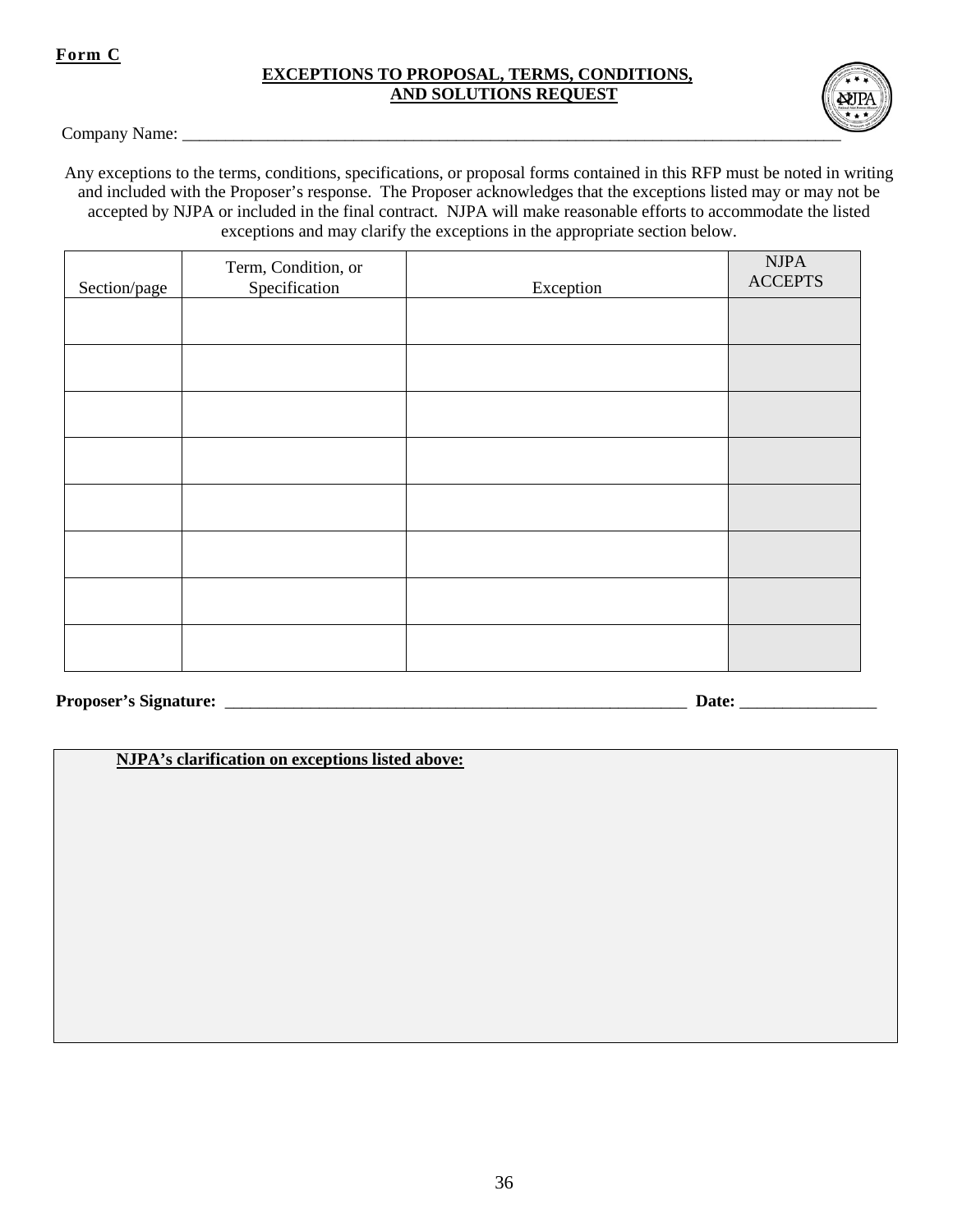**FORM D**

**Contract Award RFP #062817**



 **Formal Offering of Proposal**

(To be completed only by the Proposer)

# AIRPORT CONSUMABLE PRODUCTS WITH RELATED SUPPLIES AND SERVICES

In compliance with the Request for Proposal (RFP) for AIRPORT CONSUMABLE PRODUCTS WITH RELATED SUPPLIES AND SERVICES, the undersigned warrants that the Proposer has examined this RFP and, being familiar with all of the instructions, terms and conditions, general and technical specifications, sales and service expectations, and any special terms, agrees to furnish the defined products and related services in full compliance with all terms and conditions of this RFP, any applicable amendments of this RFP, and all Proposer's response documentation. The Proposer further understands that it accepts the full responsibility as the sole source of solutions proposed in this RFP response and that the Proposer accepts responsibility for any subcontractors used to fulfill this proposal.

|  | (Name printed or typed) |
|--|-------------------------|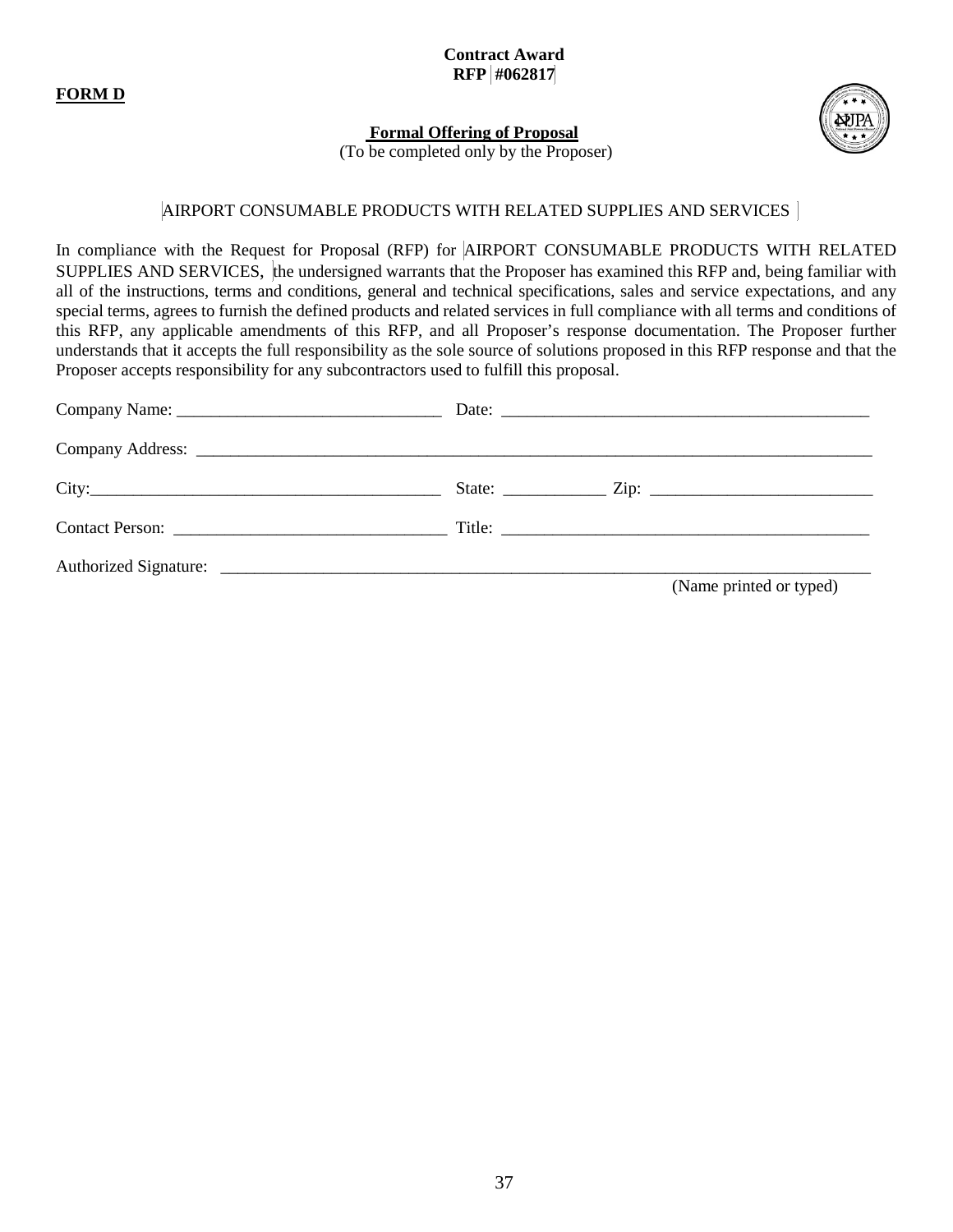

**Contract Acceptance and Award** 

**(To be completed only by NJPA)**

 **NJPA #062817 \_\_\_\_\_\_\_\_\_\_\_\_\_\_\_\_\_\_\_\_\_\_\_\_\_\_\_\_\_\_\_\_\_\_\_\_\_\_\_\_\_\_\_\_\_\_\_\_\_\_\_\_\_\_**

#### \_\_\_\_\_\_\_\_\_\_\_\_\_\_\_\_\_\_\_\_\_\_\_\_\_\_\_\_\_\_\_\_\_\_\_\_\_\_\_\_\_\_\_\_\_\_\_\_\_\_\_\_\_\_\_\_\_\_\_\_\_\_\_\_\_\_\_ **Proposer's full legal name**

Your proposal is hereby accepted, and a Contract is awarded. As an awarded Proposer, you are now bound to provide the defined products and services contained in your proposal offering according to all terms, conditions, and pricing set forth in this RFP, any amendments to this RFP, your response, and any exceptions accepted by NJPA.

The effective start date of the Contract will be \_\_\_\_\_\_\_\_\_\_\_\_\_\_\_\_\_\_\_\_\_\_, 20\_\_\_\_\_\_\_\_ and continue until-\_\_\_\_\_\_\_\_\_\_\_\_\_\_\_\_\_\_\_\_\_\_\_\_\_ (no later than the later of four years from the expiration date of the currently awarded contract or four years from the NJPA Board's contract award date). This contract may be extended for a fifth year at NJPA's discretion.

# **National Joint Powers Alliance® (NJPA)**

| <b>NJPA Executive Director</b>                                                                              | (Name printed or typed)                                                                                             |
|-------------------------------------------------------------------------------------------------------------|---------------------------------------------------------------------------------------------------------------------|
|                                                                                                             |                                                                                                                     |
|                                                                                                             |                                                                                                                     |
| NJPA Board Member                                                                                           | (Name printed or typed)                                                                                             |
|                                                                                                             | Executed this $\_\_\_\_$ day of $\_\_\_\_\_\_$ , 20 $\_\_\_\_\_\_$ NJPA Contract Number $\frac{\#062817}{\#062817}$ |
| The Proposer hereby accepts this Contract award, including all accepted exceptions and NJPA clarifications. |                                                                                                                     |
|                                                                                                             |                                                                                                                     |
|                                                                                                             |                                                                                                                     |
|                                                                                                             | (Name printed or typed)                                                                                             |
|                                                                                                             |                                                                                                                     |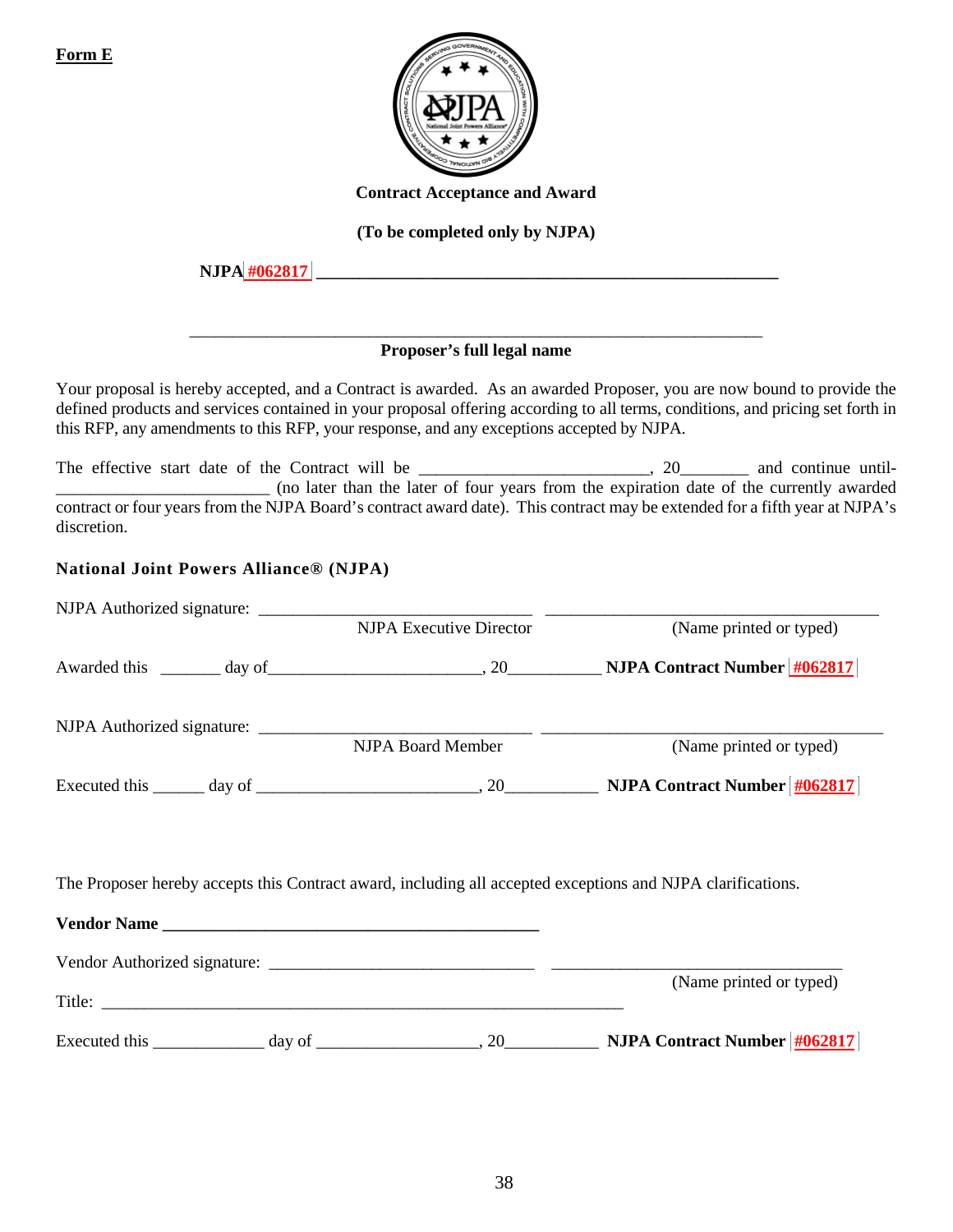# **Form F**

# **PROPOSER ASSURANCE OF COMPLIANCE**



#### **Proposal Affidavit Signature Page**

# **PROPOSER'S AFFIDAVIT**

The undersigned, authorized representative of the entity submitting the foregoing proposal (the "Proposer"), swears that the following statements are true to the best of his or her knowledge.

- 1. The Proposer is submitting its proposal under its true and correct name, the Proposer has been properly originated and legally exists in good standing in its state of residence, the Proposer possesses, or will possess before delivering any products and related services, all applicable licenses necessary for such delivery to NJPA members agencies. The undersigned affirms that he or she is authorized to act on behalf of, and to legally bind the Proposer to the terms in this Contract.
- 2. The Proposer, or any person representing the Proposer, has not directly or indirectly entered into any agreement or arrangement with any other vendor or supplier, any official or employee of NJPA, or any person, firm, or corporation under contract with NJPA, in an effort to influence the pricing, terms, or conditions relating to this RFP in any way that adversely affects the free and open competition for a Contract award under this RFP.
- 3. The Proposer has examined and understands the terms, conditions, scope, contract opportunity, specifications request, and other documents in this solicitation and affirms that any and all exceptions have been noted in writing and have been included with the Proposer's RFP response.
- 4. The Proposer will, if awarded a Contract, provide to NJPA Members the /products and services in accordance with the terms, conditions, and scope of this RFP, with the Proposer-offered specifications, and with the other documents in this solicitation.
- 5. The Proposer agrees to deliver products and services through valid contracts, purchase orders, or means that are acceptable to NJPA Members. Unless otherwise agreed to, the Proposer must provide only new and first-quality products and related services to NJPA Members under an awarded Contract.
- 6. The Proposer will comply with all applicable provisions of federal, state, and local laws, regulations, rules, and orders.
- 7. The Proposer understands that NJPA will reject RFP proposals that are marked "confidential" (or "nonpublic," etc.), either substantially or in their entirety. Under Minnesota Statute §13.591, Subd. 4, all proposals are considered nonpublic data until the evaluation is complete and a Contract is awarded. At that point, proposals generally become public data. Minnesota Statute §13.37 permits only certain narrowly defined data to be considered a "trade secret," and thus nonpublic data under Minnesota's Data Practices Act.
- 8. The Proposer understands that it is the Proposer's duty to protect information that it considers nonpublic, and it agrees to defend and indemnify NJPA for reasonable measures that NJPA takes to uphold such a data designation.

# **[The rest of this page has been left intentionally blank. Signature page below]**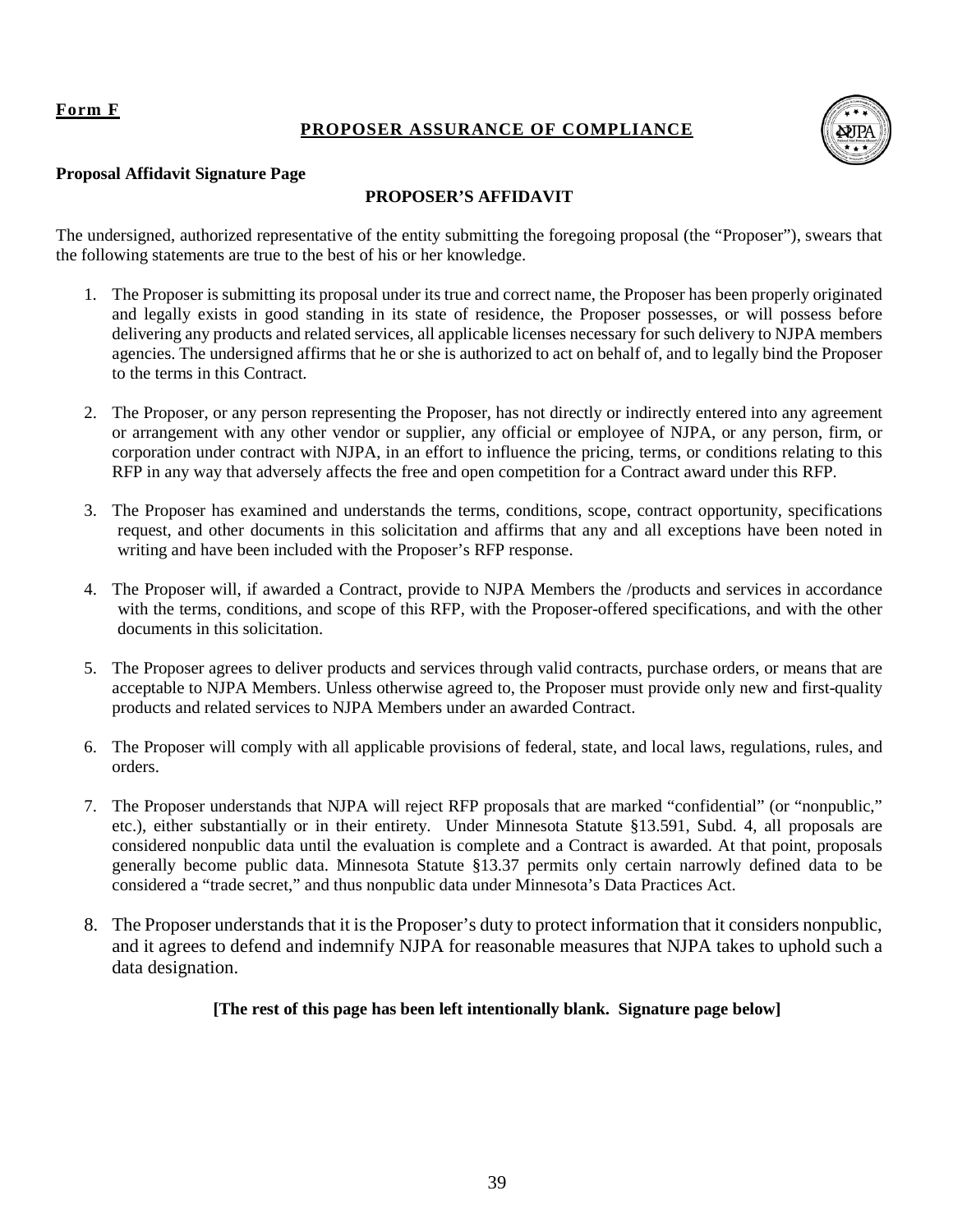By signing below, Proposer is acknowledging that he or she has read, understands, and agrees to comply with the terms and conditions specified above.

| City/State/Zip:  |  |
|------------------|--|
|                  |  |
|                  |  |
|                  |  |
|                  |  |
|                  |  |
|                  |  |
| <b>Notarized</b> |  |
|                  |  |
|                  |  |
|                  |  |
|                  |  |
| Signature:       |  |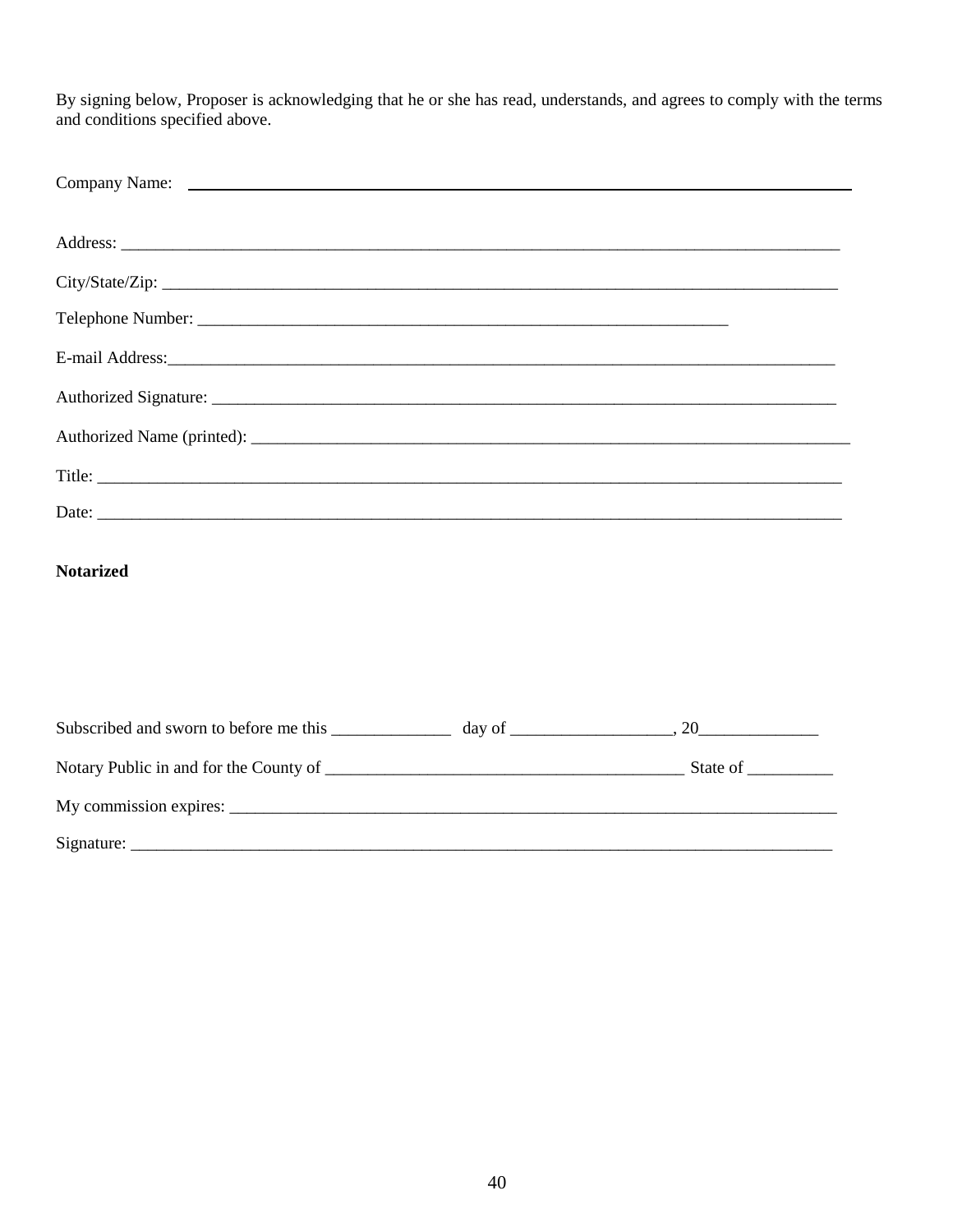# **Form G**



# **OVERALL EVALUATION AND CRITERIA**

For the Proposed Subject AIRPORT CONSUMABLE PRODUCTS WITH RELATED SUPPLIES AND SERVICES

| Conformance to RFP Terms and Conditions                       | 50   |  |
|---------------------------------------------------------------|------|--|
| Financial Viability and Marketplace Success                   | 75   |  |
| Ability to Sell and Deliver Service Nationwide                | 100  |  |
| Marketing Plan                                                | 50   |  |
| <b>Value-Added Attributes</b>                                 | 75   |  |
| Warranty                                                      | 50   |  |
| Depth and Breadth of Offered Products and Related<br>Services | 200  |  |
| Pricing                                                       | 400  |  |
| <b>TOTAL POINTS</b>                                           | 1000 |  |

Reviewed by: \_\_\_\_\_\_\_\_\_\_\_\_\_\_\_\_\_\_\_\_\_\_\_\_\_\_\_\_\_\_\_\_\_\_\_\_\_\_\_\_\_ Its\_\_\_\_\_\_\_\_\_\_\_\_\_\_\_\_\_\_\_\_\_\_\_\_\_\_\_\_\_\_\_\_\_

\_\_\_\_\_\_\_\_\_\_\_\_\_\_\_\_\_\_\_\_\_\_\_\_\_\_\_\_\_\_\_\_\_\_\_\_\_\_\_\_\_Its\_\_\_\_\_\_\_\_\_\_\_\_\_\_\_\_\_\_\_\_\_\_\_\_\_\_\_\_\_\_\_\_\_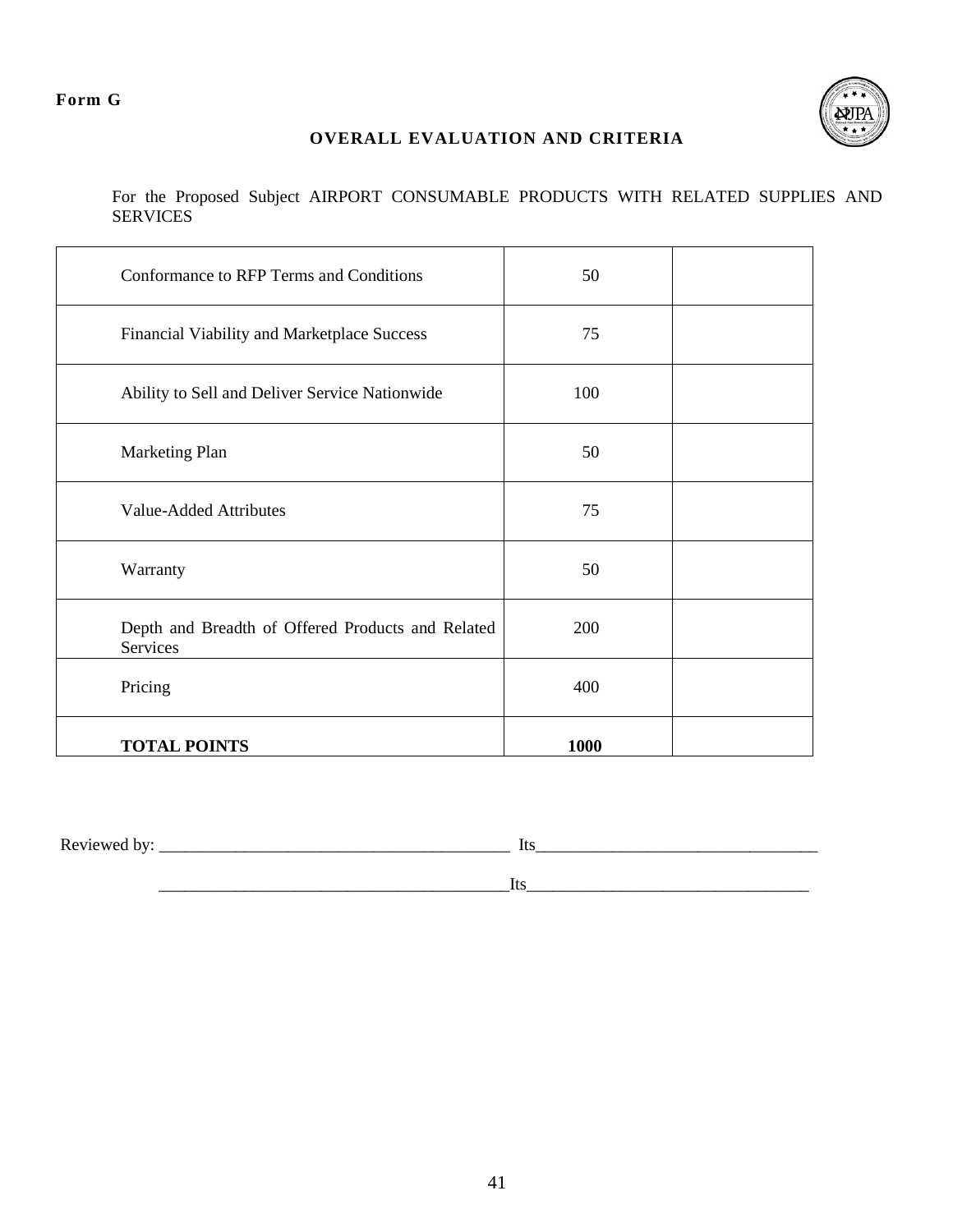**Form P**



# **PROPOSER QUESTIONNAIRE**

## **Payment Terms, Warranty, Products and Services, Pricing and Delivery, and Industry-Specific Questions**

*Proposer* Name: \_\_\_\_\_\_\_\_\_\_\_\_\_\_\_\_\_\_\_\_\_\_\_\_\_\_\_\_\_\_\_\_\_\_\_\_\_\_\_\_\_\_\_\_\_\_\_\_\_\_\_\_\_\_\_\_\_\_\_\_\_\_\_\_\_\_\_\_\_\_\_\_\_

Questionnaire completed by:

# **Payment Terms and Financing Options**

- 1) What are your payment terms (e.g., net 10, net 30)?
- 2) Do you provide leasing or financing options, especially those options that schools and governmental entities may need to use in order to make certain acquisitions?*.*
- 3) Briefly describe your proposed order process. Please include enough detail to support your ability to report quarterly sales to NJPA. For example, indicate whether your dealer network is included in your response and whether each dealer (or some other entity) will process the NJPA Members' purchase orders.
- 4) Do you accept the P-card procurement and payment process? If so, is there any additional cost to NJPA Members for using this process?

## **Warranty**

- 5) Describe in detail your manufacturer warranty program, including conditions and requirements to qualify, claims procedure, and overall structure. You may include in your response a copy of your warranties, but at a minimum please also answer the following questions.
	- Do your warranties cover all products, parts, and labor?
	- Do your warranties impose usage restrictions or other limitations that adversely affect coverage?
	- Do your warranties cover the expense of technicians' travel time and mileage to perform warranty repairs?
	- Are there any geographic regions of the United States for which you cannot provide a certified technician to perform warranty repairs? How will NJPA Members in these regions be provided service for warranty repair?
	- Will you cover warranty service for items made by other manufacturers that are part of your proposal, or are these warranties issues typically passed on to the original equipment manufacturer?
	- What are your proposed exchange and return programs and policies?
- 6) Describe any service contract options for the items included in your proposal.

#### **Pricing, Delivery, Audits, and Administrative Fee**

- 7) Provide a general narrative description of the equipment/products and related services you are offering in your proposal.
- 8) Describe your pricing model (e.g., line-item discounts or product-category discounts). Provide detailed pricing data (including standard or list pricing and the NJPA discounted price) on all of the items that you want NJPA to consider as part of your RFP response. Provide a SKU for each item in your proposal. (Keep in mind that reasonable price and product adjustments can be made during the term of an awarded Contract. See the body of the RFP and the Price and Product Change Request Form for more detail.)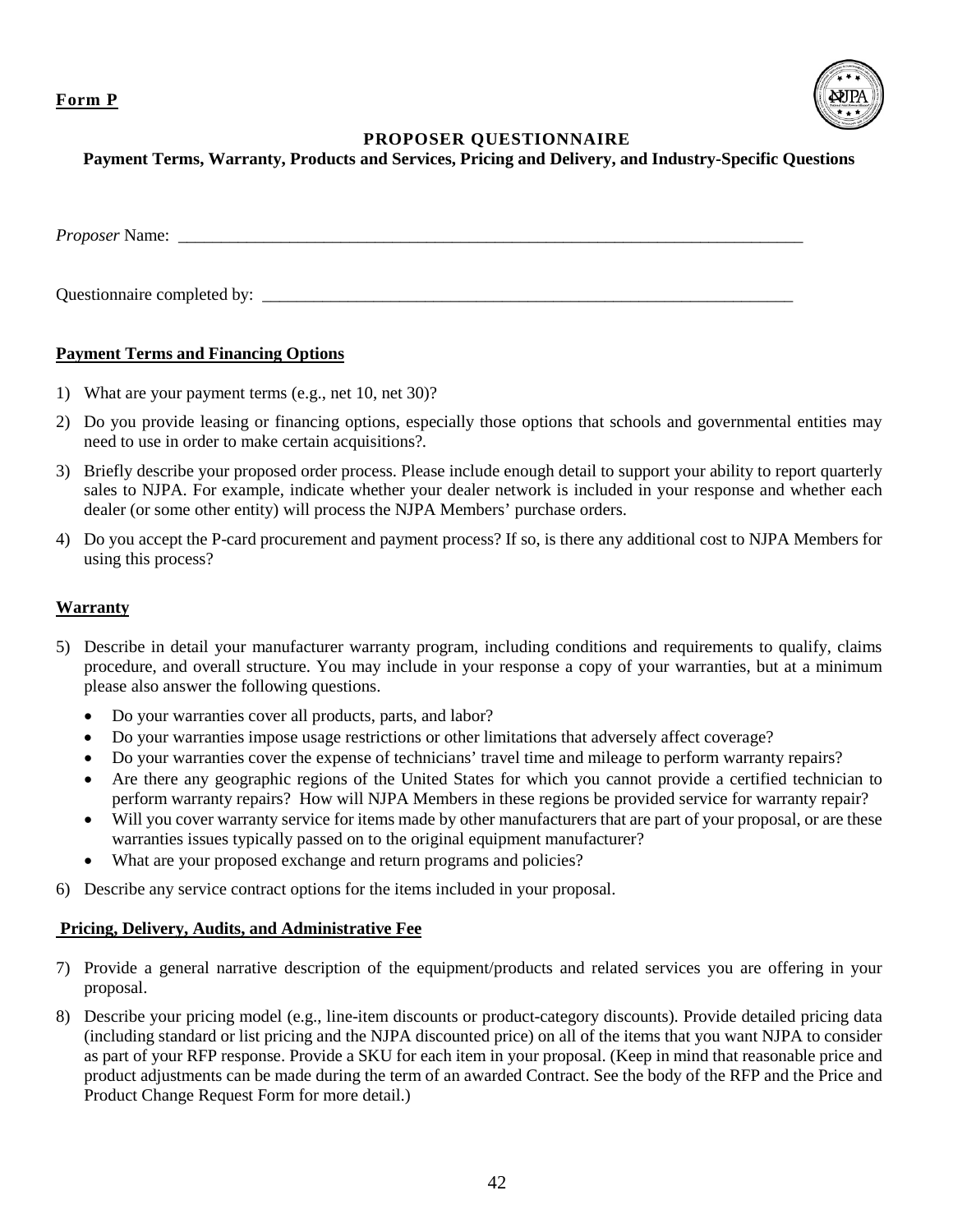- 9) Please quantify the discount range presented in this response. For example, indicate that the pricing in your response represents is a 50% percent discount from the MSRP or your published list.
- 10) The pricing offered in this proposal is
	- \_\_\_\_\_\_\_\_a. the same as the Proposer typically offers to an individual municipality, university, or school district.
	- \_\_\_\_\_\_\_\_b. the same as the Proposer typically offers to GPOs, cooperative procurement organizations, or state purchasing departments.
	- \_\_\_\_\_\_\_\_\_c. better than the Proposer typically offers to GPOs, cooperative procurement organizations, or state purchasing departments.
		- \_\_\_\_\_\_\_\_d. other than what the Proposer typically offers (please describe).
- 11) Describe any quantity or volume discounts or rebate programs that you offer.
- 12) Propose a method of facilitating "sourced" products or related services, which may be referred to as "open market" items or "nonstandard options". For example, you may supply such items "at cost" or "at cost plus a percentage," or you may supply a quote for each such request.
- 13) Identify any total cost of acquisition costs that are **NOT** included in the pricing submitted with your response. This cost includes all additional charges that are not directly identified as freight or shipping charges. For example, list costs for items like installation, set up, mandatory training, or initial inspection. Identify any parties that impose such costs and their relationship to the Proposer.
- 14) If delivery or shipping is an additional cost to the NJPA Member, describe in detail the complete shipping and delivery program.
- 15) Specifically describe those shipping and delivery programs for Alaska, Hawaii, Canada, or any offshore delivery.
- 16) Describe any unique distribution and/or delivery methods or options offered in your proposal.
- 17) Please specifically describe any self-audit process or program that you plan to employ to verify compliance with your proposed Contract with NJPA. This process includes ensuring that NJPA Members obtain the proper pricing, that the Vendor reports all sales under the Contract each quarter, and that the Vendor remits the proper administrative fee to NJPA.
- 18) Identify a proposed administrative fee that you will pay to NJPA for facilitating, managing, and promoting the NJPA Contract in the event that you are awarded a Contract. This fee is typically calculated as a percentage of Vendor's sales under the Contract or as a per-unit fee; it is not a line-item addition to the Member's cost of goods. (See RFP Section 6.29 and following for details.)

#### **Industry-Specific Questions**

- 19) Describe your ability to provide compliant products and supplies (e.g. FAA, state, etc.) and include related documentation.
- 20) Describe the compatability of your products and supplies with industry-standard equipment. Specifically list any limitations or restrictions regarding compatibility.
- 21) Explain how your inventories are managed and your ability to meet delivery quantity needs and timelines.
- 22) Detail your ability to provide services, if applicable, relating to the actual use, installation, or application of your products and supplies.

Signature: \_\_\_\_\_\_\_\_\_\_\_\_\_\_\_\_\_\_\_\_\_\_\_\_\_\_\_\_\_\_\_\_\_\_\_\_\_\_\_\_\_\_\_\_\_\_\_\_\_\_\_\_\_\_\_\_\_\_\_Date: \_\_\_\_\_\_\_\_\_\_\_\_\_\_\_\_\_\_\_\_\_\_\_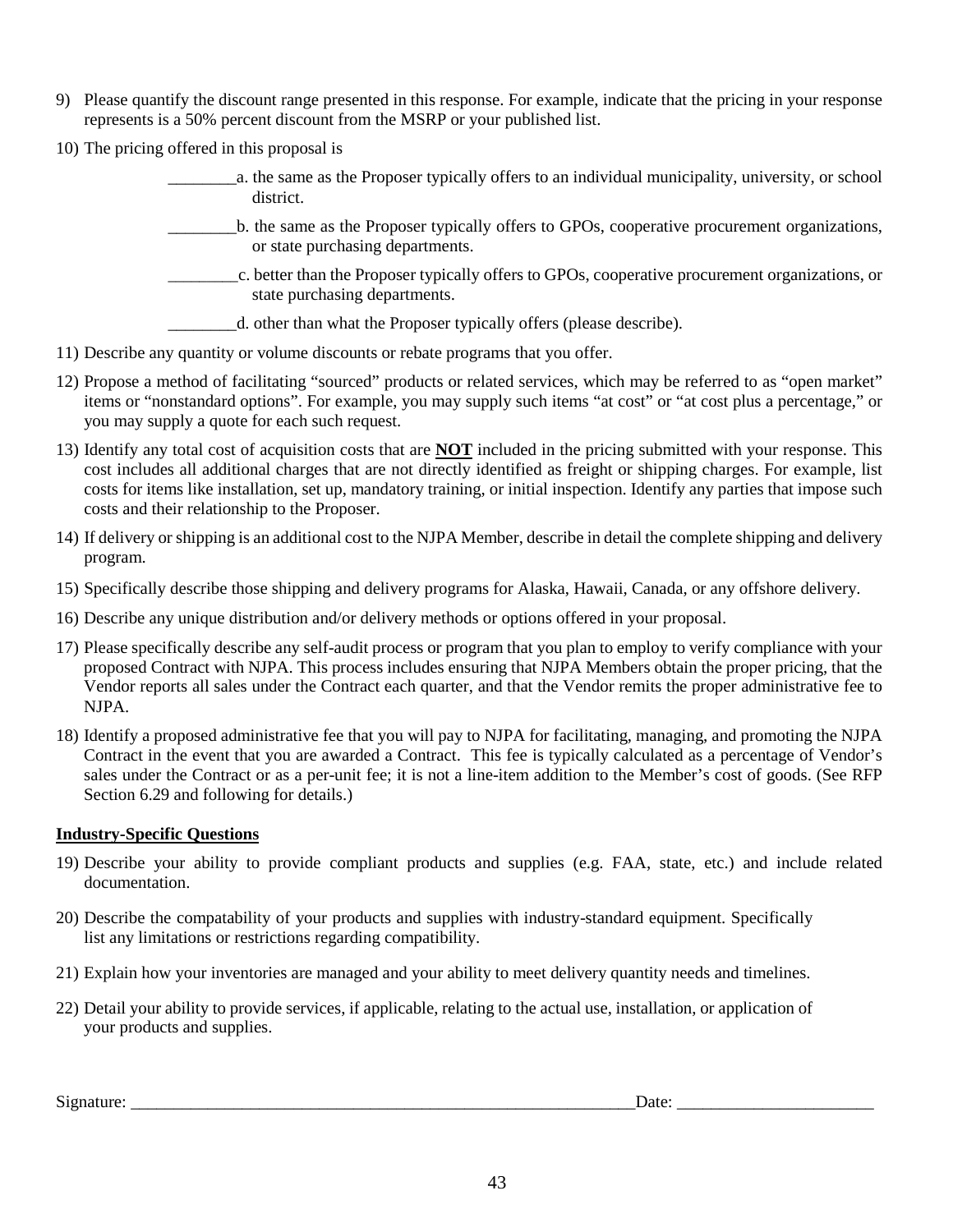# **10 PRE-SUBMISSION CHECKLIST**



|                   |                                                        |                           | <b>Electronic Copy</b> |
|-------------------|--------------------------------------------------------|---------------------------|------------------------|
| <b>Check when</b> |                                                        | <b>Hard Copy Required</b> | Required - CD or       |
| Completed         | <b>Contents of Your Bid Proposal</b>                   | <b>Signed and Dated</b>   | <b>Flash Drive</b>     |
|                   | Form A: Proposer Questionnaire with all                |                           |                        |
|                   | questions answered completely                          | X - signature page only   | X                      |
|                   |                                                        |                           |                        |
|                   | Form B: Proposer Information                           |                           | Χ                      |
|                   | Form C: Exceptions to Proposal, Terms,                 |                           |                        |
|                   | Conditions, and Solutions Request                      | Χ                         | X                      |
|                   |                                                        |                           |                        |
|                   | Form D: Formal Offering of Proposal                    | Χ                         | Χ                      |
|                   |                                                        |                           |                        |
|                   | Form E. Contract Acceptance and Award                  |                           | Χ                      |
|                   |                                                        |                           |                        |
|                   | Form F: Proposers Assurance of Compliance              | Χ                         | Χ                      |
|                   | Form P: Proposer Questionnaire with all                |                           |                        |
|                   | questions answered completely                          | X-signature page only     | Χ                      |
|                   |                                                        |                           |                        |
|                   | Certificate of Insurance with \$1.5 million coverage X |                           | X                      |
|                   |                                                        |                           |                        |
|                   | Copy of all RFP Addendums issued by NJPA               | Χ                         | Χ                      |
|                   | Pricing for all Products/Equipment/Services            |                           |                        |
|                   | within the RFP being proposed                          |                           | Χ                      |
|                   | Entire Proposal submittal including signed             |                           |                        |
|                   | documents and forms.                                   |                           | Χ                      |
|                   | All forms in the Hard Copy Required Signed and         |                           |                        |
|                   | Dated should be inserted in the front of the           |                           |                        |
|                   | submitted response, unbound.                           |                           |                        |
|                   | Package containing your proposal labeled and           |                           |                        |
|                   | sealed with the following language:                    |                           |                        |
|                   | "Competitive Proposal Enclosed, Hold for Public        |                           |                        |
|                   | Opening XX-XX-XXXX"                                    |                           |                        |
|                   | Response Package mailed and delivered prior to         |                           |                        |
|                   | deadline to:                                           |                           |                        |
|                   | NJPA, 202 12th St NE, Staples, MN 56479                |                           |                        |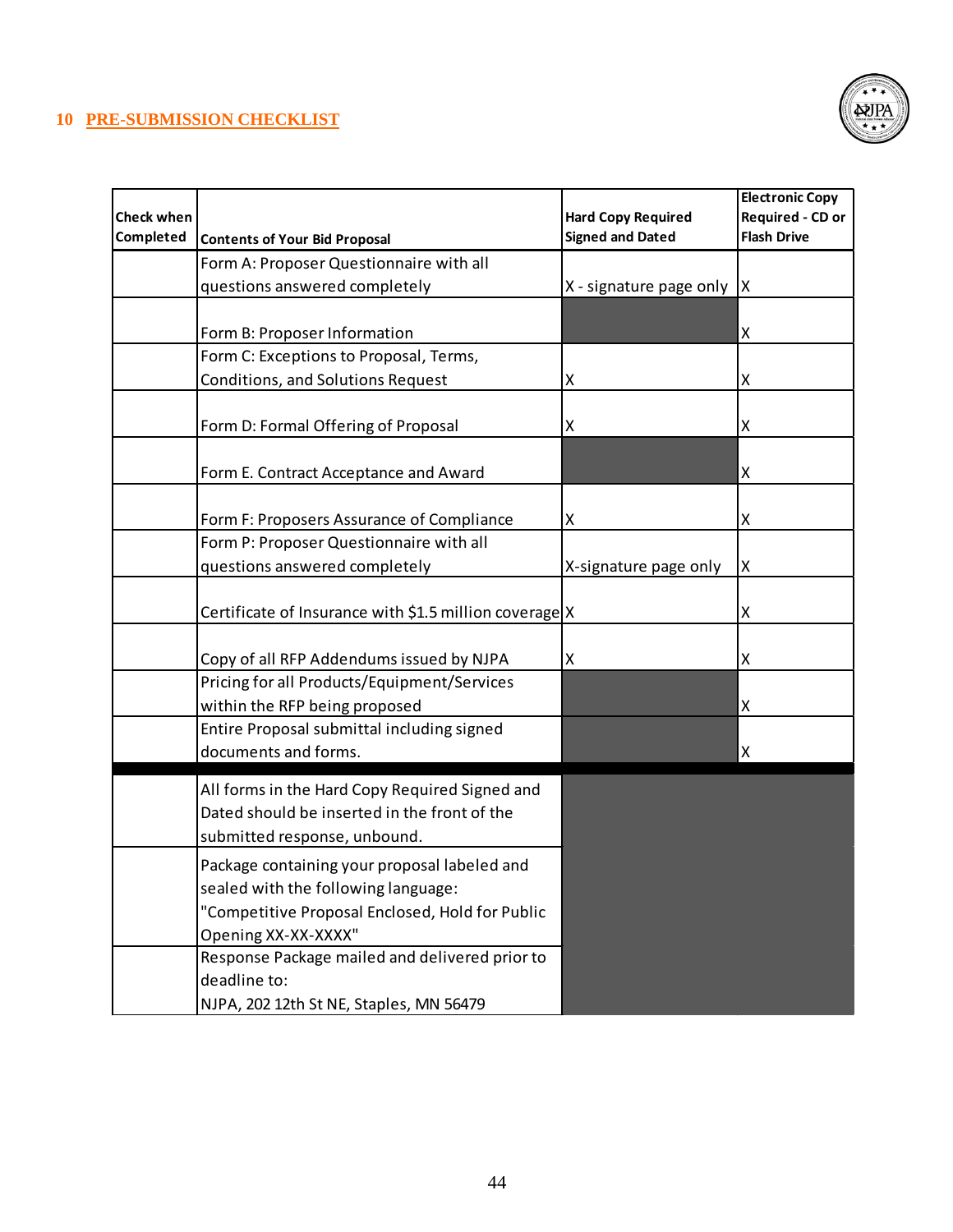#### **11 NJPA VENDOR PRICE AND PRODUCT CHANGE REQUEST FORM**

#### **Section 1. Instructions for Vendor**

Requests for product or service changes, additions, or deletions will be considered at any time throughout the awarded contract term. All requests must be made in writing by completing sections 2, 3, and 4 of this NJPA Price and Product Change Request Form and signed by an authorized Vendor representative in section 5. All changes are subject to review by the NJPA Contracts & Compliance Manager and to approval by NJPA's Chief Procurement Officer. Submit request through email to your assigned NJPA Contract Administrator.

NJPA will determine whether the request is 1) within the scope of the original RFP, and 2) in the best interests of NJPA and NJPA Members. Approved Price and Product Change Request Forms will be signed and emailed to the Vendor contact.

The Vendor must complete this change request form and individually list or attach all items or services subject to change, must provide sufficiently detailed explanation and documentation for the change, and must include a complete restatement of pricing documentation in an appropriate format (preferably Microsoft® Excel®). The pricing document must identify all products and services being offered and must conform to the following NJPA product/price change naming convention: (Vendor Name) (NJPA Contract #) (effective pricing date); for example, "Acme Widget Company #012416-AWC eff. 01-01-2017."

*NOTE:* New pricing restatements must include all products and services offered regardless of whether their prices have changed and must include a new "effective date" on the pricing documents. This requirement reduces confusion by providing a single, current pricing sheet for each Vendor and creates a historical record of pricing.

ADDITIONS. New products and related services may be added to a contract if such additions are within the scope of the original RFP.

DELETIONS. New products and related services may be deleted from a contract if, for example, they are no longer available or have been modified to a point where they are outside the scope of the RFP.

PRICE CHANGES: Vendors may request price changes if they provide sufficient rationale for the change. For example, a Vendor that manufactures products that require substantial petroleum-related material might request a 3% price increase because of a 20% increase in petroleum costs.

*Price decreases:* NJPA expects Vendors to propose their very best prices and anticipates that price reductions might occur because of improved technologies or marketplace efficiencies.

*Price increases:* Acceptable price increases typically result from specific Vendor cost increases. The Vendor must include reasonable justification for the price increase and must not, for example, offer merely generalized statements about an increase in a cost-of-living index. Appropriate documentation should be attached to this form, including such items as letters from suppliers announcing price increases.

Refer to the RFP for complete "Pricing" details.

#### **Section 2. Vendor Name and Type of Change Request**

|                             |  | <b>CHECK ALL CHANGES THAT APPLY:</b> |
|-----------------------------|--|--------------------------------------|
| <b>AWARDED VENDOR NAME:</b> |  | Adding<br>Products/Services<br>vices |
|                             |  | Deleting<br>Products/Services        |
|                             |  | Price Increase                       |
| NJPA CONTRACT NUMBER:       |  | <b>Price Decrease</b>                |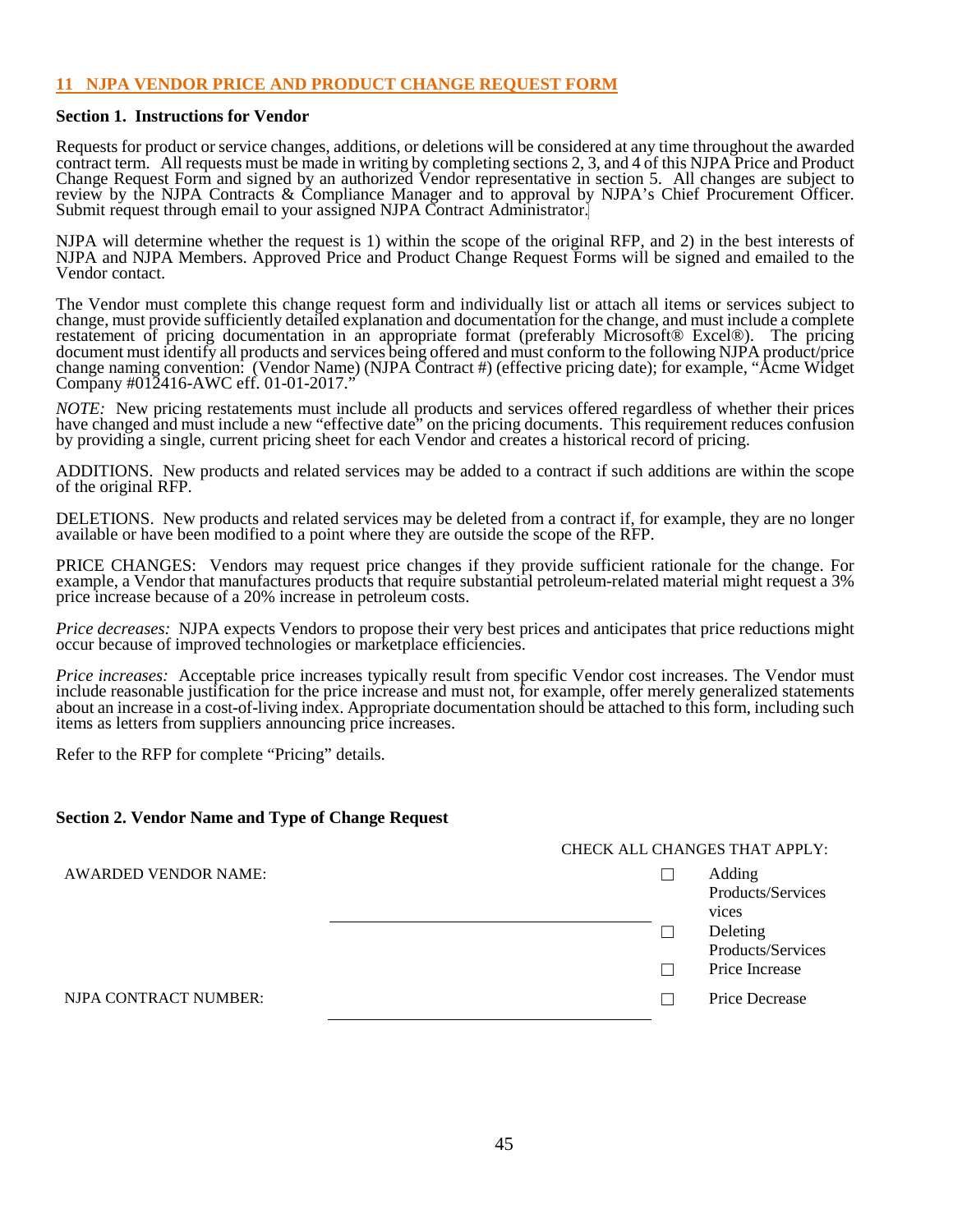#### **Section 3. Detailed Explanation of Need for Changes**

List the products and/or services that are changing or being added or deleted from the previous contract price list, along with the percentage change for each item or category. (Attach a separate, detailed document if changing more than 10 items.)

Provide a general statement and documentation explaining the reasons for these price and/or product changes. *EXAMPLES: 1) "All pricing for paper products and services are increased 5% because of increased raw material and transportation costs (see attached documentation of fuel and raw materials increase)." 2) "The 6400 series floor polisher is being added to the product list as a new model, replacing the 5400 series. The 6400 series 3% increase reflects technological changes that improve the polisher's efficiency and useful life. The 5400 series is now included in the "Hot List" at a 20% discount from the previous pricing until the remaining inventory is liquidated."*

If adding products, state how these are within the scope of the original RFP.

If changing prices or adding products or services, state how the pricing is consistent with existing NJPA contract pricing.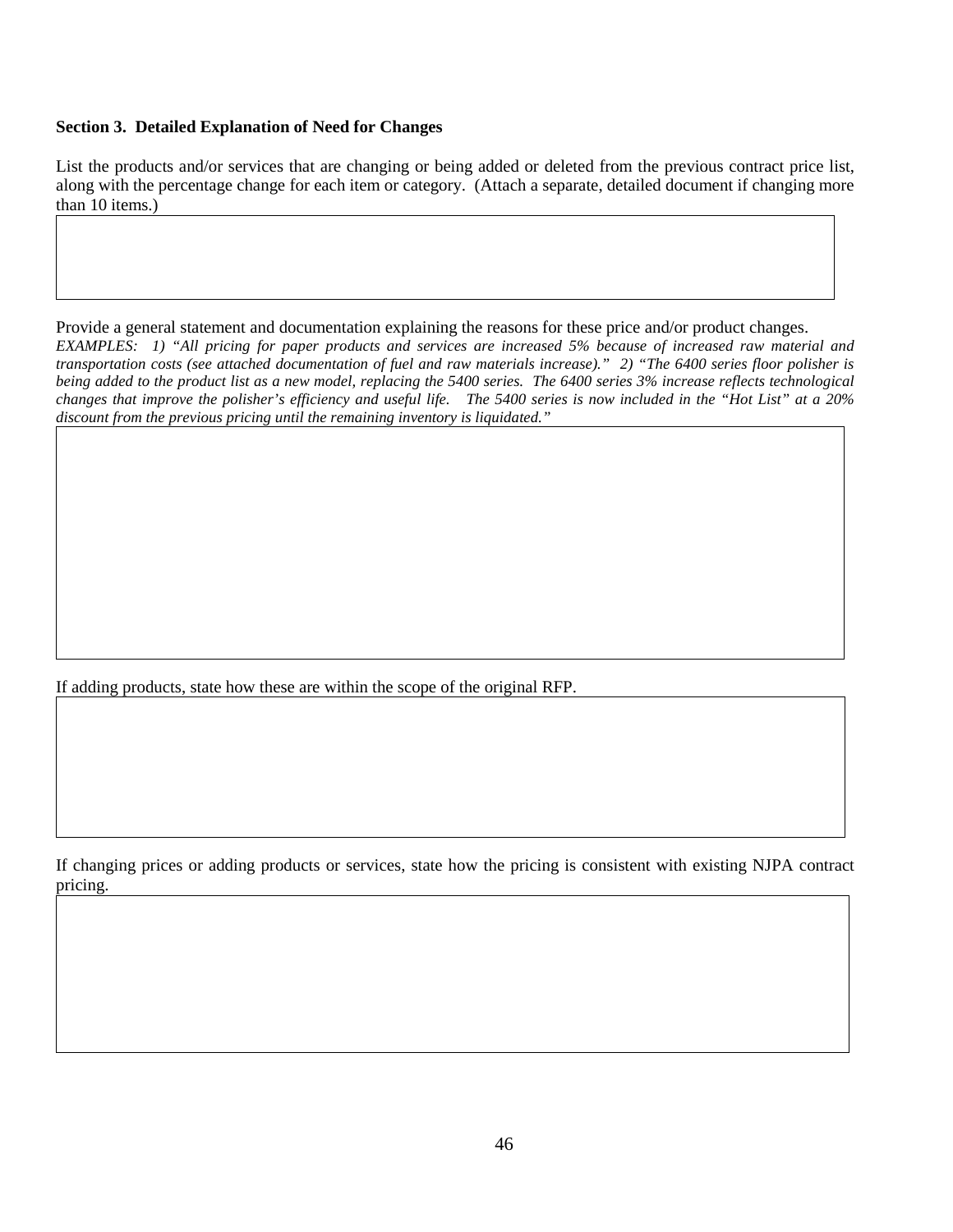# **Section 4. Complete Restatement of Pricing Submitted**

A COMPLETE restatement of the pricing, including all new and existing products and services is attached and has been emailed to the Vendor's Contract Administrator.

 $\Box$  Yes  $\Box$  No

**Section 5. Signatures**

\_\_\_\_\_\_\_\_\_\_\_\_\_\_\_\_\_\_\_\_\_\_\_\_\_\_\_\_\_\_\_\_\_\_\_\_\_\_\_\_\_\_\_\_\_\_\_\_\_\_\_\_\_\_\_\_\_\_ \_\_\_\_\_\_\_\_\_\_\_\_\_\_\_\_\_\_\_\_\_\_\_\_ Vendor Authorized Signature Date

Print Name and Title of Authorized Signer

\_\_\_\_\_\_\_\_\_\_\_\_\_\_\_\_\_\_\_\_\_\_\_\_\_\_\_\_\_\_\_\_\_\_\_\_\_\_\_\_\_\_\_\_

\_\_\_\_\_\_\_\_\_\_\_\_\_\_\_\_\_\_\_\_\_\_\_\_\_\_\_\_\_\_\_\_\_\_\_\_\_\_\_\_\_\_\_\_\_\_\_\_\_\_\_\_\_\_\_\_\_\_ \_\_\_\_\_\_\_\_\_\_\_\_\_\_\_\_\_\_\_\_\_\_\_\_\_ Jeremy Schwartz, NJPA Director of Cooperative Contracts and Procurement/CPO Date